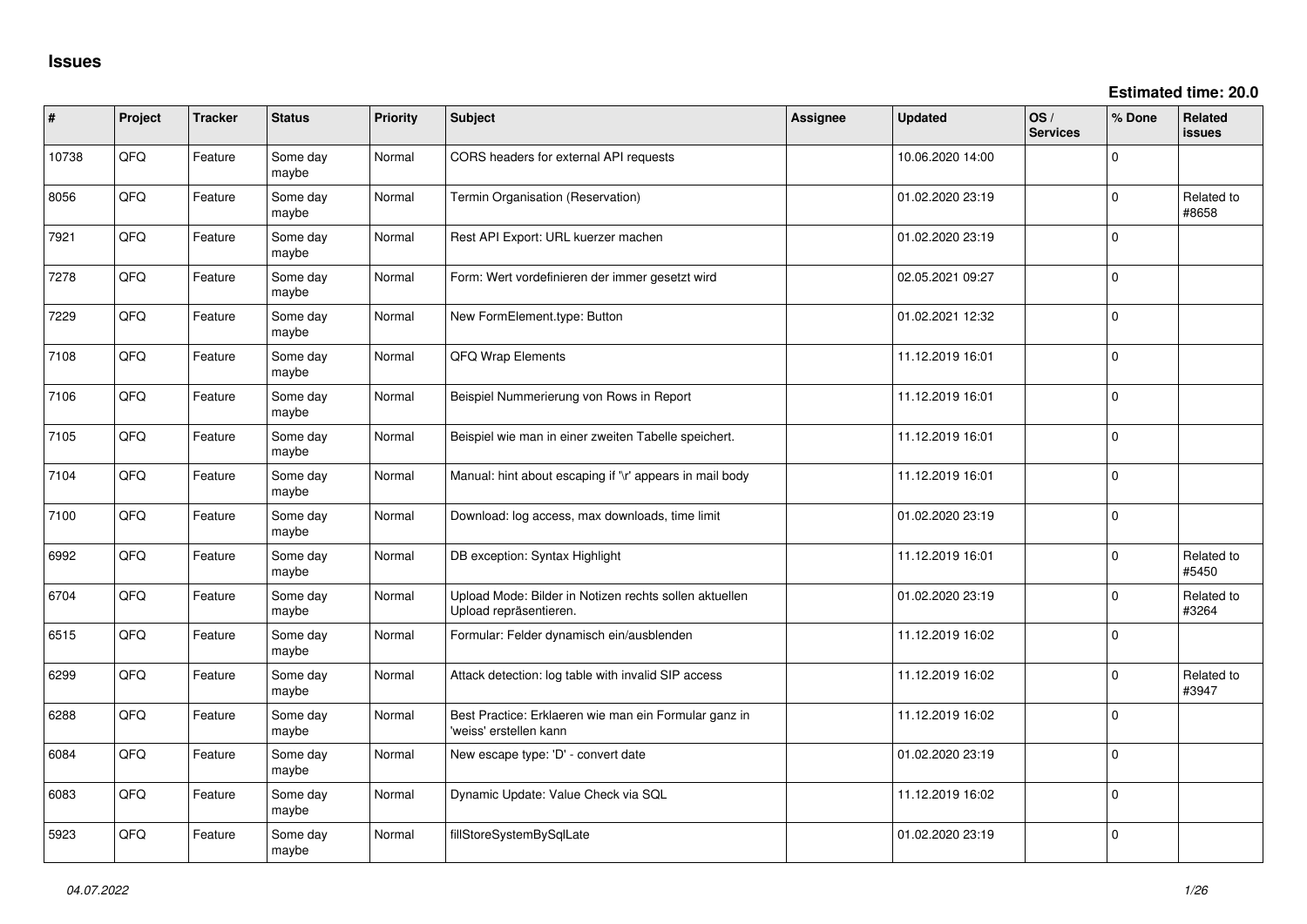| $\pmb{\sharp}$ | Project | <b>Tracker</b> | <b>Status</b>     | <b>Priority</b> | Subject                                                                                                                                                       | Assignee | <b>Updated</b>   | OS/<br><b>Services</b> | % Done      | Related<br>issues    |
|----------------|---------|----------------|-------------------|-----------------|---------------------------------------------------------------------------------------------------------------------------------------------------------------|----------|------------------|------------------------|-------------|----------------------|
| 5895           | QFQ     | Feature        | Some day<br>maybe | Normal          | Tutorial: List of all QFQ Features                                                                                                                            |          | 01.02.2020 23:19 |                        | $\Omega$    |                      |
| 5893           | QFQ     | Feature        | Some day<br>maybe | Normal          | Edit on double-click                                                                                                                                          |          | 01.02.2020 23:19 |                        | $\pmb{0}$   | Related to<br>#5894  |
| 5892           | QFQ     | Feature        | Some day<br>maybe | Normal          | QFQ should use T3 API to manipulate FE GROUP<br>membership                                                                                                    |          | 01.02.2020 23:20 |                        | $\Omega$    |                      |
| 5851           | QFQ     | Feature        | Some day<br>maybe | Normal          | Queue System implementieren: MQTT, RabbitMQ                                                                                                                   |          | 01.02.2020 23:20 |                        | $\Omega$    | Related to<br>#5715  |
| 5850           | QFQ     | Feature        | Some day<br>maybe | Normal          | Deployment: In QFQ Doc best practice fuer zeitgemaesses<br>Deployment beschreiben                                                                             |          | 01.02.2020 23:20 |                        | $\pmb{0}$   |                      |
| 5805           | QFQ     | Feature        | Some day<br>maybe | Normal          | TypeAHead SQL value instead of key stored                                                                                                                     |          | 01.02.2020 23:19 |                        | $\Omega$    | Related to<br>#5444  |
| 5783           | QFQ     | Feature        | Some day<br>maybe | Normal          | <b>BPMN View/Edit</b>                                                                                                                                         |          | 11.12.2019 16:02 |                        | $\Omega$    |                      |
| 5455           | QFQ     | Feature        | Some day<br>maybe | Normal          | Mail Redirects grld abhaengig                                                                                                                                 |          | 01.02.2020 23:20 |                        | 0           |                      |
| 5452           | QFQ     | Feature        | Some day<br>maybe | Normal          | Thumbnails from PDF: bad quality                                                                                                                              |          | 01.02.2020 23:20 |                        | $\Omega$    |                      |
| 5342           | QFQ     | Feature        | Some day<br>maybe | Normal          | link - with HTML Attributes                                                                                                                                   |          | 01.02.2020 23:20 |                        | $\Omega$    | Related to<br>#14077 |
| 5160           | QFQ     | Feature        | Some day<br>maybe | Normal          | QFQ collaborative / together.js, ShareJS, y-js, collaborative,                                                                                                |          | 11.12.2019 16:02 |                        | $\mathbf 0$ |                      |
| 5129           | QFQ     | Feature        | Some day<br>maybe | Normal          | Reports: SQL fuer x Achse und y Achse                                                                                                                         |          | 11.12.2019 16:02 |                        | $\pmb{0}$   |                      |
| 4974           | QFQ     | Feature        | Some day<br>maybe | Normal          | Long polling - inform all listening clients of changes                                                                                                        |          | 11.12.2019 16:02 |                        | $\Omega$    |                      |
| 4816           | QFQ     | Feature        | Some day<br>maybe | Normal          | Templates for QFQ Reports (Tables, Radios, )                                                                                                                  |          | 01.02.2020 23:20 |                        | $\mathbf 0$ |                      |
| 4719           | QFQ     | Feature        | Some day<br>maybe | Normal          | Custom Message in Client in case of 'Browser tab close,<br>modification will be lost'                                                                         |          | 01.02.2020 23:20 |                        | $\Omega$    |                      |
| 4640           | QFQ     | Feature        | Some day<br>maybe | Normal          | Rename System Forms                                                                                                                                           |          | 01.02.2020 23:20 |                        | $\mathbf 0$ |                      |
| 4627           | QFQ     | Feature        | Some day<br>maybe | Normal          | dbupdate: all tables - check 'create', 'modified' if it is<br>possible to change to default 'CURRENT_TIMESTAMP' and<br>modified 'ON UPDATE CURRENT TIMESTAMP' |          | 01.02.2020 23:20 |                        | $\Omega$    |                      |
| 4626           | QFQ     | Feature        | Some day<br>maybe | Normal          | Mobile View: 'classBody=qfq-form-right' makes no sense                                                                                                        |          | 01.02.2020 23:20 |                        | $\Omega$    |                      |
| 4551           | QFQ     | Feature        | Some day<br>maybe | Normal          | Set 'pills' via dynamicUpdate to show/hide/disabled                                                                                                           |          | 01.02.2020 23:20 |                        | $\Omega$    | Related to<br>#3752  |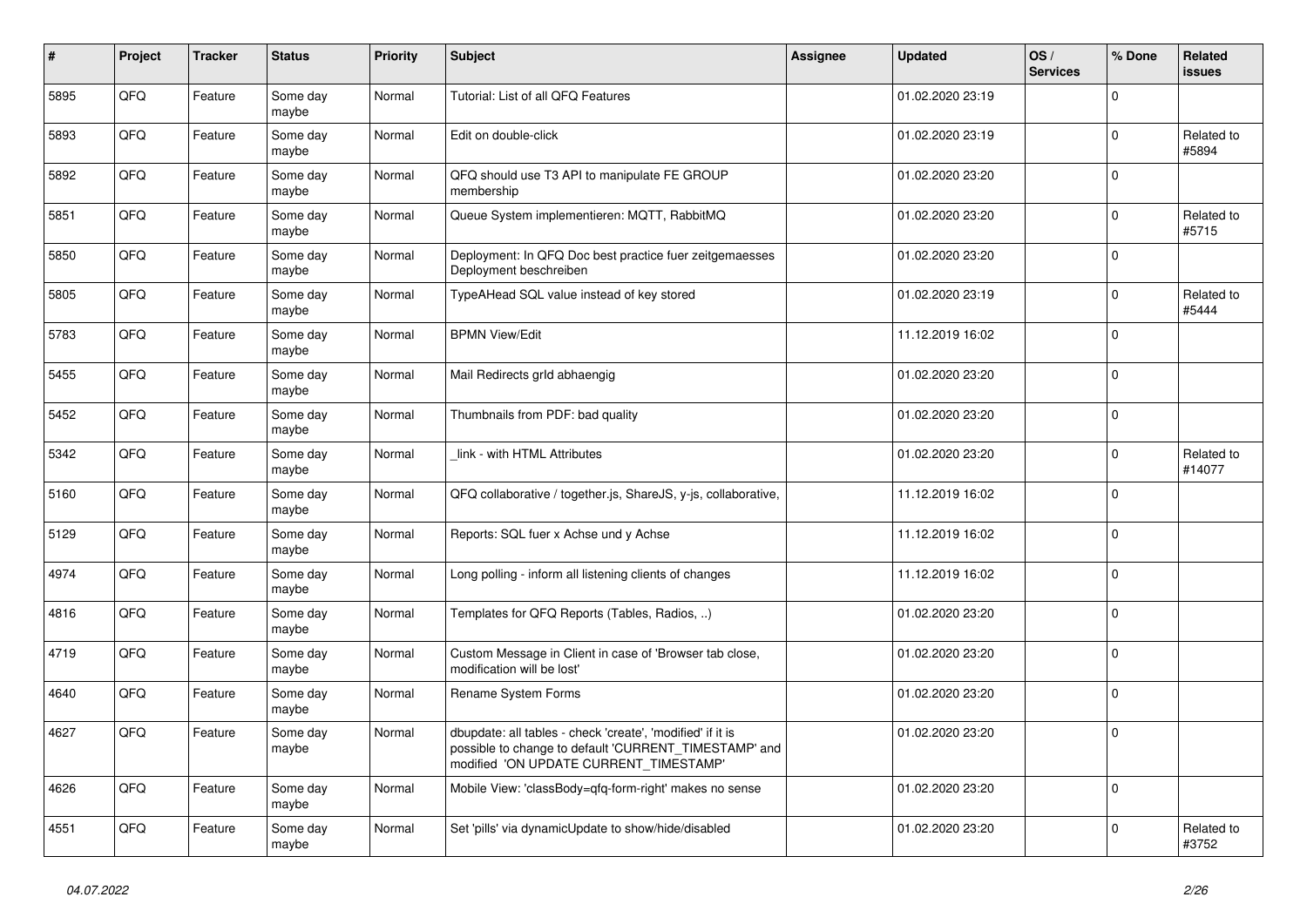| #    | Project | <b>Tracker</b> | <b>Status</b>     | <b>Priority</b> | <b>Subject</b>                                                                                                                                           | <b>Assignee</b> | <b>Updated</b>   | OS/<br><b>Services</b> | % Done      | Related<br><b>issues</b>                    |
|------|---------|----------------|-------------------|-----------------|----------------------------------------------------------------------------------------------------------------------------------------------------------|-----------------|------------------|------------------------|-------------|---------------------------------------------|
| 4536 | QFQ     | Feature        | Some day<br>maybe | Normal          | FE upload: problem with delete if mutliple uploads an<br>FE.name="                                                                                       |                 | 01.02.2020 23:20 |                        | $\mathbf 0$ |                                             |
| 4446 | QFQ     | Feature        | Some day<br>maybe | Normal          | New FE get same feldContainerId as last modifed FE                                                                                                       |                 | 01.02.2020 23:20 |                        | $\mathbf 0$ |                                             |
| 4445 | QFQ     | Feature        | Some day<br>maybe | Normal          | template group: Option to simulate fieldset                                                                                                              |                 | 28.06.2021 14:11 |                        | 0           |                                             |
| 4444 | QFQ     | Feature        | Some day<br>maybe | Normal          | FE.type=upload: detect mime type                                                                                                                         |                 | 11.12.2019 16:02 |                        | $\mathbf 0$ | Related to<br>#4303                         |
| 4443 | QFQ     | Feature        | Some day<br>maybe | Normal          | Form: multiple secondary tables                                                                                                                          |                 | 01.02.2020 23:20 |                        | $\mathbf 0$ |                                             |
| 4442 | QFQ     | Feature        | Some day<br>maybe | Normal          | Special Column Name: _link - new symbol G (Glyph) to<br>choose any available symbol                                                                      |                 | 11.12.2019 16:02 |                        | $\mathbf 0$ |                                             |
| 4440 | QFQ     | Feature        | Some day<br>maybe | Normal          | Manual.rst: explain how to. expand PHP Session to 4h                                                                                                     |                 | 11.12.2019 16:02 |                        | $\pmb{0}$   |                                             |
| 4439 | QFQ     | Feature        | Some day<br>maybe | Normal          | Log: report all actions fired by an FE Element, incl. the<br>original directive (slaveld, sqlInsert, )                                                   |                 | 01.02.2020 23:20 |                        | $\mathbf 0$ | Related to<br>#4432,<br>Related to<br>#5458 |
| 4435 | QFQ     | Feature        | Some day<br>maybe | Normal          | Report: striptags - specify allowed tags                                                                                                                 |                 | 01.02.2020 23:20 |                        | $\mathbf 0$ |                                             |
| 4433 | QFQ     | Feature        | Some day<br>maybe | Normal          | Log when SIP will be destroyed by QFQ for any (security)<br>reason                                                                                       |                 | 01.02.2020 23:20 |                        | $\mathbf 0$ | Related to<br>#4432,<br>Related to<br>#5458 |
| 4027 | QFQ     | Feature        | Some day<br>maybe | Normal          | Missing: orange 'check' / 'bullet'                                                                                                                       |                 | 11.12.2019 16:03 |                        | $\mathbf 0$ |                                             |
| 3880 | QFQ     | Feature        | Some day<br>maybe | Normal          | Form 'Form': anlegen einer Tabelle                                                                                                                       |                 | 14.01.2021 10:12 |                        | $\mathbf 0$ |                                             |
| 3879 | QFQ     | Feature        | Some day<br>maybe | Normal          | Form 'FormElement': Beim Feld 'name' rechts in der Notiz<br>einen Link einblenden - a) aktuelle Definition anzeigen, b)<br>Spalte in der Tabelle anlegen |                 | 11.12.2019 16:03 |                        | $\mathbf 0$ |                                             |
| 3878 | QFQ     | Feature        | Some day<br>maybe | Normal          | Form 'FormElement': Spalte 'name' typeAhead mit<br>Spaltennamen der Primarytable.                                                                        |                 | 11.12.2019 16:03 |                        | $\mathbf 0$ |                                             |
| 3646 | QFQ     | Feature        | Some day<br>maybe | Normal          | Moeglichkeit HTML Tags in Reports auszugeben (zu<br>enkodieren: htmlspecialchars)                                                                        |                 | 11.12.2019 16:02 |                        | 0           | Related to<br>#14320                        |
| 3617 | QFQ     | Feature        | Some day<br>maybe | Normal          | Load javascripts at bottom                                                                                                                               |                 | 11.12.2019 16:02 |                        | $\mathbf 0$ |                                             |
| 3567 | QFQ     | Feature        | Some day<br>maybe | Low             | 'Save', 'Close', 'New' als FormElement                                                                                                                   |                 | 11.12.2019 16:02 |                        | $\pmb{0}$   |                                             |
| 3495 | QFQ     | Feature        | Some day<br>maybe | Normal          | Predifined Parameter werden nicht in '+' (add new record)<br>SIP gerendert.                                                                              |                 | 11.12.2019 16:02 |                        | $\mathbf 0$ |                                             |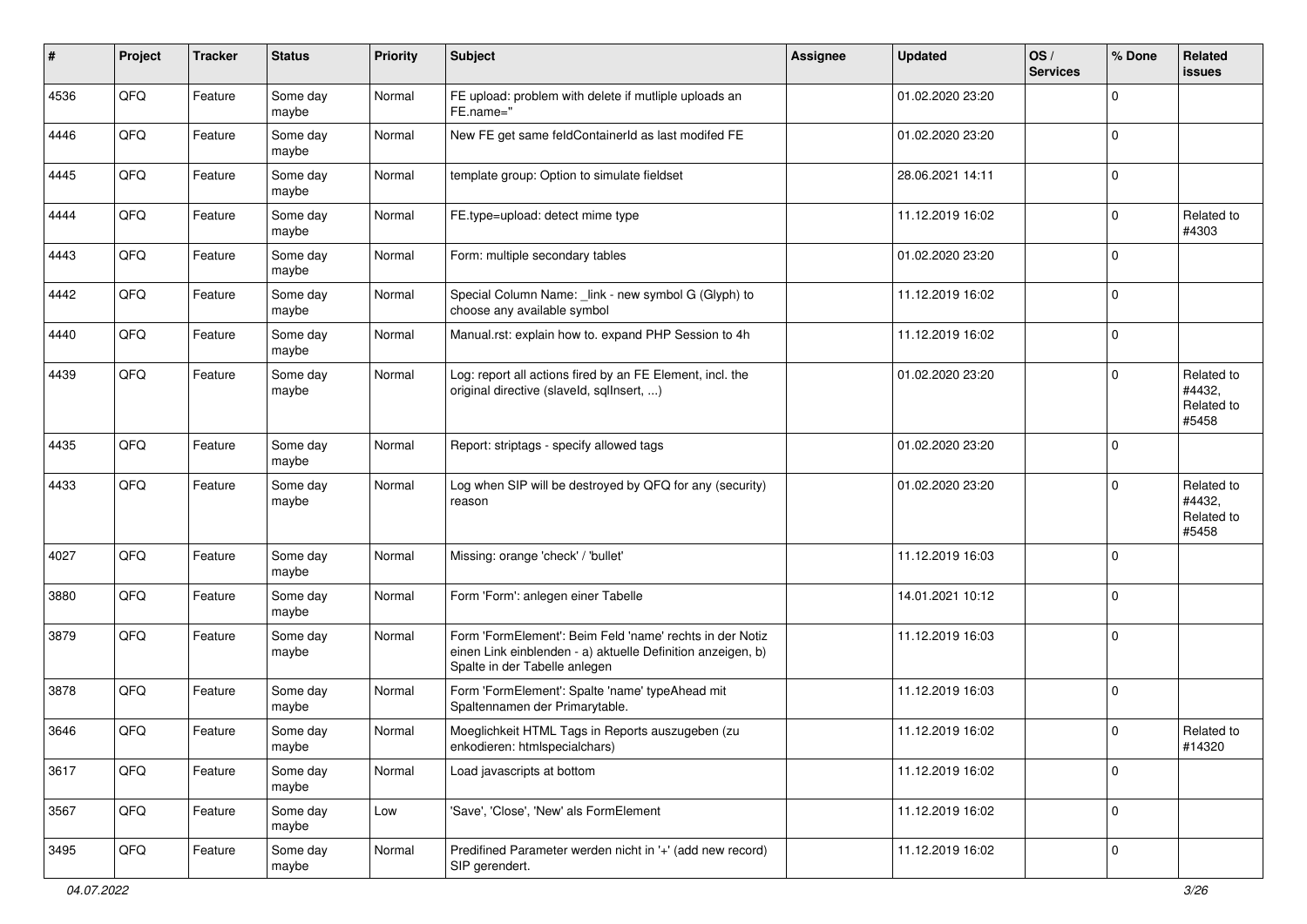| $\vert$ # | Project | <b>Tracker</b> | <b>Status</b>     | <b>Priority</b> | <b>Subject</b>                                                                                               | <b>Assignee</b> | <b>Updated</b>   | OS/<br><b>Services</b> | % Done      | Related<br><b>issues</b> |
|-----------|---------|----------------|-------------------|-----------------|--------------------------------------------------------------------------------------------------------------|-----------------|------------------|------------------------|-------------|--------------------------|
| 2950      | QFQ     | Feature        | Some day<br>maybe | Normal          | Inhalt QFQ Records als File                                                                                  |                 | 11.12.2019 16:03 |                        | $\mathbf 0$ |                          |
| 1623      | QFQ     | Feature        | Some day<br>maybe | Normal          | RealURL                                                                                                      |                 | 11.12.2019 16:03 |                        | 30          |                          |
| 1510      | QFQ     | Feature        | Some day<br>maybe | Normal          | jquery von google laden, falls das nicht geht lokal                                                          |                 | 11.12.2019 16:03 |                        | $\mathbf 0$ |                          |
| 1253      | QFQ     | Feature        | Some day<br>maybe | Normal          | QF: Colorpicker                                                                                              |                 | 11.12.2019 16:03 |                        | $\mathbf 0$ |                          |
| 1251      | QFQ     | Feature        | Some day<br>maybe | Normal          | QF: Combo                                                                                                    |                 | 11.12.2019 16:03 |                        | $\pmb{0}$   |                          |
| 1234      | QFQ     | Feature        | Some day<br>maybe | Normal          | QF: Record numbering: Im Grid soll in Spalte 1 optional die<br>laufende Nummer der Records angezeigt werden. |                 | 01.02.2020 23:20 |                        | $\mathbf 0$ |                          |
| 955       | QFQ     | Feature        | Some day<br>maybe | Normal          | QF: Notizen vor/nach dem Form                                                                                |                 | 01.02.2020 23:20 |                        | $\mathbf 0$ |                          |
| 880       | QFQ     | Feature        | Some day<br>maybe | Urgent          | Security: PHP, SQL Injection, XSS                                                                            |                 | 03.05.2021 21:14 |                        | $\Omega$    | Related to<br>#14320     |
| 9126      | QFQ     | <b>Bug</b>     | Some day<br>maybe | Normal          | hidden Form elements are present in page source                                                              |                 | 02.01.2021 18:41 |                        | $\mathbf 0$ |                          |
| 9024      | QFQ     | <b>Bug</b>     | Some day<br>maybe | Normal          | QFQ Einarbeitung                                                                                             |                 | 01.02.2020 15:56 |                        | $\mathbf 0$ |                          |
| 9020      | QFQ     | Bug            | Some day<br>maybe | Normal          | radio mit buttonClass und dynamicUpdate lassen sich nicht<br>kombinieren                                     |                 | 11.12.2019 16:01 |                        | $\mathbf 0$ |                          |
| 7402      | QFQ     | <b>Bug</b>     | Some day<br>maybe | Normal          | thumbnail cache: outdated picture when permission denied<br>and permission resolved.                         |                 | 01.02.2020 23:20 |                        | $\mathbf 0$ |                          |
| 7281      | QFQ     | <b>Bug</b>     | Some day<br>maybe | Normal          | Subrecords: on large screen separator line too short                                                         |                 | 01.02.2020 23:19 |                        | $\pmb{0}$   |                          |
| 7101      | QFQ     | <b>Bug</b>     | Some day<br>maybe | Normal          | 'form' in SIP and 'report' - breaks                                                                          |                 | 01.02.2020 23:20 |                        | $\mathbf 0$ |                          |
| 5877      | QFQ     | <b>Bug</b>     | Some day<br>maybe | Normal          | FE.type=note:bsColumn strange behaviour                                                                      |                 | 01.02.2020 23:19 |                        | $\mathbf 0$ |                          |
| 4546      | QFQ     | <b>Bug</b>     | Some day<br>maybe | Normal          | NH: SIP storage is destroyed                                                                                 |                 | 01.02.2020 23:20 |                        | $\mathbf 0$ |                          |
| 4441      | QFQ     | Bug            | Some day<br>maybe | Normal          | \$ SERVER Vars sollten nur aus dem Store genommen<br>werden - Code entsprechend anpassen.                    |                 | 11.12.2019 16:02 |                        | $\mathbf 0$ |                          |
| 4138      | QFQ     | <b>Bug</b>     | Some day<br>maybe | Normal          | style fehlt                                                                                                  |                 | 11.12.2019 16:03 |                        | $\pmb{0}$   |                          |
| 4122      | QFQ     | <b>Bug</b>     | Some day<br>maybe | Normal          | file: Render Mode hat keinen Effekt                                                                          |                 | 11.12.2019 16:03 |                        | $\mathbf 0$ |                          |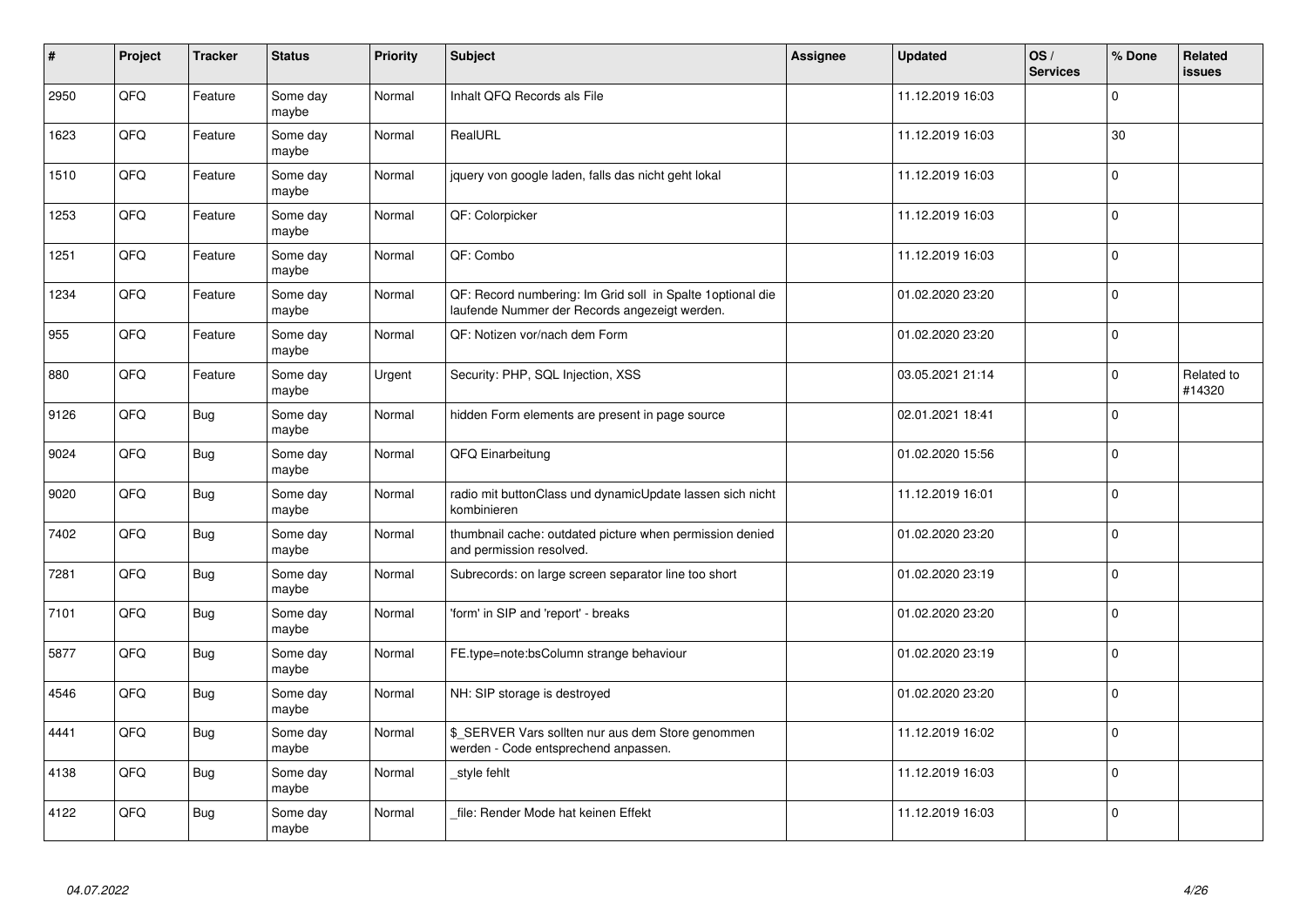| $\sharp$ | Project | <b>Tracker</b> | <b>Status</b>     | <b>Priority</b> | <b>Subject</b>                                                                                                                                           | <b>Assignee</b> | <b>Updated</b>   | OS/<br><b>Services</b> | % Done      | Related<br><b>issues</b>                                               |
|----------|---------|----------------|-------------------|-----------------|----------------------------------------------------------------------------------------------------------------------------------------------------------|-----------------|------------------|------------------------|-------------|------------------------------------------------------------------------|
| 9130     | QFQ     | Feature        | Some day<br>maybe | Normal          | tablesorter: Automatic Row numbering / Zeilenummer                                                                                                       | Benjamin Baer   | 01.02.2020 23:22 |                        | $\Omega$    |                                                                        |
| 8522     | QFQ     | Feature        | Some day<br>maybe | Normal          | build QFQ - npm warnings                                                                                                                                 | Benjamin Baer   | 01.02.2020 23:19 |                        | 50          |                                                                        |
| 7732     | QFQ     | Feature        | Some day<br>maybe | Normal          | Javascript: Lazy Loading der add on libs                                                                                                                 | Benjamin Baer   | 08.06.2022 10:38 |                        | $\Omega$    | Related to<br>#12611,<br>Related to<br>#12490,<br>Related to<br>#10013 |
| 6972     | QFQ     | Feature        | Some day<br>maybe | Normal          | Fabric Clipboard / cross browser tab                                                                                                                     | Benjamin Baer   | 01.02.2020 23:21 |                        | $\Omega$    |                                                                        |
| 6970     | QFQ     | Feature        | Some day<br>maybe | Normal          | tablesorter: default fuer 'sortReset' aendern von 'Ctrl' zu 'Alt'                                                                                        | Benjamin Baer   | 01.02.2020 23:21 |                        | 0           |                                                                        |
| 5389     | QFQ     | Feature        | Some day<br>maybe | Normal          | QFQ Design: Multline label / note                                                                                                                        | Benjamin Baer   | 01.02.2020 23:19 |                        | $\mathbf 0$ |                                                                        |
| 5024     | QFQ     | Feature        | Some day<br>maybe | Normal          | Fabric: Generate PDF with edits                                                                                                                          | Benjamin Baer   | 01.02.2020 23:20 |                        | $\mathbf 0$ | Related to<br>#10704                                                   |
| 4420     | QFQ     | Feature        | Some day<br>maybe | Normal          | Client: Local Storage - store the changes of a form, local in<br>the browser.                                                                            | Benjamin Baer   | 11.12.2019 16:02 |                        | $\mathbf 0$ |                                                                        |
| 3692     | QFQ     | Feature        | Some day<br>maybe | Normal          | QFQ Webseite                                                                                                                                             | Benjamin Baer   | 11.12.2019 16:02 |                        | $\mathbf 0$ | Related to<br>#5033                                                    |
| 3415     | QFQ     | Feature        | Some day<br>maybe | Normal          | FE Login Box Templatefile                                                                                                                                | Benjamin Baer   | 11.12.2019 16:02 |                        | $\Omega$    |                                                                        |
| 4454     | QFQ     | Bug            | Some day<br>maybe | Normal          | Required Elements: multiple elements in a row - whole row<br>marked if only one input is empty.                                                          | Benjamin Baer   | 01.02.2020 23:20 |                        | $\Omega$    |                                                                        |
| 4398     | QFQ     | Bug            | Some day<br>maybe | Normal          | Typeahead: mouse click in a prefilled input opens a single<br>item dropdown with the current value - click on it seems to<br>set the value, not the key. | Benjamin Baer   | 01.02.2020 23:20 |                        | $\mathbf 0$ | Related to<br>#4457                                                    |
| 2063     | QFQ     | Bug            | Some day<br>maybe | Normal          | Pills auf 'inaktiv' setzen falls keine Element auf dem Pill<br>sichtbar sind.                                                                            | Benjamin Baer   | 11.12.2019 16:03 |                        | $\mathbf 0$ | Related to<br>#3752                                                    |
| 12611    | QFQ     | Feature        | Some day<br>maybe | Normal          | Refactoring: Bootstrap with Lazy Loading                                                                                                                 | Carsten Rose    | 08.06.2022 10:37 |                        | $\Omega$    | Related to<br>#12490,<br>Related to<br>#10013,<br>Related to<br>#7732  |
| 12337    | QFQ     | Feature        | Some day<br>maybe | Normal          | Database.php: better caching                                                                                                                             | Carsten Rose    | 16.09.2021 15:10 |                        | $\mathbf 0$ |                                                                        |
| 12315    | QFQ     | Feature        | Some day<br>maybe | Normal          | Form History (Diffs) / Backups                                                                                                                           | Carsten Rose    | 16.09.2021 15:10 |                        | $\mathbf 0$ |                                                                        |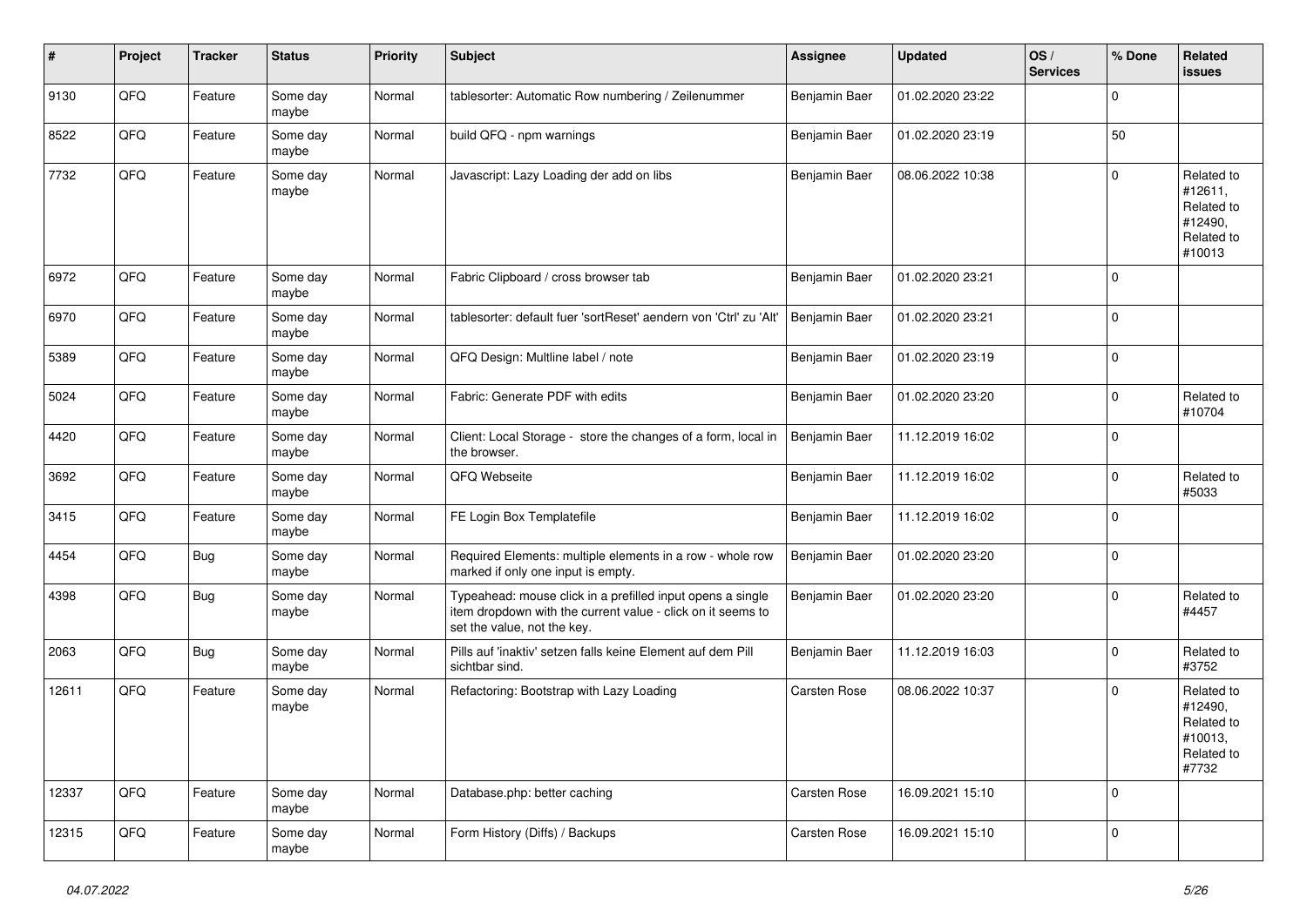| $\vert$ # | <b>Project</b> | <b>Tracker</b> | <b>Status</b>     | <b>Priority</b> | <b>Subject</b>                                    | Assignee     | <b>Updated</b>   | OS/<br><b>Services</b> | % Done      | Related<br><b>issues</b>                                              |
|-----------|----------------|----------------|-------------------|-----------------|---------------------------------------------------|--------------|------------------|------------------------|-------------|-----------------------------------------------------------------------|
| 11323     | QFQ            | Feature        | Some day<br>maybe | Normal          | Report Frontend Editor Modal + Codemirror         | Carsten Rose | 16.09.2021 15:10 |                        | $\Omega$    | Related to<br>#11036                                                  |
| 11322     | QFQ            | Feature        | Some day<br>maybe | Normal          | Form Element JSON - (multiline parameter field)   | Carsten Rose | 16.09.2021 15:10 |                        | $\mathbf 0$ |                                                                       |
| 11217     | QFQ            | Feature        | Some day<br>maybe | Normal          | <b>Extend Script Functionality</b>                | Carsten Rose | 16.09.2021 15:10 |                        | $\mathbf 0$ |                                                                       |
| 11036     | QFQ            | Feature        | Some day<br>maybe | Normal          | inline report editor permissions                  | Carsten Rose | 16.09.2021 15:09 |                        | $\mathbf 0$ | Related to<br>#11323                                                  |
| 10745     | QFQ            | Feature        | Some day<br>maybe | Normal          | <b>Tablesorter Excel Export</b>                   | Carsten Rose | 16.09.2021 15:09 |                        | $\mathbf 0$ |                                                                       |
| 10716     | QFQ            | Feature        | Some day<br>maybe | Normal          | Business Logic mit Externen Skripten              | Carsten Rose | 16.09.2021 15:10 |                        | $\pmb{0}$   | Related to<br>#10713,<br>Related to<br>#8217                          |
| 10116     | QFQ            | Feature        | Some day<br>maybe | Normal          | TypeAhead: Tag - show inside 'input' element      | Carsten Rose | 16.09.2021 15:09 |                        | $\Omega$    |                                                                       |
| 10095     | QFQ            | Feature        | Some day<br>maybe | Normal          | Generic Gitlab Integration into QFQ               | Carsten Rose | 16.09.2021 15:10 |                        | $\mathbf 0$ |                                                                       |
| 10013     | QFQ            | Feature        | Some day<br>maybe | Normal          | FE.typ=editor: CodeMirror                         | Carsten Rose | 08.06.2022 10:37 |                        | $\mathbf 0$ | Related to<br>#12611,<br>Related to<br>#12490,<br>Related to<br>#7732 |
| 9704      | QFQ            | Feature        | Some day<br>maybe | Normal          | Thumbnails Generieren beim Splitten von PDF Files | Carsten Rose | 11.12.2019 16:01 |                        | $\mathbf 0$ |                                                                       |
| 9579      | QFQ            | Feature        | Some day<br>maybe | Normal          | Multiform with Process Row                        | Carsten Rose | 11.12.2019 16:01 |                        | $\mathbf 0$ |                                                                       |
| 8894      | QFQ            | Feature        | Some day<br>maybe | Normal          | Documentation Tags Usable in QFQ Application      | Carsten Rose | 11.12.2019 16:01 |                        | $\mathbf 0$ |                                                                       |
| 8892      | QFQ            | Feature        | Some day<br>maybe | Normal          | Display and Edit SQL Comments in Form Editor      | Carsten Rose | 11.12.2019 16:01 |                        | $\mathbf 0$ |                                                                       |
| 8586      | QFQ            | Feature        | Some day<br>maybe | Normal          | QFQ: Enhance Error message for 'record not found' | Carsten Rose | 16.09.2021 15:10 |                        | $\pmb{0}$   |                                                                       |
| 8520      | QFQ            | Feature        | Some day<br>maybe | Normal          | Bring QFQ to Composer                             | Carsten Rose | 16.09.2021 15:10 |                        | $\mathbf 0$ |                                                                       |
| 8101      | QFQ            | Feature        | Some day<br>maybe | Normal          | Password hash: support further hashing methods    | Carsten Rose | 16.09.2021 15:10 |                        | $\Omega$    |                                                                       |
| 7453      | QFQ            | Feature        | Some day<br>maybe | Normal          | import / export forms QFQ                         | Carsten Rose | 16.09.2021 15:10 |                        | $\mathbf 0$ |                                                                       |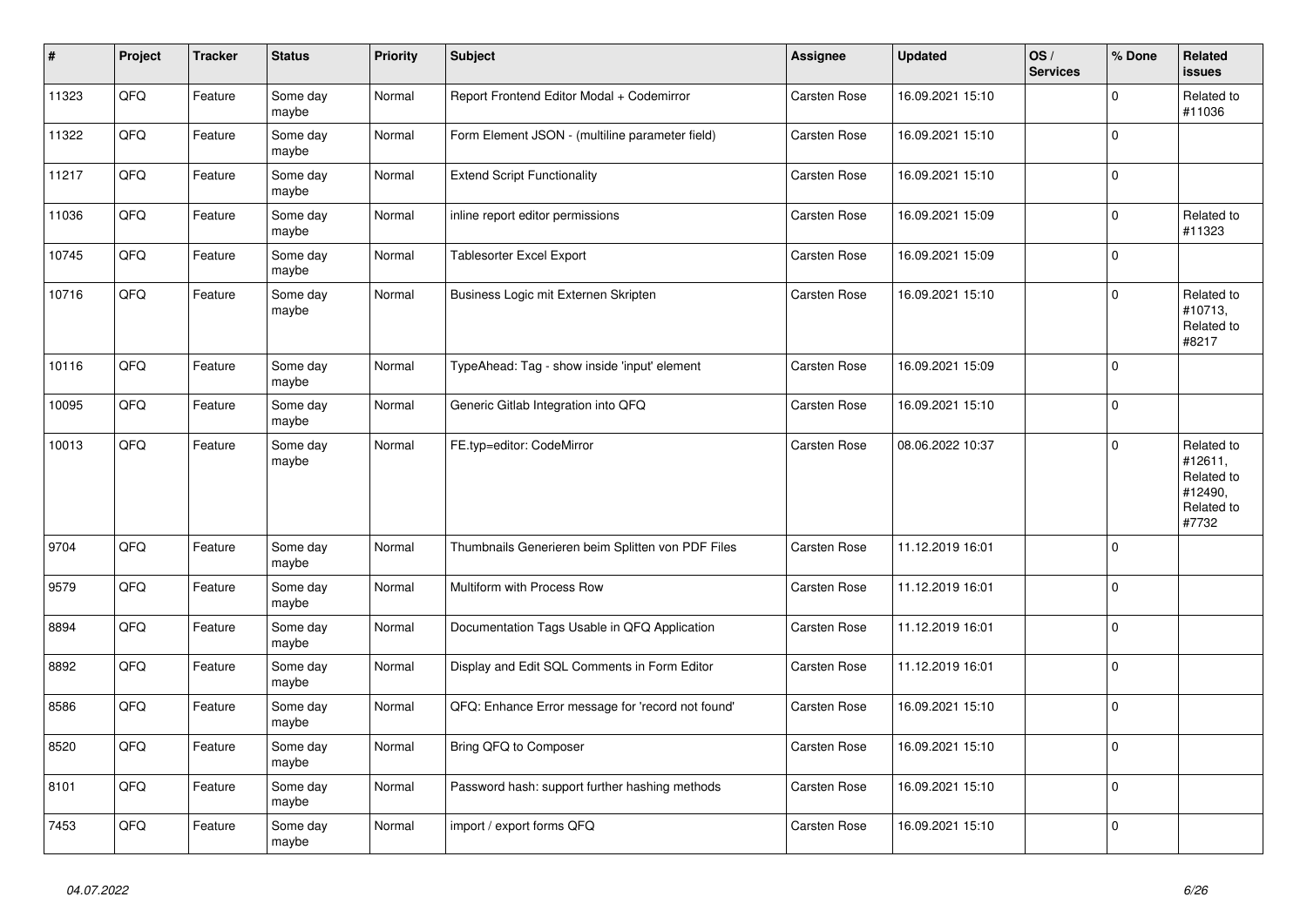| #    | Project | <b>Tracker</b> | <b>Status</b>     | <b>Priority</b> | Subject                                                                                        | <b>Assignee</b> | <b>Updated</b>   | OS/<br><b>Services</b> | % Done      | Related<br><b>issues</b>                    |
|------|---------|----------------|-------------------|-----------------|------------------------------------------------------------------------------------------------|-----------------|------------------|------------------------|-------------|---------------------------------------------|
| 7452 | QFQ     | Feature        | Some day<br>maybe | Normal          | automate deployment new QFQ version                                                            | Carsten Rose    | 16.09.2021 15:10 |                        | $\mathbf 0$ |                                             |
| 7336 | QFQ     | Feature        | Some day<br>maybe | Normal          | PDF Upload: disallow PDFs with specific Meta information                                       | Carsten Rose    | 11.12.2019 16:01 |                        | $\mathbf 0$ |                                             |
| 7107 | QFQ     | Feature        | Some day<br>maybe | Normal          | Showcase Registration Tool: Anmeldung / Administration :<br>Liste Anmeldungen / Emaileinaldung | Carsten Rose    | 11.12.2019 16:01 |                        | 0           |                                             |
| 6715 | QFQ     | Feature        | Some day<br>maybe | Normal          | Code-Refactoring: dbArray vereinheitlichen                                                     | Carsten Rose    | 11.12.2019 16:02 |                        | $\mathbf 0$ |                                             |
| 5983 | QFQ     | Feature        | Some day<br>maybe | Normal          | Form Submit (save & update): normalize date/-time FE                                           | Carsten Rose    | 01.02.2020 23:19 |                        | $\mathbf 0$ |                                             |
| 5852 | QFQ     | Feature        | Some day<br>maybe | Normal          | Logging: mail.log / sql.log - im FE anzeigen und via AJAX<br>aktualisieren                     | Carsten Rose    | 01.02.2020 23:19 |                        | $\mathbf 0$ | Related to<br>#5885                         |
| 5665 | QFQ     | Feature        | Some day<br>maybe | Normal          | Versuch das '{{!' nicht mehr noetig ist.                                                       | Carsten Rose    | 01.02.2020 23:20 |                        | $\mathbf 0$ | Related to<br>#7432,<br>Related to<br>#7434 |
| 5579 | QFQ     | Feature        | Some day<br>maybe | Normal          | Enhance Doc / Presentation: variable type 'link column type'                                   | Carsten Rose    | 01.02.2020 23:19 |                        | $\mathbf 0$ |                                             |
| 5548 | QFQ     | Feature        | Some day<br>maybe | Normal          | 801 Textfiles/Scriptfiles als Thumbnail                                                        | Carsten Rose    | 07.03.2022 16:26 |                        | $\mathbf 0$ |                                             |
| 5480 | QFQ     | Feature        | Some day<br>maybe | Normal          | QFQ: Dokumentation mit Screenshots versehen                                                    | Carsten Rose    | 01.02.2020 23:20 |                        | $\mathbf 0$ | Related to<br>#9879                         |
| 5428 | QFQ     | Feature        | Some day<br>maybe | Normal          | secure thumbnail: late render on access.                                                       | Carsten Rose    | 01.02.2020 23:20 |                        | $\mathbf 0$ |                                             |
| 5132 | QFQ     | Feature        | Some day<br>maybe | Normal          | Error Message sendmail missing attachment: more details                                        | Carsten Rose    | 01.02.2020 23:19 |                        | $\mathbf 0$ |                                             |
| 4956 | QFQ     | Feature        | Some day<br>maybe | Normal          | Sendmail: Benutzerdefinierte Headers                                                           | Carsten Rose    | 11.12.2019 16:02 |                        | $\mathbf 0$ |                                             |
| 4872 | QFQ     | Feature        | Some day<br>maybe | Normal          | Fields of Typo3 page available in STORE_TYPO3                                                  | Carsten Rose    | 01.02.2020 23:19 |                        | $\mathbf 0$ |                                             |
| 4869 | QFQ     | Feature        | Some day<br>maybe | Normal          | Dynamic Update (show, hide, readonly?, required?) for<br><b>Template Group Elements</b>        | Carsten Rose    | 01.02.2020 23:19 |                        | $\mathbf 0$ | Related to<br>#4865                         |
| 4839 | QFQ     | Feature        | Some day<br>maybe | Normal          | qfq-handle in <head> Abschnitt</head>                                                          | Carsten Rose    | 11.12.2019 16:02 |                        | $\mathbf 0$ |                                             |
| 4757 | QFG     | Feature        | Some day<br>maybe | Normal          | Test subrecord: download links ok? Links ok?                                                   | Carsten Rose    | 01.02.2020 23:20 |                        | $\mathbf 0$ |                                             |
| 4652 | QFG     | Feature        | Some day<br>maybe | Normal          | UZH CD: Weiterleitung auf benutzerdefinierte 403/404 Seite   Carsten Rose                      |                 | 01.02.2020 23:20 |                        | $\mathbf 0$ |                                             |
| 4650 | QFO     | Feature        | Some day<br>maybe | Normal          | Convert html to doc/rtf                                                                        | Carsten Rose    | 01.02.2020 23:20 |                        | $\mathbf 0$ | Related to<br>#10704                        |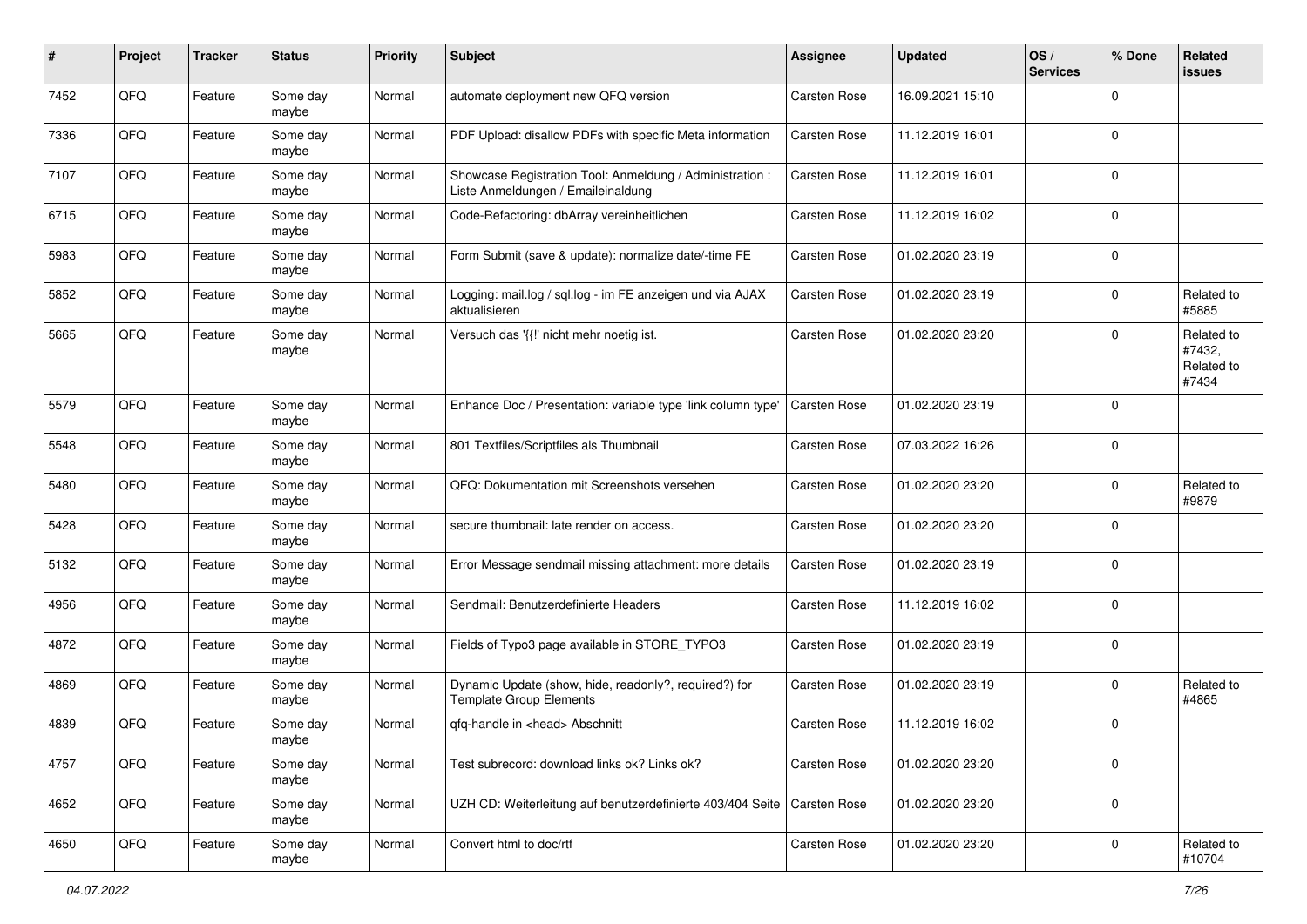| #    | Project | <b>Tracker</b> | <b>Status</b>     | <b>Priority</b> | <b>Subject</b>                                                                                                                      | Assignee     | <b>Updated</b>   | OS/<br><b>Services</b> | % Done      | Related<br>issues                           |
|------|---------|----------------|-------------------|-----------------|-------------------------------------------------------------------------------------------------------------------------------------|--------------|------------------|------------------------|-------------|---------------------------------------------|
| 4606 | QFQ     | Feature        | Some day<br>maybe | Normal          | link: qualifier to render bootstrap button                                                                                          | Carsten Rose | 01.02.2020 23:19 |                        | $\Omega$    |                                             |
| 4365 | QFQ     | Feature        | Some day<br>maybe | Normal          | Multi Language: new way of config                                                                                                   | Carsten Rose | 01.02.2020 23:20 |                        | $\Omega$    |                                             |
| 4349 | QFQ     | Feature        | Some day<br>maybe | Normal          | link download: downloaded external URL to<br>deliver/concatenate - check mimetipe and handle it correctly                           | Carsten Rose | 11.12.2019 16:02 |                        | $\Omega$    |                                             |
| 4343 | QFQ     | Feature        | Some day<br>maybe | Normal          | Link: Classifier to add 'attributes'                                                                                                | Carsten Rose | 01.02.2020 23:20 |                        | $\mathbf 0$ | Related to<br>#14077                        |
| 4330 | QFQ     | Feature        | Some day<br>maybe | Normal          | Error Message: report missing {{ / }} in sqlUpdate, sqlInsert,<br>sqlDelete, sqlAfter, sqlBefore in FE action elements.             | Carsten Rose | 01.02.2020 23:20 |                        | $\Omega$    |                                             |
| 4259 | QFQ     | Feature        | Some day<br>maybe | Normal          | Instant trigger a cron job                                                                                                          | Carsten Rose | 11.12.2019 16:03 |                        | $\Omega$    |                                             |
| 4258 | QFQ     | Feature        | Some day<br>maybe | High            | System Defaults: Forms                                                                                                              | Carsten Rose | 03.05.2021 21:14 |                        | $\Omega$    |                                             |
| 4197 | QFQ     | Feature        | Some day<br>maybe | Normal          | Unit Test fuer JSON Stream von QuickFormQuery.php ><br>doForm()                                                                     | Carsten Rose | 11.12.2019 16:03 |                        | $\Omega$    |                                             |
| 4026 | QFQ     | Feature        | Some day<br>maybe | Normal          | sglLog.sgl: log number of FE.id                                                                                                     | Carsten Rose | 11.12.2019 16:03 |                        | $\pmb{0}$   | Related to<br>#5458                         |
| 3991 | QFQ     | Feature        | Some day<br>maybe | Normal          | report: Columnname '_skipWrap' skips 'fbeg', 'fend'                                                                                 | Carsten Rose | 11.12.2019 16:03 |                        | $\Omega$    |                                             |
| 3990 | QFQ     | Feature        | Some day<br>maybe | High            | custom class definition: add space automatically                                                                                    | Carsten Rose | 03.05.2021 21:14 |                        | $\Omega$    |                                             |
| 3967 | QFQ     | Feature        | Some day<br>maybe | High            | Report: Checkbox, Radio, Dropdown, Input welches ohne<br>Submit funktioniert - 'Inline-Form'                                        | Carsten Rose | 03.05.2021 21:14 |                        | $\mathbf 0$ |                                             |
| 3947 | QFQ     | Feature        | Some day<br>maybe | Normal          | Attack detectect: logout current user                                                                                               | Carsten Rose | 11.12.2019 16:03 |                        | $\Omega$    | Related to<br>#5458,<br>Related to<br>#6299 |
| 3942 | QFQ     | Feature        | Some day<br>maybe | Normal          | Action Elemente: neu generierte IDs via FE weitergeben                                                                              | Carsten Rose | 11.12.2019 16:03 |                        | $\Omega$    | Related to<br>#3941                         |
| 3941 | QFQ     | Feature        | Some day<br>maybe | Normal          | sqlAfter: es sollten mehrere moeglich sein                                                                                          | Carsten Rose | 11.12.2019 16:03 |                        | $\mathbf 0$ | Related to<br>#3942                         |
| 3905 | QFQ     | Feature        | Some day<br>maybe | Normal          | Documentation: Best Practice anhand eines Online<br>Bewerbungstools                                                                 | Carsten Rose | 11.12.2019 16:03 |                        | $\Omega$    |                                             |
| 3900 | QFQ     | Feature        | Some day<br>maybe | Normal          | Extend documentation of 'Copy / Paste'                                                                                              | Carsten Rose | 11.12.2019 16:03 |                        | 0           | Related to<br>#3899                         |
| 3877 | QFQ     | Feature        | Some day<br>maybe | Normal          | FormEditor: die Felder die aktuell nicht gebraucht werden<br>nur auf readonly/disabled setzen (nicht ausblenden > das<br>irritiert. | Carsten Rose | 11.12.2019 16:03 |                        | $\Omega$    |                                             |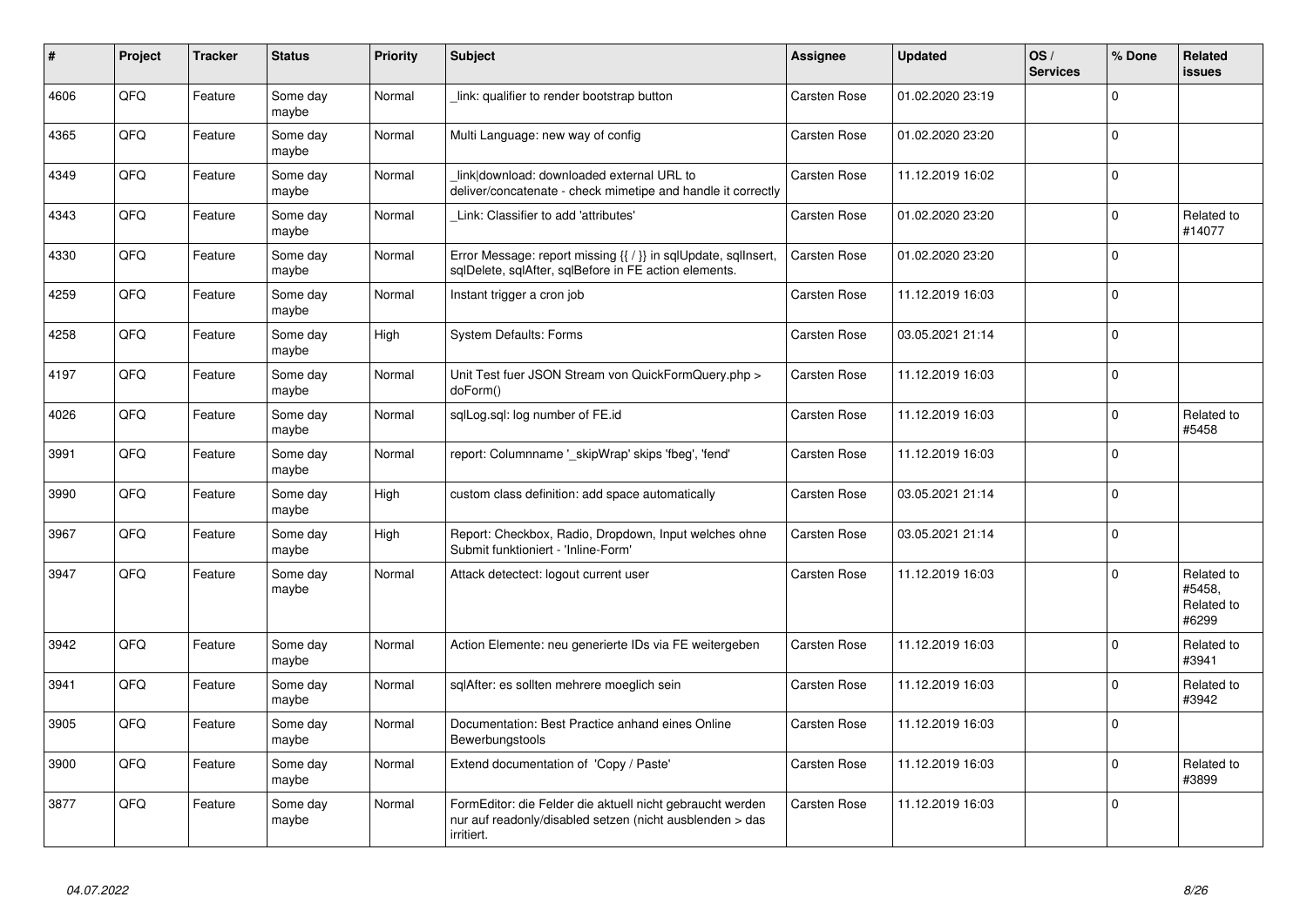| #    | Project | <b>Tracker</b> | <b>Status</b>     | <b>Priority</b> | <b>Subject</b>                                                                                                                               | Assignee     | <b>Updated</b>   | OS/<br><b>Services</b> | % Done      | Related<br><b>issues</b>                    |
|------|---------|----------------|-------------------|-----------------|----------------------------------------------------------------------------------------------------------------------------------------------|--------------|------------------|------------------------|-------------|---------------------------------------------|
| 3848 | QFQ     | Feature        | Some day<br>maybe | High            | Antivirus check fuer Upload files in qfq?                                                                                                    | Carsten Rose | 03.05.2021 21:14 |                        | $\Omega$    | Related to<br>#4131                         |
| 3708 | QFQ     | Feature        | Some day<br>maybe | Normal          | Form: input - 'specialchars', 'none'  gewisse tags<br>erlauben, andere verbieten                                                             | Carsten Rose | 11.12.2019 16:02 |                        | $\mathbf 0$ | Related to<br>#14320                        |
| 3677 | QFQ     | Feature        | Some day<br>maybe | Normal          | wkhtmltopdf: FE User access prohibited, if client IP changes<br>\$TYPO3 CONF VARS[FE][lockIP]                                                | Carsten Rose | 11.12.2019 16:02 |                        | $\pmb{0}$   |                                             |
| 3666 | QFQ     | Feature        | Some day<br>maybe | Normal          | a) Performance Messung: mysql_real_escape_string() im<br>Vergleich zu str_replace(), b) doppeltes Aufrufen von<br>mysql_real_escape_string() | Carsten Rose | 11.12.2019 16:02 |                        | $\mathbf 0$ |                                             |
| 3537 | QFQ     | Feature        | Some day<br>maybe | Low             | SHOW COLUMNS FROM tableName - Extend '{{!'<br>definition                                                                                     | Carsten Rose | 11.12.2019 16:02 |                        | $\mathbf 0$ |                                             |
| 3458 | QFQ     | Feature        | Some day<br>maybe | Normal          | Display 'Edit Form Element'-Checkbox on form: should<br>depend on FE Group                                                                   | Carsten Rose | 11.12.2019 16:02 |                        | $\mathbf 0$ | Related to<br>#3447                         |
| 3457 | QFQ     | Feature        | Some day<br>maybe | Normal          | LDAP: concat multi values to one single entry                                                                                                | Carsten Rose | 11.12.2019 16:02 |                        | $\mathbf 0$ |                                             |
| 3402 | QFQ     | Feature        | Some day<br>maybe | Normal          | Syntax Highlighting via CodeMirror                                                                                                           | Carsten Rose | 11.12.2019 16:02 |                        | 100         | Related to<br>#3207                         |
| 3385 | QFQ     | Feature        | Some day<br>maybe | Normal          | templateGroup: insert/update/delete non primary records                                                                                      | Carsten Rose | 11.12.2019 16:02 |                        | $\mathbf 0$ |                                             |
| 3350 | QFQ     | Feature        | Some day<br>maybe | Normal          | FormEditor: Hilfetext hinter 'checktype'                                                                                                     | Carsten Rose | 11.12.2019 16:02 |                        | $\mathbf 0$ |                                             |
| 3332 | QFQ     | Feature        | Some day<br>maybe | Normal          | Uploads: Thumbnails, Details zum hochgeladenen File                                                                                          | Carsten Rose | 11.12.2019 16:02 |                        | $\mathbf 0$ | Related to<br>#3264,<br>Related to<br>#5333 |
| 3331 | QFQ     | Feature        | Some day<br>maybe | Normal          | Default Tooltip fuer _page? Links: mit Form und Record ID                                                                                    | Carsten Rose | 11.12.2019 16:02 |                        | $\pmb{0}$   |                                             |
| 3291 | QFQ     | Feature        | Some day<br>maybe | Normal          | AutoCron websiteToken                                                                                                                        | Carsten Rose | 11.12.2019 16:02 |                        | $\mathbf 0$ | Related to<br>#4250                         |
| 3285 | QFQ     | Feature        | Some day<br>maybe | Normal          | Zeichenlimit pro Feld: textarea / editor                                                                                                     | Carsten Rose | 11.12.2019 16:02 |                        | $\mathbf 0$ |                                             |
| 3273 | QFQ     | Feature        | Some day<br>maybe | Low             | Dirty Flag in Form                                                                                                                           | Carsten Rose | 11.12.2019 16:02 |                        | $\Omega$    |                                             |
| 3267 | QFQ     | Feature        | Some day<br>maybe | Normal          | 2 Forms auf einer Seite: real + Read only                                                                                                    | Carsten Rose | 11.12.2019 16:03 |                        | $\mathbf 0$ |                                             |
| 3216 | QFQ     | Feature        | Some day<br>maybe | Normal          | dynamic update für checkbox label2                                                                                                           | Carsten Rose | 11.12.2019 16:03 |                        | $\pmb{0}$   | Related to<br>#2081                         |
| 2995 | QFQ     | Feature        | Some day<br>maybe | Normal          | Dropdown JQuery Plugin: 'chosen' - Moeglichkeit um Select<br>Listen mehr Funktion zu geben. Kein Bootstrap noetig.                           | Carsten Rose | 11.12.2019 16:03 |                        | $\Omega$    |                                             |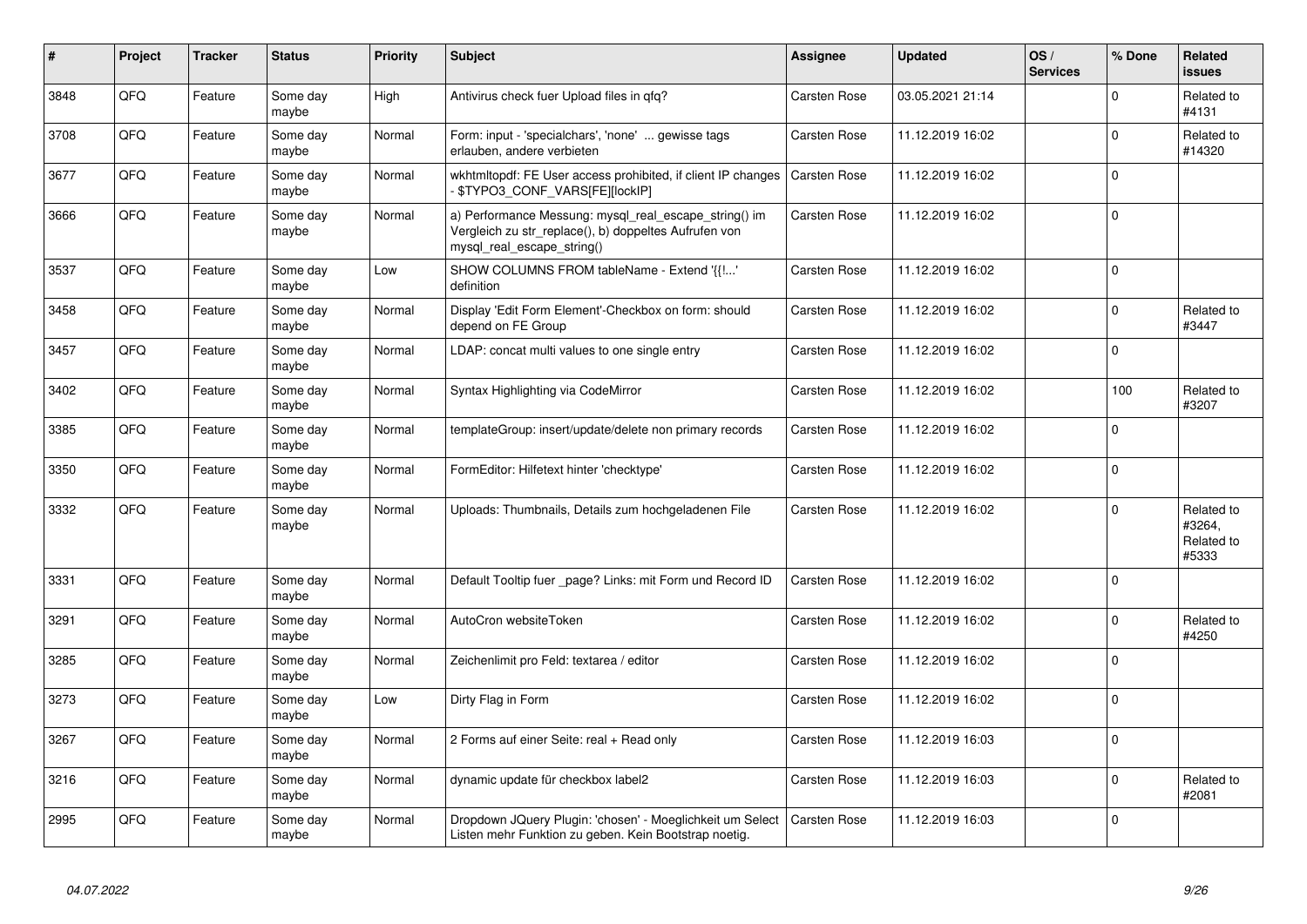| #    | Project | <b>Tracker</b> | <b>Status</b>     | <b>Priority</b> | <b>Subject</b>                                                                                                       | <b>Assignee</b> | <b>Updated</b>   | OS/<br><b>Services</b> | % Done      | Related<br>issues                              |
|------|---------|----------------|-------------------|-----------------|----------------------------------------------------------------------------------------------------------------------|-----------------|------------------|------------------------|-------------|------------------------------------------------|
| 2084 | QFQ     | Feature        | Some day<br>maybe | Normal          | Mailto mit encryption: Subrecord                                                                                     | Carsten Rose    | 11.12.2019 16:03 |                        | $\mathbf 0$ | Related to<br>#2082                            |
| 1946 | QFQ     | Feature        | Some day<br>maybe | Normal          | Kontrolle ob der ReadOnly Modus bei den<br>Formularelementen korrekt implementiert ist                               | Carsten Rose    | 11.12.2019 16:03 |                        | $\Omega$    |                                                |
| 1635 | QFQ     | Feature        | Some day<br>maybe | Normal          | QFQ Extension content record: weitere Optionen<br>einblenden.                                                        | Carsten Rose    | 11.12.2019 16:03 |                        | $\Omega$    |                                                |
| 9669 | QFQ     | Bug            | Some day<br>maybe | Normal          | Checkbox / Template Group: radio/checkbox visible broken<br>after 'add'                                              | Carsten Rose    | 16.06.2021 13:47 |                        | 0           | Related to<br>#8091                            |
| 9281 | QFQ     | <b>Bug</b>     | Some day<br>maybe | Normal          | Allow STRICT_TRANS_TABLES                                                                                            | Carsten Rose    | 02.01.2021 18:43 |                        | $\Omega$    |                                                |
| 8106 | QFQ     | <b>Bug</b>     | Some day<br>maybe | Normal          | Dynamic Update: Feld kann nicht auf empty zurückgesetzt<br>werden                                                    | Carsten Rose    | 11.12.2019 16:01 |                        | $\Omega$    |                                                |
| 7456 | QFQ     | <b>Bug</b>     | Some day<br>maybe | Low             | Todos in Code: solve or make ticket                                                                                  | Carsten Rose    | 16.09.2021 15:10 |                        | $\mathbf 0$ |                                                |
| 5991 | QFQ     | <b>Bug</b>     | Some day<br>maybe | Normal          | URLs with ' ' or long parameter are problematic                                                                      | Carsten Rose    | 01.02.2020 23:19 |                        | $\mathbf 0$ |                                                |
| 5768 | QFQ     | <b>Bug</b>     | Some day<br>maybe | Normal          | '{{pageLanguage:T}}' missing if QFQ is called via api                                                                | Carsten Rose    | 01.02.2020 23:19 |                        | $\mathbf 0$ |                                                |
| 5706 | QFQ     | Bug            | Some day<br>maybe | Normal          | upload: fileDestination needs to be sanatized                                                                        | Carsten Rose    | 01.02.2020 23:19 |                        | $\Omega$    |                                                |
| 5557 | QFQ     | <b>Bug</b>     | Some day<br>maybe | Normal          | Form load: STORE_RECORD filled, but should be empty                                                                  | Carsten Rose    | 01.02.2020 23:19 |                        | $\mathbf 0$ |                                                |
| 5021 | QFQ     | Bug            | Some day<br>maybe | Normal          | FE.typ=extra - during save displays error 'datum2' already<br>filled in STORE_SIP - the value is stored nevertheless | Carsten Rose    | 01.02.2020 23:19 |                        | $\Omega$    | Related to<br>#3875                            |
| 4771 | QFQ     | Bug            | Some day<br>maybe | Normal          | qfq: select-down-values empty after save (edit-form for<br>program administrators)                                   | Carsten Rose    | 01.02.2020 23:20 |                        | $\Omega$    | Related to<br>#4549, Has<br>duplicate<br>#4282 |
| 4659 | QFQ     | Bug            | Some day<br>maybe | Normal          | infoButtonExtra                                                                                                      | Carsten Rose    | 01.02.2020 23:20 |                        | $\Omega$    |                                                |
| 4651 | QFQ     | <b>Bug</b>     | Some day<br>maybe | Normal          | "Loading document" Modal wird angezeigt bei uzhcd type=2   Carsten Rose<br>Ansicht                                   |                 | 01.02.2020 23:20 |                        | $\mathbf 0$ |                                                |
| 4583 | QFQ     | Bug            | Some day<br>maybe | Normal          | Dynamic Update bei TypeAhead Feldern                                                                                 | Carsten Rose    | 01.02.2020 23:19 |                        | $\mathbf 0$ |                                                |
| 4549 | QFO     | Bug            | Some day<br>maybe | Normal          | TemplateGroups: FE.type SELECT loose selected value<br>after save                                                    | Carsten Rose    | 01.02.2020 23:20 |                        | $\mathbf 0$ | Related to<br>#4548,<br>Related to<br>#4771    |
| 4528 | QFO     | Bug            | Some day<br>maybe | Normal          | extraButtonLock mit SQLAhead Bug                                                                                     | Carsten Rose    | 01.02.2020 23:19 |                        | 0           |                                                |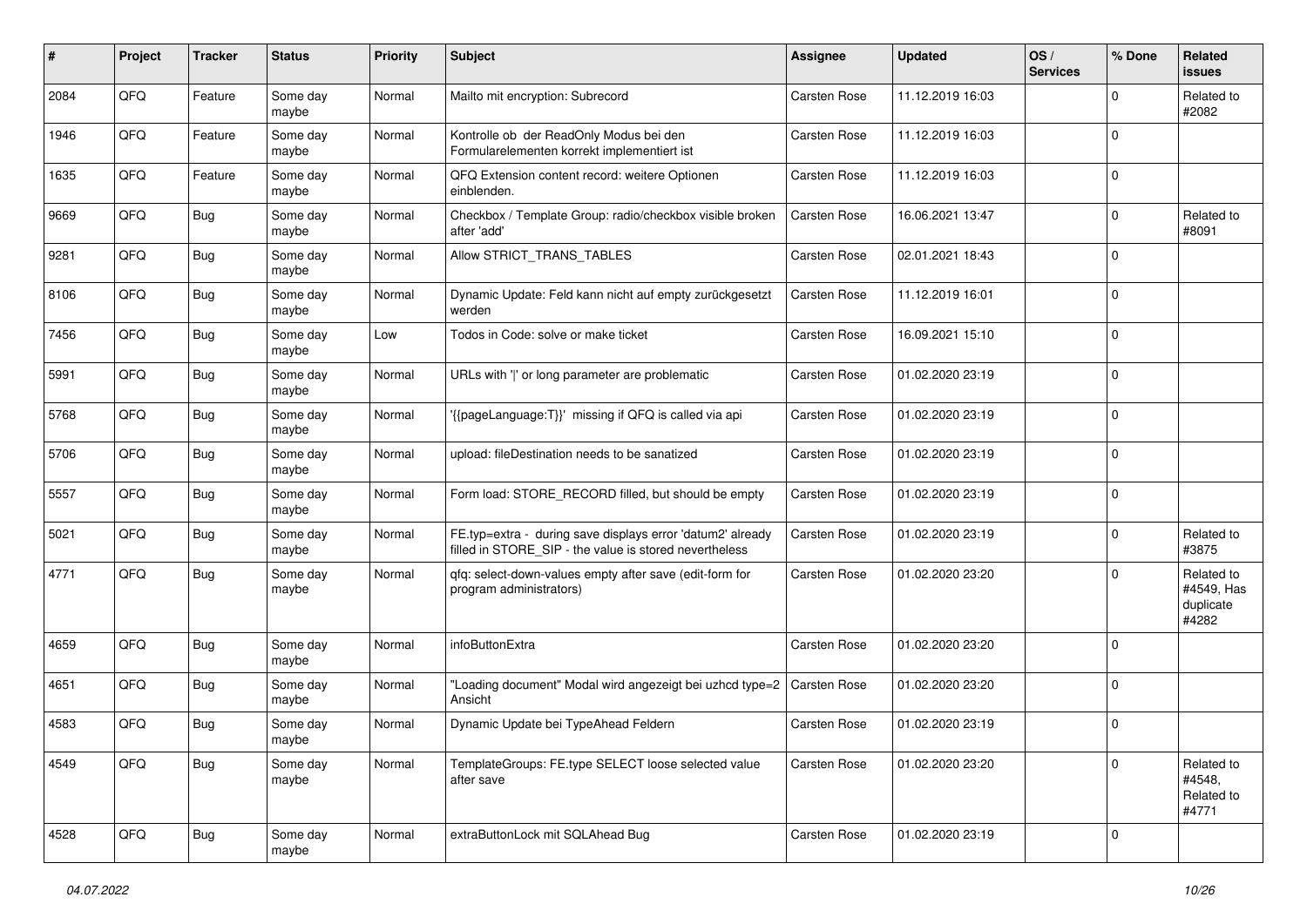| #     | Project | <b>Tracker</b> | <b>Status</b>     | <b>Priority</b> | <b>Subject</b>                                                                                                                | Assignee       | <b>Updated</b>   | OS/<br><b>Services</b> | % Done      | Related<br><b>issues</b> |
|-------|---------|----------------|-------------------|-----------------|-------------------------------------------------------------------------------------------------------------------------------|----------------|------------------|------------------------|-------------|--------------------------|
| 4328  | QFQ     | Bug            | Some day<br>maybe | Normal          | Error Message: Show FE name/number on problems in FE                                                                          | Carsten Rose   | 01.02.2020 23:20 |                        | $\Omega$    |                          |
| 4293  | QFQ     | <b>Bug</b>     | Some day<br>maybe | Normal          | Download broken if token 'd:' is missing - but no error<br>message                                                            | Carsten Rose   | 11.12.2019 16:03 |                        | $\mathbf 0$ | Related to<br>#7514      |
| 4279  | QFQ     | <b>Bug</b>     | Some day<br>maybe | High            | config.linkVars lost                                                                                                          | Carsten Rose   | 03.05.2021 21:14 |                        | $\mathbf 0$ |                          |
| 4092  | QFQ     | Bug            | Some day<br>maybe | Normal          | 1) Logging verbessern wann welches FE warum<br>ausgefuehrt wird, 2) Documentation: Best Practice<br><b>Template Group</b>     | Carsten Rose   | 01.02.2020 23:19 |                        | $\Omega$    | Related to<br>#3504      |
| 4008  | QFQ     | Bug            | Some day<br>maybe | Normal          | FormElemen.type=sendmail: wrong 'TO' if 'real<br>name <rea@mail.to>' is used</rea@mail.to>                                    | Carsten Rose   | 11.12.2019 16:03 |                        | $\mathbf 0$ |                          |
| 3895  | QFQ     | <b>Bug</b>     | Some day<br>maybe | Normal          | typeahead pedantic: on lehrkredit Idap webpass - if only one<br>person is in dropdown, such person can't be selected          | Carsten Rose   | 11.12.2019 16:03 |                        | $\Omega$    |                          |
| 3882  | QFQ     | <b>Bug</b>     | Some day<br>maybe | Normal          | templateGroup: disable 'add' if limit is reached - funktioniert<br>nicht wenn bereits records existierten                     | Carsten Rose   | 11.12.2019 16:03 |                        | $\mathbf 0$ |                          |
| 3811  | QFQ     | <b>Bug</b>     | Some day<br>maybe | Normal          | Dynamic Update: extraButtonInfo - Text aktualisieren                                                                          | Carsten Rose   | 11.12.2019 16:03 |                        | $\Omega$    | Related to<br>#11517     |
| 3750  | QFQ     | <b>Bug</b>     | Some day<br>maybe | Normal          | FE in a row: if one violates check, all are red                                                                               | Carsten Rose   | 11.12.2019 16:03 |                        | $\Omega$    |                          |
| 3682  | QFQ     | <b>Bug</b>     | Some day<br>maybe | Normal          | Dynamic update: Radio buttons                                                                                                 | Carsten Rose   | 11.12.2019 16:02 |                        | $\mathbf 0$ |                          |
| 3588  | QFQ     | <b>Bug</b>     | Some day<br>maybe | Normal          | templateGroup: versteckte Elemente werden weiterhin<br>gespeichert.                                                           | Carsten Rose   | 11.12.2019 16:02 |                        | $\Omega$    |                          |
| 3570  | QFQ     | Bug            | Some day<br>maybe | High            | Formular mit prmitnew permitEdit=Always wird nicht<br>aufgerufen (ist leer)                                                   | Carsten Rose   | 03.05.2021 21:14 |                        | $\Omega$    |                          |
| 3349  | QFQ     | Bug            | Some day<br>maybe | Normal          | config.qfq.ini: a) vertraegt keine '=' im Value (z.B. Passwort).<br>b) Values sollten in ticks einschliessbar sein (spaces, ) | Carsten Rose   | 11.12.2019 16:02 |                        | $\mathbf 0$ |                          |
| 3130  | QFQ     | <b>Bug</b>     | Some day<br>maybe | Normal          | Debug Info's nicht korrekt nach 'New > Save'.                                                                                 | Carsten Rose   | 11.12.2019 16:03 |                        | $\Omega$    | Related to<br>#3253      |
| 3109  | QFQ     | Bug            | Some day<br>maybe | High            | RealUrl: Links werden nicht korrekt gerendert                                                                                 | Carsten Rose   | 03.05.2021 21:14 |                        | $\mathbf 0$ |                          |
| 3061  | QFQ     | Bug            | Some day<br>maybe | High            | winstitute: mysql connection durcheinander - nmhp17<br>(ag7)/QFQ arbeitet mit DB/Tabellen von biostat.                        | Carsten Rose   | 03.05.2021 21:14 |                        | $\pmb{0}$   |                          |
| 2643  | QFQ     | Bug            | Some day<br>maybe | Normal          | Zend / PHP Webinars anschauen                                                                                                 | Carsten Rose   | 01.02.2020 15:56 |                        | $\Omega$    |                          |
| 3613  | QFQ     | Bug            | Some day<br>maybe | Normal          | note /note unchecked -> note div (col-md) wird weiterhin<br>gerendert                                                         | Elias Villiger | 01.02.2020 23:19 |                        | 100         |                          |
| 13608 | QFQ     | Feature        | Some day<br>maybe | Normal          | Automatic Browser Language Redirect                                                                                           | Enis Nuredini  | 17.06.2022 08:35 |                        | $\mathbf 0$ |                          |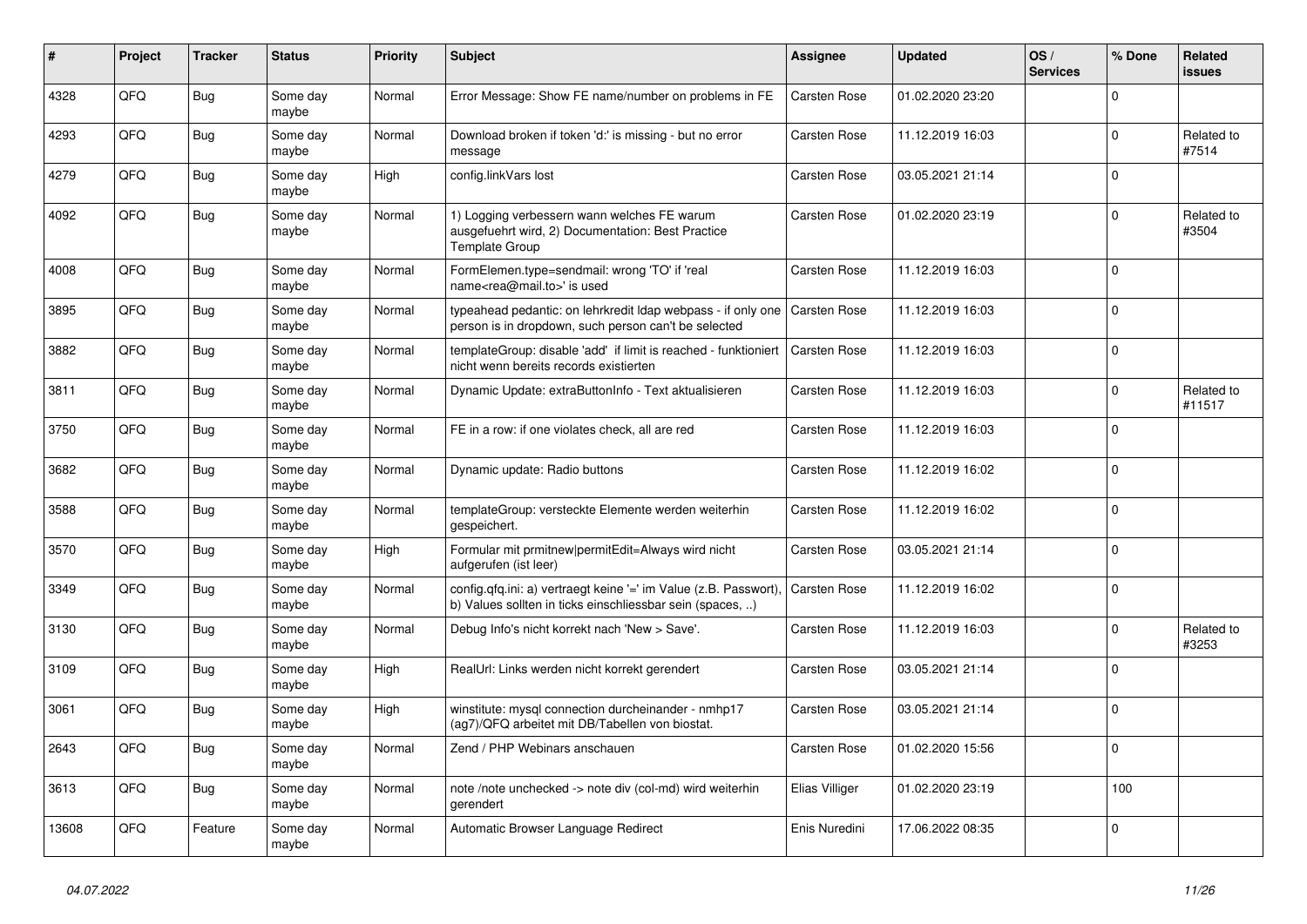| #     | Project | <b>Tracker</b> | <b>Status</b>              | <b>Priority</b> | <b>Subject</b>                                                                       | <b>Assignee</b>   | <b>Updated</b>   | OS/<br><b>Services</b> | % Done      | Related<br>issues                                                      |
|-------|---------|----------------|----------------------------|-----------------|--------------------------------------------------------------------------------------|-------------------|------------------|------------------------|-------------|------------------------------------------------------------------------|
| 9548  | QFQ     | Feature        | Feedback                   | High            | FormElement: Pattern mismatch - optional report only on<br>focus lost                | Benjamin Baer     | 03.05.2021 21:14 |                        | $\mathbf 0$ |                                                                        |
| 9898  | QFQ     | Bug            | Feedback                   | Normal          | Formular trotz Timeout gespeichert                                                   | Benjamin Baer     | 01.02.2020 15:56 |                        | $\mathbf 0$ |                                                                        |
| 9535  | QFQ     | Bug            | Feedback                   | Normal          | Report:  AS '_vertical' - column to wide - vertical >> rot45,<br>rot <sub>90</sub>   | Benjamin Baer     | 01.02.2020 15:56 |                        | $\mathbf 0$ |                                                                        |
| 12584 | QFQ     | Feature        | Feedback                   | Normal          | T3 v10 migration script: replace alias-patterns (v11)                                | Carsten Rose      | 28.05.2022 11:12 |                        | 100         |                                                                        |
| 5894  | QFQ     | Feature        | Feedback                   | Normal          | Typeahead in Report: show/hide rows dynamically                                      | Carsten Rose      | 18.02.2022 08:50 |                        | $\Omega$    | Related to<br>#5893.<br>Related to<br>#5885                            |
| 12546 | QFQ     | <b>Bug</b>     | Feedback                   | Normal          | Branch 'Development' - Unit Tests mit dirty workaround<br>angepasst                  | Carsten Rose      | 19.03.2022 17:48 |                        | $\mathbf 0$ |                                                                        |
| 11347 | QFQ     | Bug            | Feedback                   | Normal          | If Bedingungen funktionieren nicht korrekt                                           | Christoph Fuchs   | 21.03.2021 20:37 |                        | $\mathbf 0$ |                                                                        |
| 13572 | QFQ     | Feature        | Feedback                   | Normal          | Form Load: misleading error message on trying to load non<br>existent primary record | Enis Nuredini     | 16.05.2022 23:16 |                        | 100         |                                                                        |
| 10782 | QFQ     | Feature        | Feedback                   | Normal          | Tiny MCE: Image Upload                                                               | Enis Nuredini     | 16.05.2022 23:16 |                        | $\mathbf 0$ | Related to<br>#12452                                                   |
| 9052  | QFQ     | Feature        | Feedback                   | High            | Report: CodeMirror with SQL Syntax Highlight in FE                                   | Enis Nuredini     | 08.06.2022 10:25 |                        | $\mathbf 0$ |                                                                        |
| 13767 | QFQ     | Bug            | Feedback                   | Normal          | date/time-picker: required shows up/down button orange                               | Enis Nuredini     | 16.05.2022 23:16 |                        | $\pmb{0}$   |                                                                        |
| 11630 | QFQ     | Bug            | Feedback                   | High            | Bitte check ob CALL() in 20.11.0 noch so funktioniert wie in<br>20.4.1               | Enis Nuredini     | 28.05.2022 13:45 |                        | $\mathbf 0$ | Related to<br>#11325                                                   |
| 10124 | QFQ     | Feature        | Feedback                   | Normal          | qfq AAI-Login                                                                        | Karin Niffeler    | 07.05.2020 09:36 |                        | $\mathbf 0$ |                                                                        |
| 8316  | QFQ     | <b>Bug</b>     | Feedback                   | Normal          | Documentation/Behaviour for Nested Queries and<br>Record-Store confusing             | Nicola Chiapolini | 20.11.2019 09:14 |                        | $\mathbf 0$ |                                                                        |
| 13566 | QFQ     | Feature        | Ready to sync<br>(develop) | Normal          | Delete config-example.qfq.php file                                                   | Carsten Rose      | 23.12.2021 09:25 |                        | $\mathbf 0$ |                                                                        |
| 4194  | QFQ     | Feature        | In Progress                | Normal          | Bootstrap 4 ist jetzt offiziel                                                       |                   | 03.05.2021 20:47 |                        | $\mathbf 0$ | Related to<br>#10114                                                   |
| 13330 | QFQ     | Feature        | In Progress                | Normal          | Multi Form: Upload                                                                   | Carsten Rose      | 07.11.2021 12:40 |                        | 50          | Related to<br>#9706                                                    |
| 12440 | QFQ     | Feature        | In Progress                | Normal          | Typo3 V10 upgrade (durchfuehren und testen)                                          | Carsten Rose      | 21.03.2022 09:53 |                        | 50          | Related to<br>#12357,<br>Related to<br>#12067,<br>Related to<br>#10661 |
| 12439 | QFQ     | Feature        | In Progress                | Normal          | TinyMCE Paste from Word & Character Count/Limit                                      | Carsten Rose      | 05.05.2021 22:15 |                        | $\mathbf 0$ |                                                                        |
| 11980 | QFQ     | Feature        | In Progress                | Normal          | protected verzeichnis MUSS geschützt werden                                          | Carsten Rose      | 07.09.2021 13:30 |                        | 0           |                                                                        |
| 11076 | QFG     | Feature        | In Progress                | Normal          | SELECT  AS _websocket                                                                | Carsten Rose      | 30.08.2020 17:49 |                        | $\pmb{0}$   |                                                                        |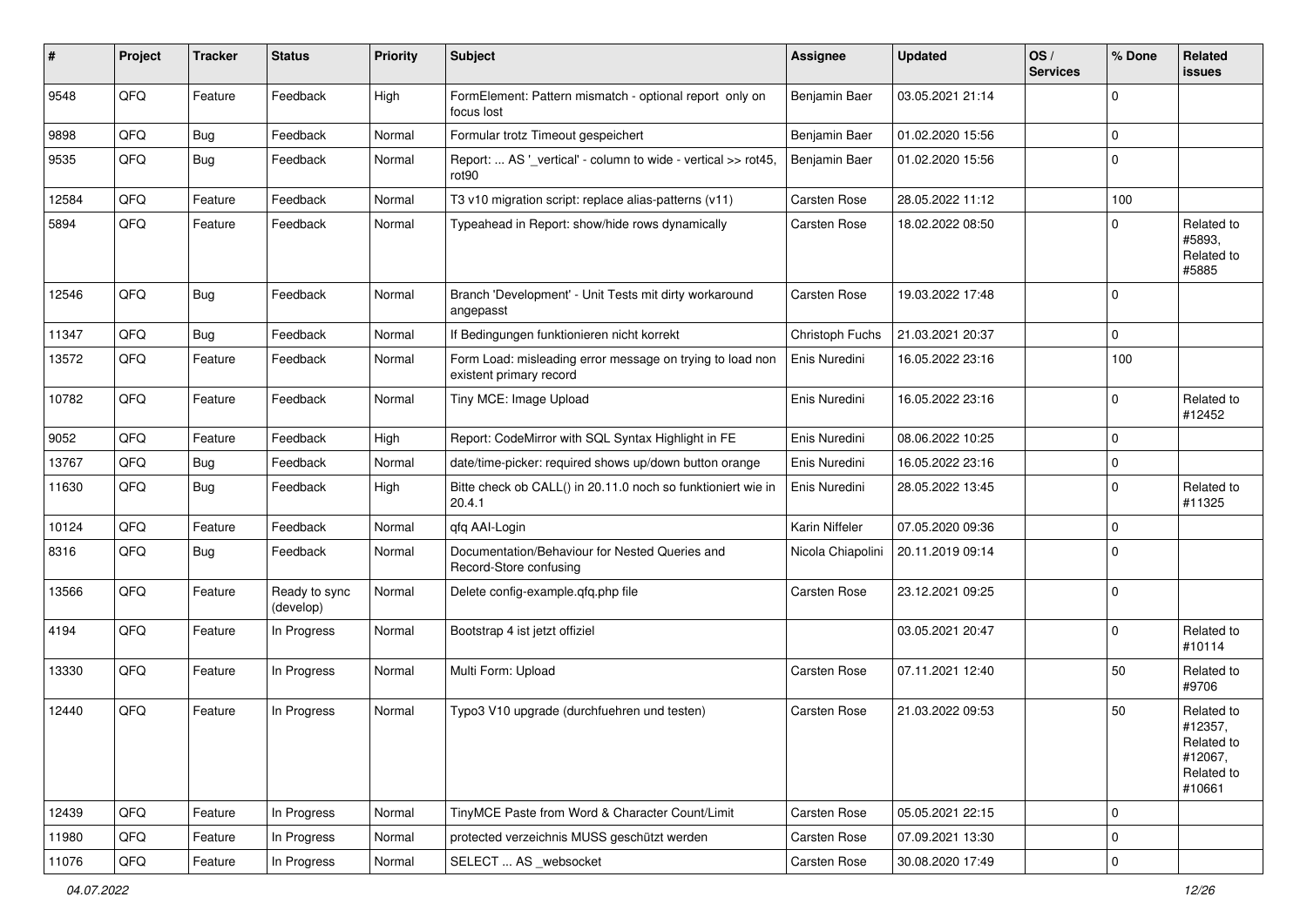| $\sharp$ | Project | <b>Tracker</b> | <b>Status</b> | Priority | Subject                                                                                 | <b>Assignee</b>     | <b>Updated</b>   | OS/<br><b>Services</b> | % Done      | Related<br>issues                                                                                                              |
|----------|---------|----------------|---------------|----------|-----------------------------------------------------------------------------------------|---------------------|------------------|------------------------|-------------|--------------------------------------------------------------------------------------------------------------------------------|
| 10793    | QFQ     | Feature        | In Progress   | Normal   | <b>Update NPM Packages</b>                                                              | Carsten Rose        | 07.09.2021 13:25 |                        | 30          |                                                                                                                                |
| 10443    | QFQ     | Feature        | In Progress   | Normal   | Konzept_api / _live                                                                     | Carsten Rose        | 07.05.2020 09:39 |                        | 0           |                                                                                                                                |
| 9517     | QFQ     | Feature        | In Progress   | High     | Input multiple tags with typeahead                                                      | Carsten Rose        | 03.05.2021 21:14 |                        | 40          | Related to<br>#10150                                                                                                           |
| 6250     | QFQ     | Feature        | In Progress   | Normal   | Enhance layout: a) Subrecord, b) Subrecord-Title                                        | Carsten Rose        | 01.02.2020 23:22 |                        | 0           | Related to<br>#5391                                                                                                            |
| 5695     | QFQ     | Feature        | In Progress   | Normal   | Multiform                                                                               | Carsten Rose        | 02.01.2021 18:38 |                        | $\pmb{0}$   |                                                                                                                                |
| 14323    | QFQ     | <b>Bug</b>     | In Progress   | Normal   | Report: render=both single - no impact                                                  | Carsten Rose        | 19.06.2022 18:31 |                        | $\Omega$    |                                                                                                                                |
| 14175    | QFQ     | Bug            | In Progress   | Normal   | Opening a form with no QFQ Session cookie fails                                         | <b>Carsten Rose</b> | 03.06.2022 10:40 |                        | 0           |                                                                                                                                |
| 11517    | QFQ     | Bug            | In Progress   | Normal   | extraButtonInfo Broken for multiple FormElements                                        | Carsten Rose        | 12.05.2022 13:12 |                        | $\Omega$    | Related to<br>#7890,<br>Related to<br>#3811, Has<br>duplicate<br>#10905, Has<br>duplicate<br>#10553, Has<br>duplicate<br>#6779 |
| 10661    | QFQ     | Bug            | In Progress   | Normal   | Typo3 Warnungen                                                                         | Carsten Rose        | 07.09.2021 13:23 |                        | $\mathbf 0$ | Related to<br>#12440                                                                                                           |
| 9789     | QFQ     | Bug            | In Progress   | High     | Record Lock: release to early on 'leave page'                                           | Carsten Rose        | 10.01.2022 09:25 |                        | 100         | Related to<br>#10081,<br>Related to<br>#9173,<br>Related to<br>#8702                                                           |
| 9691     | QFQ     | Bug            | In Progress   | Normal   | Checkbox: dynamic update > readonly                                                     | Carsten Rose        | 01.02.2020 23:22 |                        | 50          | Related to<br>#9834                                                                                                            |
| 12630    | QFQ     | Feature        | In Progress   | Normal   | Input: date[time]: min / max values                                                     | Enis Nuredini       | 20.06.2022 18:31 |                        | $\pmb{0}$   | Related to<br>#10096,<br>Related to<br>#14302.<br>Related to<br>#14303                                                         |
| 12508    | QFQ     | Bug            | In Progress   | High     | qfq Form: sendMail                                                                      | Karin Niffeler      | 19.03.2022 17:48 |                        | 0           |                                                                                                                                |
| 7602     | QFQ     | Feature        | ToDo          | High     | Multi Select: with checkboxes                                                           | Benjamin Baer       | 22.03.2022 09:07 |                        | $\Omega$    |                                                                                                                                |
| 12463    | QFQ     | Bug            | ToDo          | High     | QFQ Function: 'function' and 'sql' on same level - output of<br>sql is shown two times. | Carsten Rose        | 15.12.2021 16:31 |                        | 0           |                                                                                                                                |
| 12395    | QFQ     | Bug            | ToDo          | High     | QFQ Function: Result two times shown                                                    | Carsten Rose        | 18.02.2022 08:59 |                        | $\mathbf 0$ |                                                                                                                                |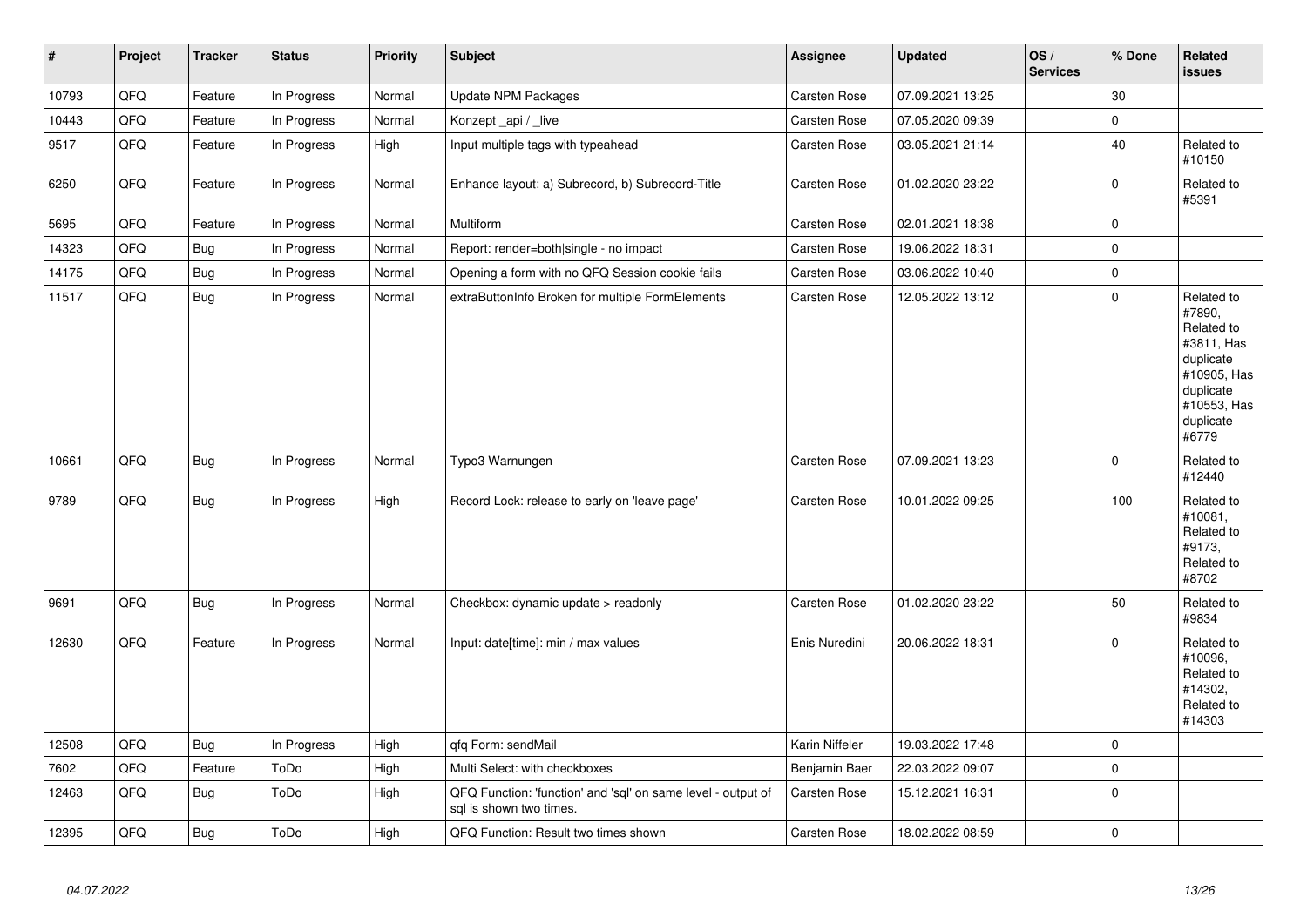| #     | Project | <b>Tracker</b> | <b>Status</b> | <b>Priority</b> | <b>Subject</b>                                                                                      | <b>Assignee</b> | <b>Updated</b>   | OS/<br><b>Services</b> | % Done      | Related<br><b>issues</b>                                                                                                                                              |
|-------|---------|----------------|---------------|-----------------|-----------------------------------------------------------------------------------------------------|-----------------|------------------|------------------------|-------------|-----------------------------------------------------------------------------------------------------------------------------------------------------------------------|
| 14320 | QFQ     | Feature        | ToDo          | Normal          | Allow specific HTML Tags and Attributes: general, TinyMCE                                           | Enis Nuredini   | 17.06.2022 10:44 |                        | $\mathbf 0$ | Related to<br>#12664,<br>Related to<br>#12039,<br>Related to<br>#11702,<br>Related to<br>#7239,<br>Related to<br>#3708,<br>Related to<br>#3646,<br>Related to<br>#880 |
| 12262 | QFQ     | Feature        | ToDo          | Normal          | Form buttons on top: more customable                                                                | Enis Nuredini   | 17.06.2022 10:44 |                        | 0           | Related to<br>#13945, Has<br>duplicate<br>#4046, Has<br>duplicate<br>#10080                                                                                           |
| 14303 | QFQ     | Bug            | ToDo          | Normal          | datetime broken with picker                                                                         | Enis Nuredini   | 17.06.2022 09:02 |                        | $\mathbf 0$ | Related to<br>#12630                                                                                                                                                  |
| 13899 | QFQ     | Bug            | ToDo          | Normal          | Selenium: zum laufen bringen                                                                        | Enis Nuredini   | 25.03.2022 10:24 |                        | $\mathbf 0$ |                                                                                                                                                                       |
| 10003 | QFQ     | Feature        | Priorize      | Normal          | fieldset: stronger visualize group                                                                  | Benjamin Baer   | 12.02.2020 08:13 |                        | 0           |                                                                                                                                                                       |
| 9135  | QFQ     | Feature        | Priorize      | Normal          | Progress Bar generic / replace old hourglass download<br>popup                                      | Benjamin Baer   | 03.01.2022 07:43 |                        | 0           |                                                                                                                                                                       |
| 7965  | QFQ     | Feature        | Priorize      | Normal          | Input type 'text' with visual format - currency                                                     | Benjamin Baer   | 03.01.2022 07:45 |                        | $\mathbf 0$ |                                                                                                                                                                       |
| 7730  | QFQ     | Feature        | Priorize      | Normal          | SELECT Box: title in between                                                                        | Benjamin Baer   | 01.02.2020 23:22 |                        | 0           |                                                                                                                                                                       |
| 6870  | QFQ     | Feature        | Priorize      | Normal          | Click on '_link' triggers an API call                                                               | Benjamin Baer   | 03.01.2022 08:25 |                        | 0           |                                                                                                                                                                       |
| 6801  | QFQ     | Feature        | Priorize      | Normal          | Fabric: Maximize / FullIscreen                                                                      | Benjamin Baer   | 21.03.2022 09:56 |                        | 0           |                                                                                                                                                                       |
| 6224  | QFQ     | Feature        | Priorize      | Normal          | Dynamic update: fade in/out fields                                                                  | Benjamin Baer   | 21.03.2022 09:50 |                        | 0           |                                                                                                                                                                       |
| 5562  | QFQ     | Feature        | Priorize      | Normal          | Drag'n'Drop fuer Uploads                                                                            | Benjamin Baer   | 21.03.2022 09:52 |                        | $\mathbf 0$ | Related to<br>#9706                                                                                                                                                   |
| 5366  | QFQ     | Feature        | Priorize      | Normal          | Saving with keyboard shortcuts                                                                      | Benjamin Baer   | 21.03.2022 09:47 |                        | 0           |                                                                                                                                                                       |
| 6566  | QFQ     | Bug            | Priorize      | Normal          | Link Function 'delete': provided parameter missing on page<br>reload                                | Benjamin Baer   | 03.01.2022 08:08 |                        | $\Omega$    |                                                                                                                                                                       |
| 6140  | QFQ     | Bug            | Priorize      | Normal          | QFQ DnD Sort: Locked fields                                                                         | Benjamin Baer   | 21.03.2022 09:56 |                        | $\pmb{0}$   |                                                                                                                                                                       |
| 4457  | QFQ     | <b>Bug</b>     | Priorize      | Normal          | typeahead: pressing return to select an item, saves the form<br>and closes the form.                | Benjamin Baer   | 03.01.2022 08:01 |                        | $\pmb{0}$   | Related to<br>#4398                                                                                                                                                   |
| 2665  | QFQ     | Bug            | Priorize      | Normal          | Dynamic Update funktioniert nicht, wenn beim<br>entsprechenden FormElement eine size angegeben ist. | Benjamin Baer   | 03.01.2022 08:12 |                        | 30          |                                                                                                                                                                       |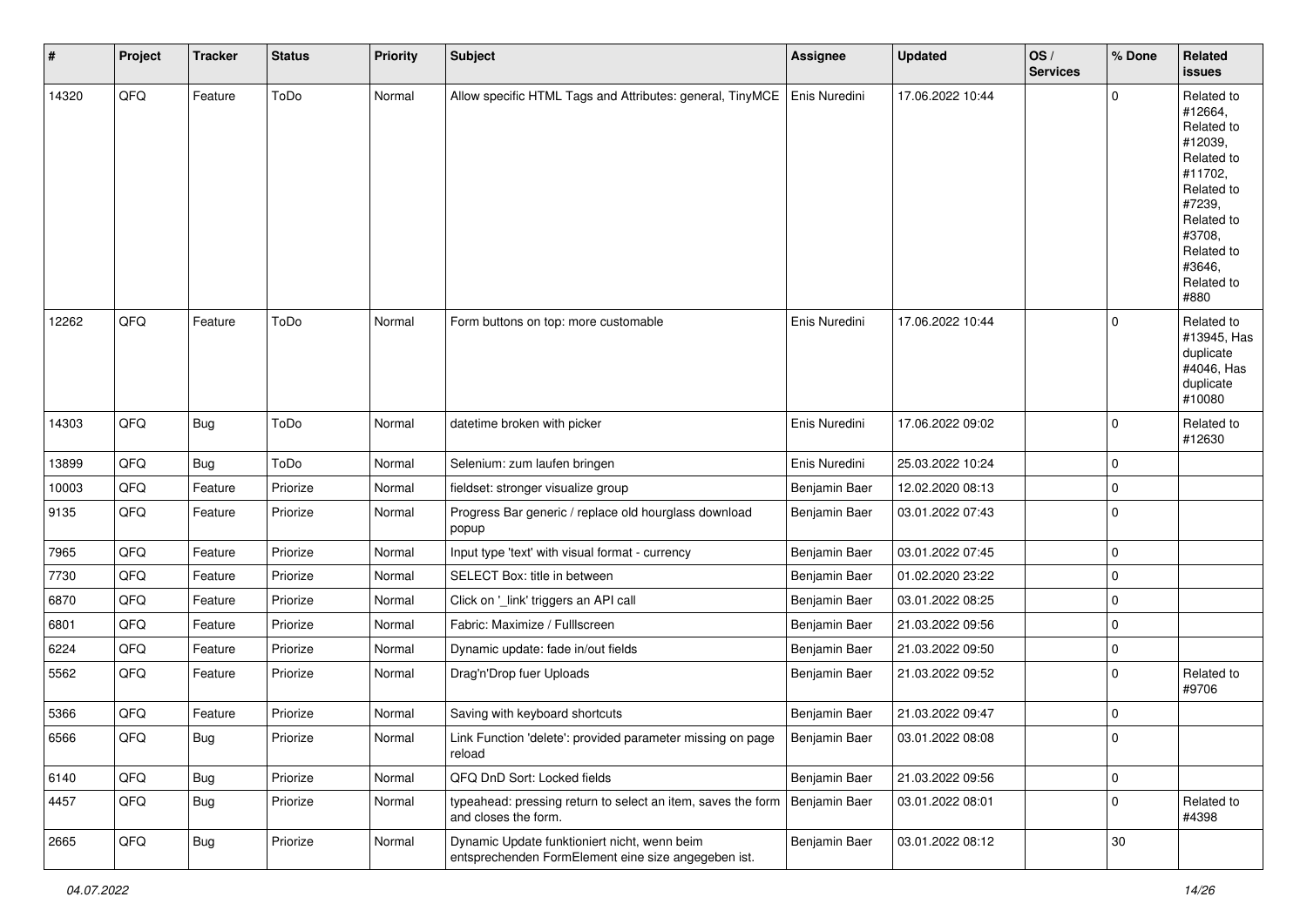| $\sharp$ | Project | <b>Tracker</b> | <b>Status</b> | <b>Priority</b> | <b>Subject</b>                                                                                    | <b>Assignee</b>     | <b>Updated</b>   | OS/<br><b>Services</b> | % Done      | Related<br>issues                                                      |
|----------|---------|----------------|---------------|-----------------|---------------------------------------------------------------------------------------------------|---------------------|------------------|------------------------|-------------|------------------------------------------------------------------------|
| 14371    | QFQ     | Feature        | Priorize      | Normal          | <b>LDAP via REPORT</b>                                                                            | Carsten Rose        | 19.06.2022 16:37 |                        | $\Omega$    |                                                                        |
| 14290    | QFQ     | Feature        | Priorize      | Normal          | FormEditor: Show Table Definition                                                                 | Carsten Rose        | 19.06.2022 16:37 |                        | $\mathbf 0$ |                                                                        |
| 12504    | QFQ     | Feature        | Priorize      | Normal          | sql.log: report fe.id                                                                             | Carsten Rose        | 05.05.2021 22:09 |                        | $\Omega$    |                                                                        |
| 12503    | QFQ     | Feature        | Priorize      | Normal          | Detect dangerous UPDATE statement with missing WHERE                                              | Carsten Rose        | 05.05.2021 22:09 |                        | $\mathbf 0$ |                                                                        |
| 12452    | QFQ     | Feature        | Priorize      | Normal          | BaseURL: alsways with '/' at the end                                                              | Carsten Rose        | 19.06.2022 13:45 |                        | $\pmb{0}$   | Related to<br>#10782                                                   |
| 11320    | QFQ     | Feature        | Priorize      | Normal          | Typo3 Version 10 support                                                                          | Carsten Rose        | 05.05.2021 22:09 |                        | $\mathbf 0$ |                                                                        |
| 10015    | QFQ     | Feature        | Priorize      | Normal          | Monospace in Textarea                                                                             | Carsten Rose        | 03.02.2020 13:40 |                        | $\Omega$    |                                                                        |
| 10012    | QFQ     | Feature        | Priorize      | Normal          | redirectAllMailTo: {{beEmail:T}}                                                                  | Carsten Rose        | 08.05.2021 09:54 |                        | $\Omega$    | Related to<br>#12412,<br>Related to<br>#12413,<br>Related to<br>#10011 |
| 10011    | QFQ     | Feature        | Priorize      | Normal          | Offer new STORE_TYPO3 Variable 'beUser', 'beEmail'                                                | Carsten Rose        | 08.05.2021 09:51 |                        | $\Omega$    | Related to<br>#10012,<br>Related to<br>#12511                          |
| 10005    | QFQ     | Feature        | Priorize      | Normal          | Report / special column name:  AS calendar                                                        | Carsten Rose        | 03.06.2020 17:28 |                        | $\Omega$    |                                                                        |
| 9968     | QFQ     | Feature        | Priorize      | Normal          | Tooltip in Links for Developer                                                                    | Carsten Rose        | 01.02.2020 23:17 |                        | 0           |                                                                        |
| 9928     | QFQ     | Feature        | Priorize      | Normal          | SpecialColumnName: a) Deprecated: ' AS "_+tag " ', b)<br>New: ' AS "_ <tag1><tag2>"</tag2></tag1> | <b>Carsten Rose</b> | 01.02.2020 23:17 |                        | 0           | Related to<br>#9929                                                    |
| 9900     | QFQ     | Feature        | Priorize      | Normal          | Generic API Call: tt-content record >> JSON                                                       | <b>Carsten Rose</b> | 01.02.2020 10:13 |                        | $\pmb{0}$   |                                                                        |
| 9668     | QFQ     | Feature        | Priorize      | Normal          | Form.mode: rename 'hidden' to 'hide'                                                              | Carsten Rose        | 05.05.2021 22:14 |                        | $\Omega$    | Related to<br>#6437                                                    |
| 9394     | QFQ     | Feature        | Priorize      | Normal          | REST: allow for non numerical ids in get requests                                                 | Carsten Rose        | 05.05.2021 22:10 |                        | $\Omega$    |                                                                        |
| 9346     | QFQ     | Feature        | Priorize      | Normal          | beforeSave: check if an upload is given                                                           | Carsten Rose        | 11.06.2021 21:18 |                        | $\mathbf 0$ |                                                                        |
| 8963     | QFQ     | Feature        | Priorize      | Normal          | Setting values in a store: flexible way                                                           | Carsten Rose        | 05.05.2021 22:10 |                        | $\pmb{0}$   | Related to<br>#8975                                                    |
| 8585     | QFQ     | Feature        | Priorize      | Normal          | Enhance Error message for 'unknown form'                                                          | Carsten Rose        | 01.02.2020 10:13 |                        | 0           |                                                                        |
| 8584     | QFQ     | Feature        | Priorize      | Normal          | FE 'Action' - never assign to Container (except Template<br>Group)                                | Carsten Rose        | 01.02.2020 10:13 |                        | $\pmb{0}$   |                                                                        |
| 8277     | QFQ     | Feature        | Priorize      | Normal          | fe.parameter.default=                                                                             | <b>Carsten Rose</b> | 01.02.2020 23:17 |                        | 0           | Related to<br>#8113                                                    |
| 8204     | QFQ     | Feature        | Priorize      | High            | Position 'required mark'                                                                          | <b>Carsten Rose</b> | 16.06.2021 13:44 |                        | $\pmb{0}$   |                                                                        |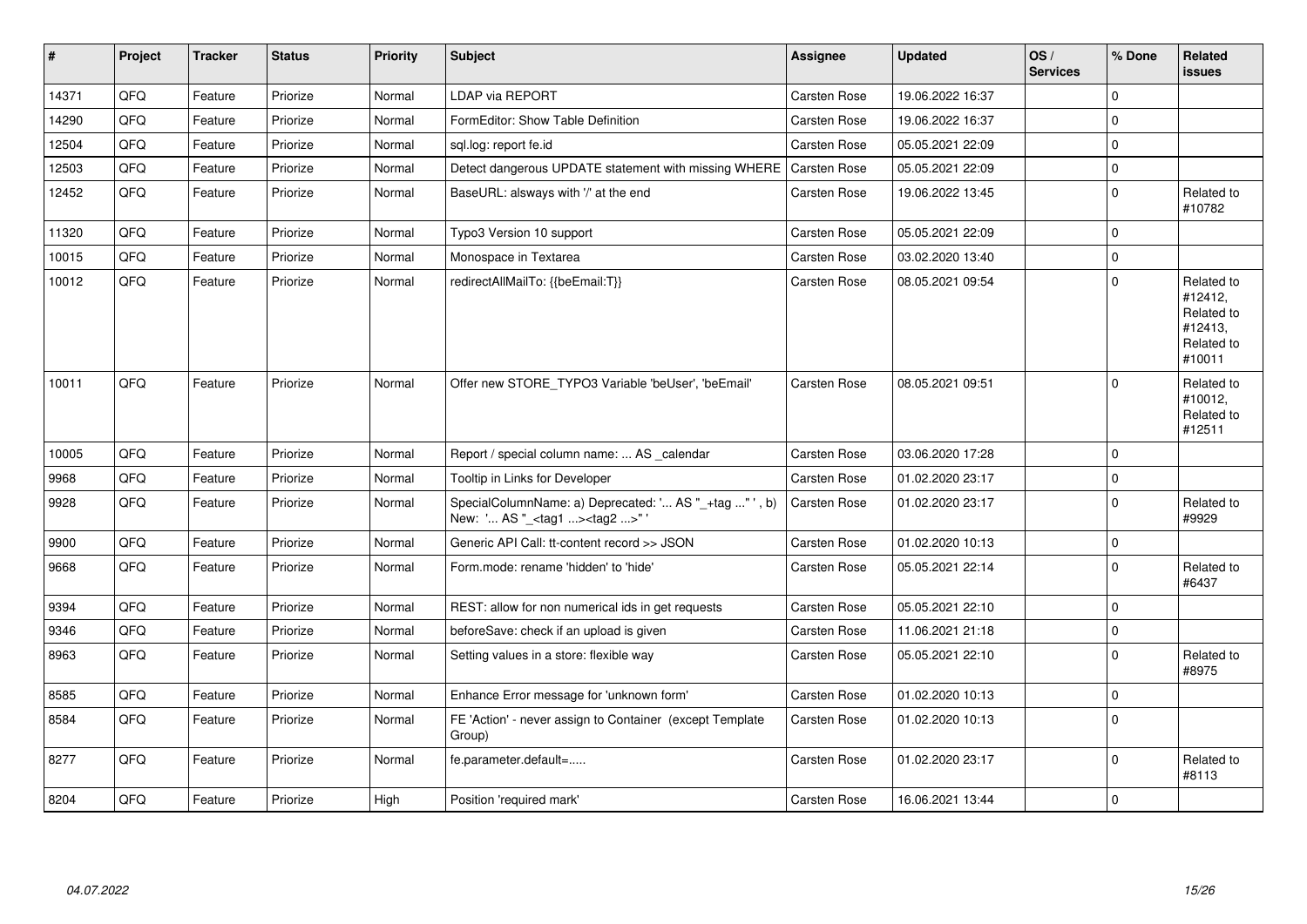| ∦     | Project | <b>Tracker</b> | <b>Status</b> | <b>Priority</b> | Subject                                                                                                  | <b>Assignee</b>     | <b>Updated</b>   | OS/<br><b>Services</b> | % Done      | Related<br><b>issues</b>                                                |
|-------|---------|----------------|---------------|-----------------|----------------------------------------------------------------------------------------------------------|---------------------|------------------|------------------------|-------------|-------------------------------------------------------------------------|
| 8082  | QFQ     | Feature        | Priorize      | High            | Contact form without saving record                                                                       | <b>Carsten Rose</b> | 07.12.2021 15:20 |                        | $\Omega$    | Related to<br>#8587,<br><b>Blocks</b><br>#11850                         |
| 8044  | QFQ     | Feature        | Priorize      | Normal          | Transaction: a) Form, b) Report                                                                          | Carsten Rose        | 05.05.2021 22:14 |                        | $\mathbf 0$ | Related to<br>#8043                                                     |
| 8034  | QFQ     | Feature        | Priorize      | Normal          | FormElement 'data': 22.22.2222 should not be accepted                                                    | Carsten Rose        | 01.02.2020 10:13 |                        | $\mathbf 0$ |                                                                         |
| 7630  | QFQ     | Feature        | Priorize      | Normal          | detailed error message for simple upload                                                                 | Carsten Rose        | 01.02.2020 10:13 |                        | $\mathbf 0$ |                                                                         |
| 7522  | QFQ     | Feature        | Priorize      | Normal          | Inserting default index.html to folder (Avoid Apache<br>Indexing)                                        | Carsten Rose        | 01.02.2020 10:13 |                        | $\mathbf 0$ |                                                                         |
| 7290  | QFQ     | Feature        | Priorize      | Normal          | FormEditor: title as textarea if LEN(title)>60                                                           | Carsten Rose        | 01.02.2020 10:13 |                        | $\mathbf 0$ | Blocked by<br>#7682                                                     |
| 7217  | QFQ     | Feature        | Priorize      | Normal          | Download: notice User if `_sip=?` is missing                                                             | Carsten Rose        | 01.02.2020 10:13 |                        | $\mathbf 0$ |                                                                         |
| 6998  | QFQ     | Feature        | Priorize      | Normal          | Form: with debug=on show column information as tooltip of<br>column label                                | Carsten Rose        | 01.02.2020 10:13 |                        | $\mathbf 0$ |                                                                         |
| 5942  | QFQ     | Feature        | Priorize      | Normal          | 'L' and 'type': append to links, generate via '_link' by using<br>'u:' .                                 | Carsten Rose        | 01.02.2020 10:13 |                        | $\mathbf 0$ |                                                                         |
| 3867  | QFQ     | Feature        | Priorize      | Normal          | Readonly Formular: Template Groups add/delete<br>ausbeldnen                                              | Carsten Rose        | 05.05.2021 22:12 |                        | $\mathbf 0$ |                                                                         |
| 14283 | QFQ     | Bug            | Priorize      | Normal          | HEIC / HEIF convert doesn't trigger                                                                      | Carsten Rose        | 19.06.2022 16:37 |                        | $\mathbf 0$ |                                                                         |
| 12325 | QFQ     | Bug            | Priorize      | Normal          | MultiDB form.dblndex not working for report syntax                                                       | Carsten Rose        | 07.09.2021 13:37 |                        | $\mathbf 0$ | Related to<br>#12145,<br>Related to<br>#12314                           |
| 9975  | QFQ     | Bug            | Priorize      | Normal          | Dropdown Menu: 'r:3' broken                                                                              | Carsten Rose        | 01.02.2020 10:13 |                        | $\mathbf 0$ |                                                                         |
| 9958  | QFQ     | Bug            | Priorize      | Normal          | Broken subrecord query: no error message                                                                 | Carsten Rose        | 05.02.2021 15:15 |                        | $\mathbf 0$ |                                                                         |
| 9947  | QFQ     | Bug            | Priorize      | Normal          | Unwanted error message if missing 'typeAheadSqlPrefetch'                                                 | Carsten Rose        | 01.02.2020 10:13 |                        | $\pmb{0}$   |                                                                         |
| 9862  | QFQ     | Bug            | Priorize      | Normal          | Failed writing to sql mail qfq.log should throw an exception                                             | Carsten Rose        | 01.02.2020 10:13 |                        | $\pmb{0}$   |                                                                         |
| 9834  | QFQ     | Bug            | Priorize      | Normal          | Input elements with tag 'disabled' are missing on<br>form-submit: server option 'processReadOnly' broken | Carsten Rose        | 07.12.2021 16:43 |                        | $\mathbf 0$ | Related to<br>#9691,<br>Related to<br>#5305, Has<br>duplicate<br>#12331 |
| 9534  | QFQ     | Bug            | Priorize      | Urgent          | FE.type=upload: 'Unknown Mode: ID"                                                                       | Carsten Rose        | 03.05.2021 21:14 |                        | $\mathbf 0$ | Related to<br>#9532                                                     |
| 9173  | QFQ     | <b>Bug</b>     | Priorize      | Urgent          | Stale Record Lock: Firefox                                                                               | Carsten Rose        | 03.05.2021 21:14 |                        | $\mathbf 0$ | Related to<br>#9789                                                     |
| 9121  | QFG     | Bug            | Priorize      | High            | sip links have r and __dbIndexData set                                                                   | Carsten Rose        | 12.06.2021 10:41 |                        | 0           |                                                                         |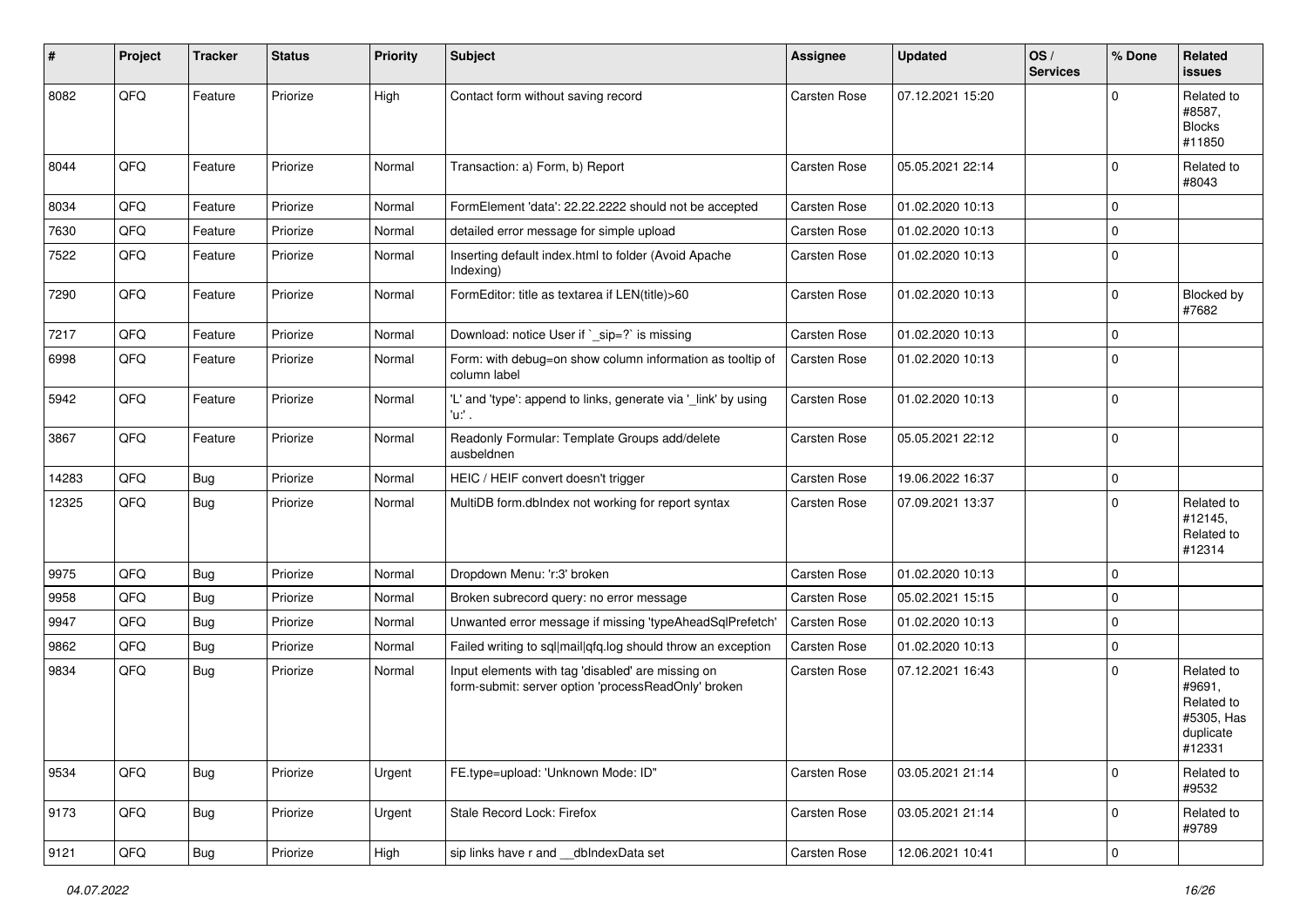| #     | Project | <b>Tracker</b> | <b>Status</b> | <b>Priority</b> | Subject                                                                                   | <b>Assignee</b> | <b>Updated</b>   | OS/<br><b>Services</b> | % Done      | Related<br><b>issues</b>                    |
|-------|---------|----------------|---------------|-----------------|-------------------------------------------------------------------------------------------|-----------------|------------------|------------------------|-------------|---------------------------------------------|
| 8037  | QFQ     | <b>Bug</b>     | Priorize      | Normal          | FE.type=upload (advanced mode): {{slaveld:V}} missing<br>during dynamic update            | Carsten Rose    | 01.02.2020 10:13 |                        | $\mathbf 0$ |                                             |
| 7656  | QFQ     | Bug            | Priorize      | Normal          | FE with required, 'pattern' and 'extraButtonLock': always<br>complain about missing value | Carsten Rose    | 01.02.2020 10:13 |                        | $\mathbf 0$ |                                             |
| 7616  | QFQ     | Bug            | Priorize      | Normal          | Selectlist with Enum & Dynamic Update                                                     | Carsten Rose    | 01.02.2020 10:13 |                        | $\mathbf 0$ |                                             |
| 6574  | QFQ     | <b>Bug</b>     | Priorize      | Normal          | qfq.log: Fehlermeldung wurde angezeigt, aber nicht geloggt                                | Carsten Rose    | 01.02.2020 10:13 |                        | $\mathbf 0$ |                                             |
| 6116  | QFQ     | Bug            | Priorize      | High            | value of checkbox not saved                                                               | Carsten Rose    | 07.12.2021 17:19 |                        | $\mathbf 0$ |                                             |
| 3782  | QFQ     | Bug            | Priorize      | Normal          | Bei fehlerhafter Eingabe (z.B. Datum) sollte das erwartete<br>Format angezeigt werden     | Carsten Rose    | 01.02.2020 10:13 |                        | 0           |                                             |
| 13900 | QFQ     | Feature        | Priorize      | Normal          | Selenium: Check das Cookie/PDF funktioniert                                               | Enis Nuredini   | 25.03.2022 12:45 |                        | $\mathbf 0$ |                                             |
| 10569 | QFQ     | Feature        | Priorize      | Normal          | link blank more safe                                                                      | Enis Nuredini   | 25.03.2022 12:44 |                        | $\Omega$    |                                             |
| 13943 | QFQ     | Bug            | Priorize      | Normal          | unable to find formgroup                                                                  | Enis Nuredini   | 28.05.2022 11:03 |                        | $\mathbf 0$ |                                             |
| 12156 | QFQ     | Feature        | <b>New</b>    | Normal          | Form: Optional disable 'leave page'                                                       |                 | 03.05.2021 20:45 |                        | $\mathbf 0$ |                                             |
| 12135 | QFQ     | Feature        | New           | Normal          | Subrecord: Notiz                                                                          |                 | 24.04.2021 16:58 |                        | $\mathbf 0$ |                                             |
| 12039 | QFQ     | Feature        | New           | Normal          | Missing htmlSpecialChar() in pre processing on form submit                                |                 | 18.02.2021 00:09 |                        | $\mathbf 0$ | Related to<br>#14320                        |
| 12038 | QFQ     | Feature        | <b>New</b>    | Normal          | a) STORE_VAR: filenameOnlyStripUniq, b) SP:<br>QSTRIPUNIQ()                               |                 | 17.02.2021 23:55 |                        | $\mathbf 0$ |                                             |
| 11850 | QFQ     | Feature        | <b>New</b>    | Urgent          | Wizard Form: basierend auf einer Tabelle eine Form<br>anlegen.                            |                 | 03.05.2021 21:12 |                        | $\mathbf 0$ | Blocked by<br>#8082                         |
| 11716 | QFQ     | Feature        | New           | Normal          | Form an beliebiger Stelle im Report anzeigen                                              |                 | 09.12.2020 09:47 |                        | $\mathbf 0$ |                                             |
| 11535 | QFQ     | Feature        | New           | Normal          | Ability to create SQL columns in frontend QFQ forms                                       |                 | 17.11.2020 12:11 |                        | $\mathbf 0$ |                                             |
| 11534 | QFQ     | Feature        | <b>New</b>    | Normal          | Report: Action on selected rows - Table batchprocessing<br>feature                        |                 | 18.11.2020 08:15 |                        | $\mathbf 0$ |                                             |
| 10874 | QFQ     | Feature        | <b>New</b>    | Normal          | Erstellen eines Foreign Keys in der Tabelle "FormElement"                                 |                 | 13.07.2020 10:11 |                        | $\mathbf 0$ |                                             |
| 10763 | QFQ     | Feature        | New           | Normal          | form accessed and submitted despite logout?                                               |                 | 16.06.2020 11:43 |                        | $\mathbf 0$ |                                             |
| 10384 | QFQ     | Feature        | <b>New</b>    | Normal          | Parameter Exchange QFQ Instances                                                          |                 | 07.05.2020 09:38 |                        | $\mathbf 0$ |                                             |
| 10345 | QFQ     | Feature        | <b>New</b>    | Normal          | Templates - Patterns QFQ Style                                                            |                 | 03.05.2021 21:01 |                        | $\mathbf 0$ | Related to<br>#10713                        |
| 10114 | QFQ     | Feature        | New           | High            | Symbol (Link): 'G:' (Glyphicon) replaced by 'i:' (icon)                                   |                 | 07.12.2021 17:19 |                        | 0           | Related to<br>#3797,<br>Related to<br>#4194 |
| 9853  | QFQ     | Feature        | <b>New</b>    | Normal          | Check das SQL / QFQ / Mail Logfile geschrieben wird                                       |                 | 09.01.2020 11:15 |                        | $\mathbf 0$ |                                             |
| 11715 | QFQ     | <b>Bug</b>     | New           | Normal          | acceptZeroAsRequired and requiredOffButMark do not<br>coincide                            |                 | 08.12.2020 12:13 |                        | $\mathbf 0$ |                                             |
| 11522 | QFG     | <b>Bug</b>     | New           | Normal          | Aus/Einblenden von Reitern                                                                |                 | 13.11.2020 14:58 |                        | $\mathbf 0$ |                                             |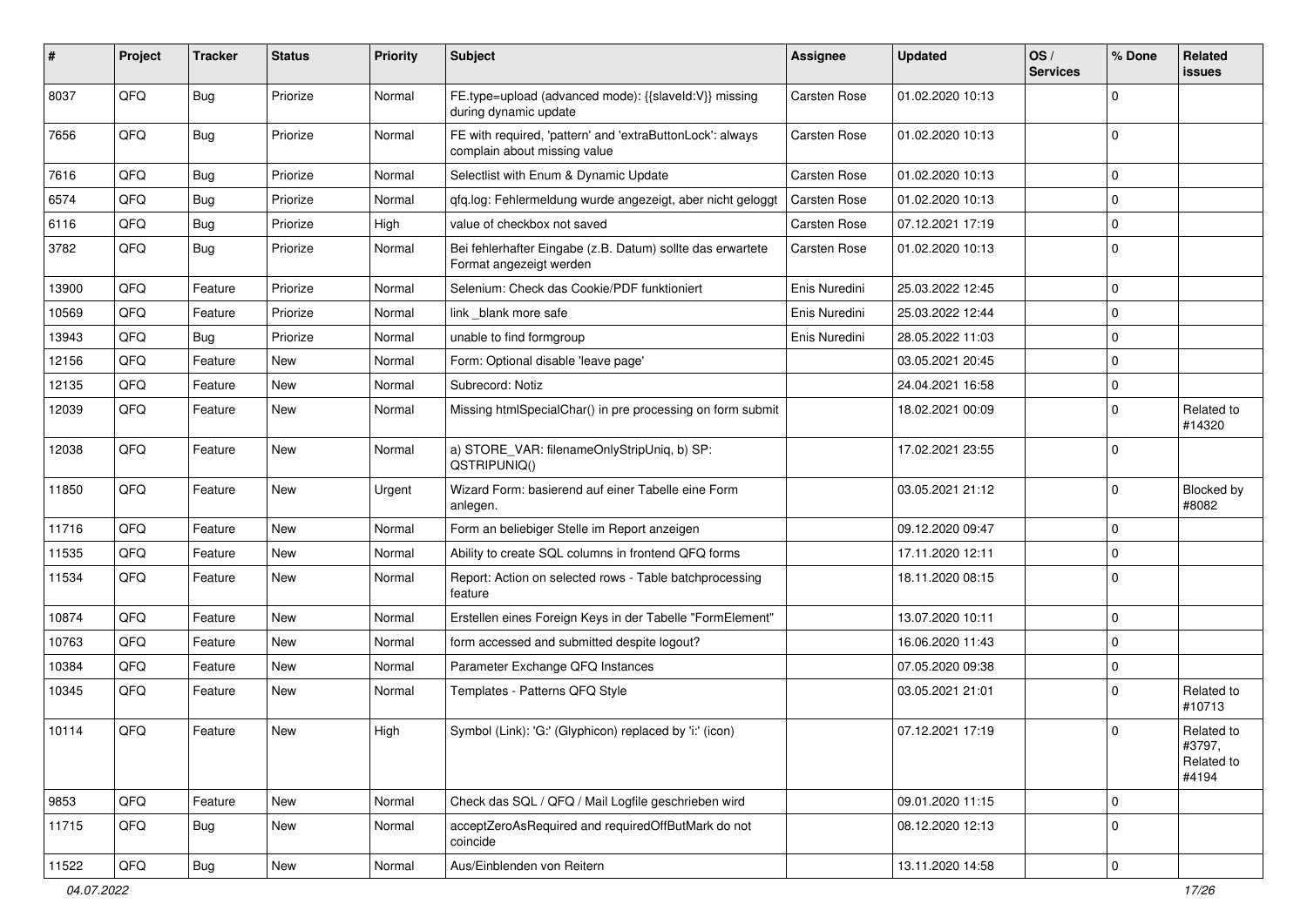| #     | Project | <b>Tracker</b> | <b>Status</b> | <b>Priority</b> | <b>Subject</b>                                                             | <b>Assignee</b> | <b>Updated</b>   | OS/<br><b>Services</b> | % Done      | Related<br>issues                                                      |
|-------|---------|----------------|---------------|-----------------|----------------------------------------------------------------------------|-----------------|------------------|------------------------|-------------|------------------------------------------------------------------------|
| 11195 | QFQ     | <b>Bug</b>     | New           | Low             | Dynamic Update: Note not updated if new text is empty<br>(v20.4)           |                 | 25.09.2020 11:14 |                        | $\Omega$    |                                                                        |
| 10890 | QFQ     | Bug            | <b>New</b>    | Normal          | AutoCron hangs                                                             |                 | 20.07.2020 13:56 |                        | $\mathbf 0$ |                                                                        |
| 10766 | QFQ     | <b>Bug</b>     | New           | High            | Radiobutton / parameter.buttonClass=btn-default: dynamic<br>update         |                 | 03.05.2021 21:12 |                        | $\Omega$    | Related to<br>#11237                                                   |
| 10759 | QFQ     | Bug            | <b>New</b>    | Normal          | emptyMeansNull - Feld falsch aktualisiert                                  |                 | 12.11.2020 23:45 |                        | $\Omega$    |                                                                        |
| 10324 | QFQ     | <b>Bug</b>     | New           | Normal          | Excel Export mit Template funktioniert nur, wenn Template<br>vor uid kommt |                 | 30.03.2020 11:20 |                        | $\mathbf 0$ | Related to<br>#10257                                                   |
| 9855  | QFQ     | Bug            | <b>New</b>    | Normal          | <b>Required Check</b>                                                      |                 | 01.02.2020 15:56 |                        | $\Omega$    |                                                                        |
| 14185 | QFQ     | Feature        | New           | Normal          | External/Autocron.php - better suitable directory                          | Support: System | 28.05.2022 11:03 |                        | $\Omega$    |                                                                        |
| 12556 | QFQ     | Feature        | <b>New</b>    | Normal          | Pills Title: colored = static or dynamic on allrequiredgiven               | Benjamin Baer   | 19.03.2022 17:49 |                        | $\Omega$    |                                                                        |
| 12490 | QFQ     | Feature        | New           | Normal          | Loading Plugins in QFQ - see what tinymce does. (lazy<br>loading)          | Benjamin Baer   | 08.06.2022 10:37 |                        | $\Omega$    | Related to<br>#12611,<br>Related to<br>#10013,<br>Related to<br>#7732  |
| 12476 | QFQ     | Feature        | <b>New</b>    | Normal          | clearMe: a) should trigger 'dirty', b) sticky on textarea resize           | Benjamin Baer   | 04.01.2022 08:40 |                        | $\Omega$    | Related to<br>#9528                                                    |
| 13647 | QFQ     | Bug            | New           | Normal          | Autofocus funktioniert nicht auf Chrome                                    | Benjamin Baer   | 19.03.2022 17:44 |                        | $\Omega$    |                                                                        |
| 13528 | QFQ     | Bug            | New           | Normal          | qfq.io > releases: es wird kein neues Release angelegt                     | Benjamin Baer   | 19.03.2022 17:46 |                        | $\mathbf 0$ |                                                                        |
| 11237 | QFQ     | <b>Bug</b>     | <b>New</b>    | High            | Radiobutton / parameter.buttonClass= btn-default - kein<br>dirty Trigger   | Benjamin Baer   | 03.05.2021 21:12 |                        | $\Omega$    | Related to<br>#10766                                                   |
| 11057 | QFQ     | <b>Bug</b>     | New           | High            | Checkboxes ohne span.checkmark im Report werden<br>ausgeblendet            | Benjamin Baer   | 03.05.2021 21:12 |                        | $\Omega$    | Related to<br>#11039                                                   |
| 14187 | QFQ     | Feature        | New           | High            | qfq.log: show current URL                                                  | Carsten Rose    | 28.05.2022 11:02 |                        | $\Omega$    | Related to<br>#13933,<br>Related to<br>#12532,<br>Related to<br>#11893 |
| 14090 | QFQ     | Feature        | <b>New</b>    | Normal          | Nützliche _script funktionen                                               | Carsten Rose    | 28.05.2022 11:03 |                        | $\Omega$    |                                                                        |
| 13843 | QFQ     | Feature        | <b>New</b>    | Normal          | Create JWT via QFQ                                                         | Carsten Rose    | 19.03.2022 17:42 |                        | $\Omega$    |                                                                        |
| 13841 | QFQ     | Feature        | New           | Normal          | Create PDF via iText - evaluate                                            | Carsten Rose    | 19.03.2022 17:42 |                        | 0           |                                                                        |
| 13700 | QFQ     | Feature        | New           | Normal          | Redesign qfq.io Seite                                                      | Carsten Rose    | 19.03.2022 17:43 |                        | 0           |                                                                        |
| 13467 | QFQ     | Feature        | New           | Normal          | ChangeLog Generator                                                        | Carsten Rose    | 19.03.2022 17:46 |                        | 0           | Related to<br>#11460                                                   |
| 13354 | QFQ     | Feature        | New           | Normal          | Using Websocket in QFQ                                                     | Carsten Rose    | 10.11.2021 15:47 |                        | $\pmb{0}$   |                                                                        |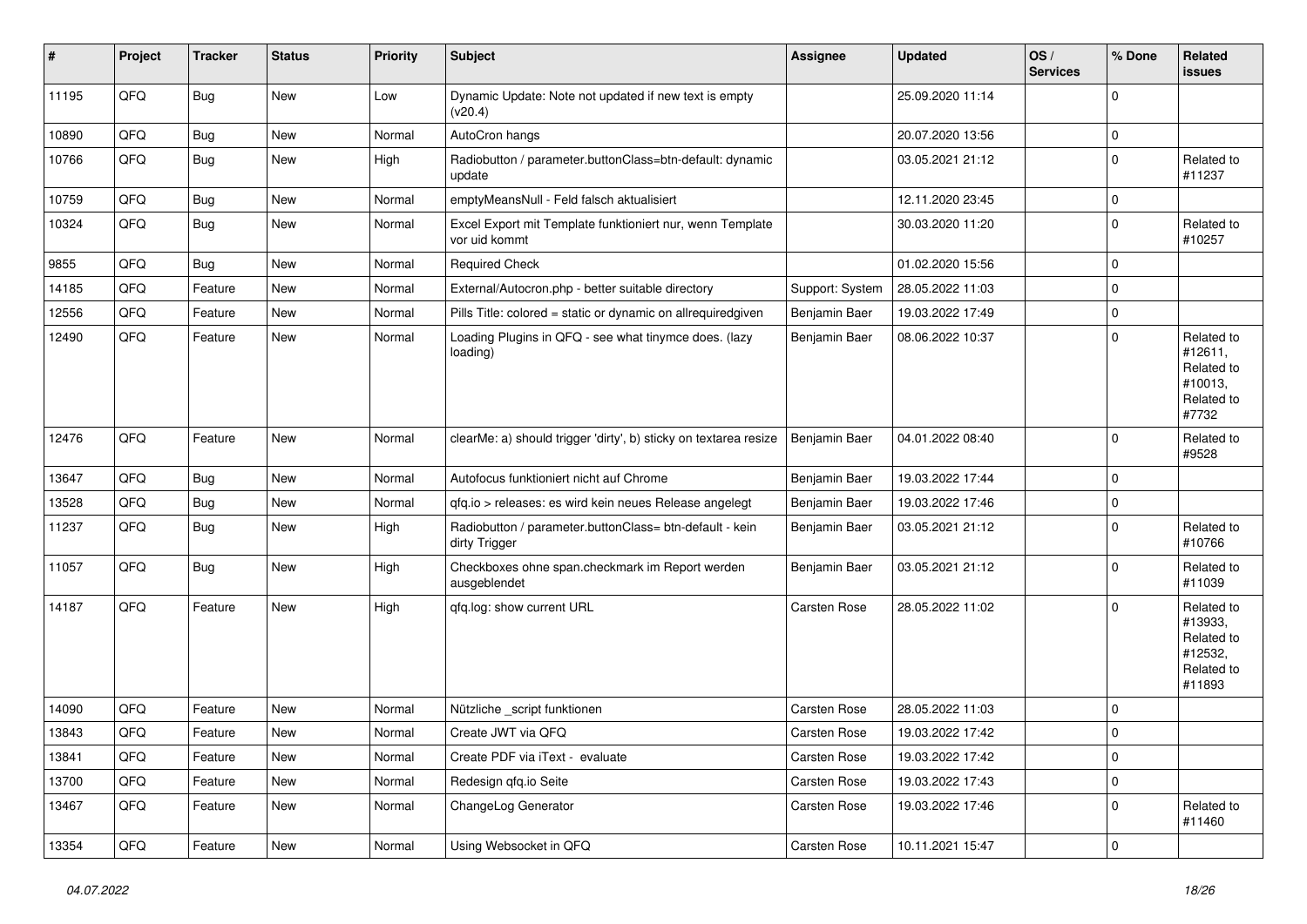| #     | Project | <b>Tracker</b> | <b>Status</b> | <b>Priority</b> | <b>Subject</b>                                                                                                                                     | <b>Assignee</b> | <b>Updated</b>   | OS/<br><b>Services</b> | % Done      | <b>Related</b><br><b>issues</b>               |
|-------|---------|----------------|---------------|-----------------|----------------------------------------------------------------------------------------------------------------------------------------------------|-----------------|------------------|------------------------|-------------|-----------------------------------------------|
| 12679 | QFQ     | Feature        | <b>New</b>    | Normal          | tablesorter: custom column width                                                                                                                   | Carsten Rose    | 16.06.2021 11:10 |                        | $\mathbf 0$ |                                               |
| 12664 | QFQ     | Feature        | New           | Normal          | TinyMCE: report/remove malicous HTML/JS Code                                                                                                       | Carsten Rose    | 19.03.2022 17:47 |                        | $\Omega$    | Related to<br>#14320                          |
| 12632 | QFQ     | Feature        | New           | Normal          | TinyMCE: Prepare CSS classes for images                                                                                                            | Carsten Rose    | 04.06.2021 14:35 |                        | 100         | Blocked by<br>#12186                          |
| 12603 | QFQ     | Feature        | New           | Normal          | Dropdown (Select), Radio, checkbox:<br>itemListAlways={{!SELECT key, value}}                                                                       | Carsten Rose    | 19.03.2022 17:47 |                        | $\Omega$    |                                               |
| 12544 | QFQ     | Feature        | <b>New</b>    | Hiah            | a) ' AS _link' new also as ' AS _format', b) sortierung via Carsten Rose<br>'display: none;', c) ' format' benoeitgt nicht zwingend<br>u/U/p/m/z/d |                 | 14.12.2021 16:03 |                        | $\Omega$    |                                               |
| 12532 | QFQ     | Feature        | <b>New</b>    | High            | SIP-Parameter bei Seitenaufruf in Browser-Console<br>anzeigen                                                                                      | Carsten Rose    | 07.12.2021 17:19 |                        | $\Omega$    | Related to<br>#11893,<br>Related to<br>#14187 |
| 12480 | QFQ     | Feature        | <b>New</b>    | Normal          | If QFQ upgrade is running, block further request                                                                                                   | Carsten Rose    | 03.05.2021 20:45 |                        | $\Omega$    |                                               |
| 12477 | QFQ     | Feature        | New           | Normal          | Support for refactoring: Form, FormElement, diverse<br>Tabellen/Spalten, tt-content Records                                                        | Carsten Rose    | 03.05.2021 20:45 |                        | $\Omega$    |                                               |
| 12474 | QFQ     | Feature        | <b>New</b>    | Normal          | Check BaseConfigURL if it is given and the the last char is                                                                                        | Carsten Rose    | 03.05.2021 20:45 |                        | $\Omega$    |                                               |
| 12465 | QFQ     | Feature        | <b>New</b>    | Normal          | QFQ Function: use in FE to fill StoreRecord                                                                                                        | Carsten Rose    | 05.05.2021 21:58 |                        | $\Omega$    |                                               |
| 12413 | QFQ     | Feature        | <b>New</b>    | Normal          | STORE_TYPO3: enhance for {{be_users.email:T}},<br>{{fe users.email:T}}                                                                             | Carsten Rose    | 03.05.2021 20:45 |                        | $\Omega$    | Related to<br>#12412,<br>Related to<br>#10012 |
| 12412 | QFQ     | Feature        | <b>New</b>    | Normal          | Action/Escape qualifier 'e' (empty), '0': if given, an empty<br>string (or '0') will be treated as 'not found'                                     | Carsten Rose    | 08.05.2021 09:40 |                        | $\Omega$    | Related to<br>#12413,<br>Related to<br>#10012 |
| 12400 | QFQ     | Feature        | New           | Normal          | Tutorial ist in QFQ Doku, Wird in der Suche gefunden, es<br>gibt aber kein Menupunkt - Inhalt ueberpruefen                                         | Carsten Rose    | 03.05.2021 20:45 |                        | $\Omega$    |                                               |
| 12330 | QFQ     | Feature        | New           | Normal          | Copy to input field / text area / TinyMCE                                                                                                          | Carsten Rose    | 07.04.2021 09:01 |                        | $\Omega$    |                                               |
| 12269 | QFQ     | Feature        | New           | Normal          | 2FA - Login                                                                                                                                        | Carsten Rose    | 03.05.2021 20:45 |                        | $\mathbf 0$ |                                               |
| 12186 | QFQ     | Feature        | New           | High            | TinyMCE Config für Objekte                                                                                                                         | Carsten Rose    | 07.12.2021 17:19 |                        | $\Omega$    | <b>Blocks</b><br>#12632                       |
| 12163 | QFQ     | Feature        | New           | Normal          | Checkbox: table wrap                                                                                                                               | Carsten Rose    | 03.05.2021 20:51 |                        | $\Omega$    |                                               |
| 12162 | QFQ     | Feature        | <b>New</b>    | Normal          | FE.type=sendmail: personalized mailing (several mails) via<br>template                                                                             | Carsten Rose    | 03.05.2021 20:45 |                        | $\Omega$    |                                               |
| 12146 | QFQ     | Feature        | <b>New</b>    | Normal          | Autocron Job: Anzeigen wann der naechste Job<br>ausgefuehrt wird, resp das er nicht ausgefuehrt wird                                               | Carsten Rose    | 15.03.2021 15:23 |                        | $\Omega$    |                                               |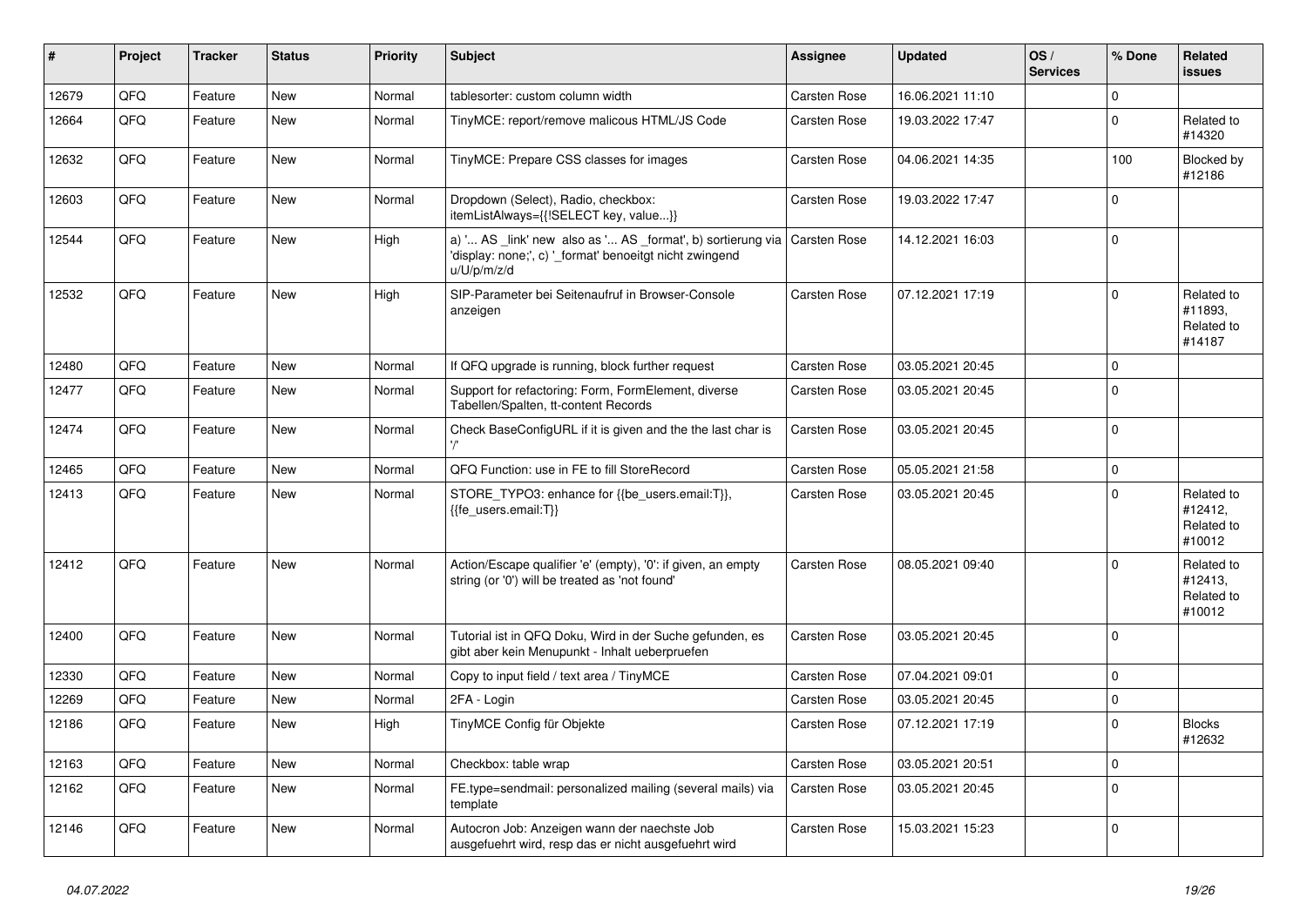| #     | Project | <b>Tracker</b> | <b>Status</b> | Priority | <b>Subject</b>                                                                                       | <b>Assignee</b>                                        | <b>Updated</b>   | OS/<br><b>Services</b> | % Done      | <b>Related</b><br>issues                      |                      |
|-------|---------|----------------|---------------|----------|------------------------------------------------------------------------------------------------------|--------------------------------------------------------|------------------|------------------------|-------------|-----------------------------------------------|----------------------|
| 12119 | QFQ     | Feature        | New           | Normal   | AS paged: error message missing if there ist no 'r'<br>argument.                                     | Carsten Rose                                           | 03.05.2021 20:51 |                        | $\mathbf 0$ |                                               |                      |
| 12109 | QFQ     | Feature        | New           | Normal   | Donwload Link: Plain, SIP, Persistent Link, Peristent SIP -<br>new notation                          | Carsten Rose                                           | 03.05.2021 20:45 |                        | $\Omega$    | Related to<br>#12085                          |                      |
| 12024 | QFQ     | Feature        | New           | Normal   | Excel Export: text columns by default decode<br>htmlspeciachar()                                     | Carsten Rose                                           | 17.02.2021 23:55 |                        | $\mathbf 0$ | Related to<br>#12022                          |                      |
| 12023 | QFQ     | Feature        | <b>New</b>    | Normal   | MySQL Stored Precdure: QDECODESPECIALCHAR()                                                          | Carsten Rose                                           | 16.02.2021 11:16 |                        | $\mathbf 0$ | Related to<br>#12022                          |                      |
| 11955 | QFQ     | Feature        | New           | Normal   | subrecord: new title option to set <th> attributes - e.g. to<br/>customize tablesorter options.</th> | attributes - e.g. to<br>customize tablesorter options. | Carsten Rose     | 03.05.2021 20:47       |             | $\Omega$                                      | Related to<br>#11775 |
| 11893 | QFQ     | Feature        | <b>New</b>    | High     | Broken SIP: a) only report one time, b) only report in main<br>column                                | Carsten Rose                                           | 12.05.2021 12:13 |                        | $\mathbf 0$ | Related to<br>#12532,<br>Related to<br>#14187 |                      |
| 11775 | QFQ     | Feature        | <b>New</b>    | Normal   | Subrecord Tooltip pro Feld                                                                           | Carsten Rose                                           | 18.12.2020 15:22 |                        | $\Omega$    | Related to<br>#11955                          |                      |
| 11747 | QFQ     | Feature        | New           | Normal   | Maintenance Page with Redirect                                                                       | Carsten Rose                                           | 03.05.2021 20:47 |                        | $\Omega$    | Related to<br>#11741                          |                      |
| 11702 | QFQ     | Feature        | <b>New</b>    | Normal   | HTML Special Char makes no sense for 'allbut' if '&' is<br>forbidden                                 | Carsten Rose                                           | 07.12.2021 16:35 |                        | $\Omega$    | Related to<br>#5112,<br>Related to<br>#14320  |                      |
| 11523 | QFQ     | Feature        | New           | Normal   | Mit dynamic Update erkennen, ob Upload gemacht wurde                                                 | <b>Carsten Rose</b>                                    | 13.11.2020 15:07 |                        | $\Omega$    | Related to<br>#9533                           |                      |
| 11516 | QFQ     | Feature        | <b>New</b>    | Normal   | Multi Page Form (Previous/Next Buttons)                                                              | Carsten Rose                                           | 16.03.2021 17:52 |                        | $\Omega$    |                                               |                      |
| 11504 | QFQ     | Feature        | New           | Normal   | Dynamic Update: Button text update for 'Save',' Close' &<br>'Delete'                                 | Carsten Rose                                           | 12.11.2020 23:44 |                        | $\Omega$    |                                               |                      |
| 11460 | QFQ     | Feature        | New           | Normal   | Easier creation of changelog: gitchangelog                                                           | Carsten Rose                                           | 12.06.2021 10:20 |                        | $\Omega$    | Related to<br>#13467                          |                      |
| 11080 | QFQ     | Feature        | <b>New</b>    | Normal   | Send MQTT messages                                                                                   | Carsten Rose                                           | 29.08.2020 19:49 |                        | $\mathbf 0$ |                                               |                      |
| 10996 | QFQ     | Feature        | New           | Normal   | Download video via sip: no seek                                                                      | Carsten Rose                                           | 12.08.2020 14:18 |                        | $\mathbf 0$ |                                               |                      |
| 10979 | QFQ     | Feature        | <b>New</b>    | Normal   | Ajax Calls an API - dataReport                                                                       | <b>Carsten Rose</b>                                    | 11.05.2022 12:15 |                        | 0           |                                               |                      |
| 10976 | QFQ     | Feature        | New           | Normal   | Excel Export Verbesserungen                                                                          | <b>Carsten Rose</b>                                    | 06.08.2020 10:56 |                        | $\Omega$    |                                               |                      |
| 10819 | QFQ     | Feature        | New           | Normal   | Persistent SIP - second try                                                                          | Carsten Rose                                           | 29.06.2020 23:02 |                        | 0           | Related to<br>#6261                           |                      |
| 10714 | QFQ     | Feature        | <b>New</b>    | Normal   | multi Table Form                                                                                     | Carsten Rose                                           | 16.03.2021 18:44 |                        | 0           |                                               |                      |
| 10593 | QFQ     | Feature        | New           | Normal   | label2: text behind input element                                                                    | Carsten Rose                                           | 16.05.2020 10:57 |                        | 0           |                                               |                      |
| 10119 | QFQ     | Feature        | New           | Normal   | Dropdown (selectlist) & TypeAhead: format and catagorize<br>list                                     | Carsten Rose                                           | 07.05.2020 09:36 |                        | 0           |                                               |                      |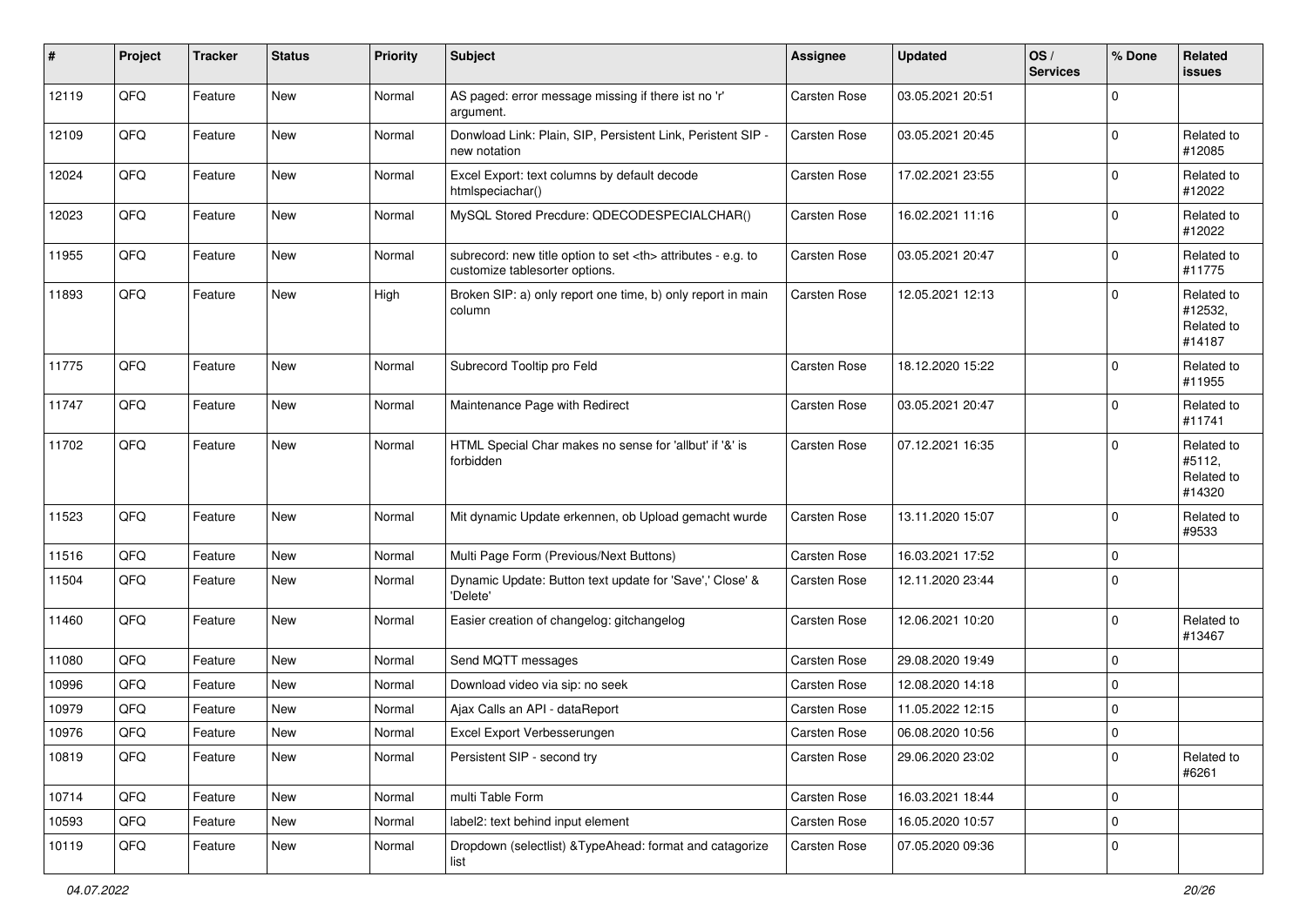| #     | <b>Project</b> | <b>Tracker</b> | <b>Status</b> | <b>Priority</b> | <b>Subject</b>                                                                                                                        | <b>Assignee</b> | <b>Updated</b>   | OS/<br><b>Services</b> | % Done      | Related<br><b>issues</b>                                             |
|-------|----------------|----------------|---------------|-----------------|---------------------------------------------------------------------------------------------------------------------------------------|-----------------|------------------|------------------------|-------------|----------------------------------------------------------------------|
| 10115 | QFQ            | Feature        | <b>New</b>    | Normal          | TypeAhead: static list                                                                                                                | Carsten Rose    | 26.02.2020 16:42 |                        | 100         |                                                                      |
| 10080 | QFQ            | Feature        | New           | Normal          | Popup on 'save' / 'close': configure dialog (answer<br>yes/no/cancle/)                                                                | Carsten Rose    | 28.03.2021 20:52 |                        | $\Omega$    | Is duplicate<br>of #12262                                            |
| 10014 | QFQ            | Feature        | New           | Normal          | Manual.rst: describe behaviour and process order of<br>fillStoreVar, slaveId, sqlBefore,                                              | Carsten Rose    | 01.02.2020 22:31 |                        | $\mathbf 0$ |                                                                      |
| 9983  | QFQ            | Feature        | <b>New</b>    | Normal          | Report Notation: new keyword 'range'                                                                                                  | Carsten Rose    | 01.02.2020 15:55 |                        | $\mathbf 0$ |                                                                      |
| 9927  | QFQ            | Feature        | New           | Normal          | QFQ Update: a) Update nur machen wenn BE User<br>eingeloggt ist., b) Bei Fehler genaue Meldung welcher<br>Updateschritt Probleme hat. | Carsten Rose    | 22.01.2020 12:59 |                        | $\pmb{0}$   |                                                                      |
| 9811  | QFQ            | Feature        | <b>New</b>    | Normal          | Report: tag every n'th row                                                                                                            | Carsten Rose    | 01.02.2020 23:22 |                        | $\mathbf 0$ |                                                                      |
| 9781  | QFQ            | Feature        | <b>New</b>    | Normal          | Button: CSS class to make buttons smaller                                                                                             | Carsten Rose    | 01.02.2020 23:22 |                        | $\mathbf 0$ |                                                                      |
| 9777  | QFQ            | Feature        | <b>New</b>    | Normal          | Logging QFQ Variables                                                                                                                 | Carsten Rose    | 16.12.2019 17:17 |                        | $\mathbf 0$ |                                                                      |
| 9707  | QFQ            | Feature        | <b>New</b>    | Normal          | SIP security: encode pageld and check pageld on decode                                                                                | Carsten Rose    | 01.02.2020 23:22 |                        | $\pmb{0}$   |                                                                      |
| 9706  | QFQ            | Feature        | <b>New</b>    | Normal          | Multi File Upload (hidden template group)                                                                                             | Carsten Rose    | 01.02.2020 23:22 |                        | $\mathbf 0$ | Related to<br>#7521,<br>Related to<br>#5562,<br>Related to<br>#13330 |
| 9602  | QFQ            | Feature        | New           | Normal          | Form definition as JSON                                                                                                               | Carsten Rose    | 01.02.2020 23:21 |                        | $\mathbf 0$ | Related to<br>#9600                                                  |
| 9537  | QFQ            | Feature        | <b>New</b>    | Normal          | FormEditor: Edit fieldset in FrontEnd                                                                                                 | Carsten Rose    | 01.02.2020 23:22 |                        | $\mathbf 0$ |                                                                      |
| 9352  | QFQ            | Feature        | New           | Normal          | FE 'Native' fire slaveld, sqlAfter, sqlIns                                                                                            | Carsten Rose    | 01.02.2020 23:22 |                        | $\Omega$    |                                                                      |
| 9348  | QFQ            | Feature        | <b>New</b>    | Normal          | defaultThumbnailSize: pre render thumbnails                                                                                           | Carsten Rose    | 12.06.2021 09:05 |                        | $\mathbf 0$ |                                                                      |
| 9221  | QFQ            | Feature        | <b>New</b>    | Normal          | typeAhead: Zeichenlimite ausschalten                                                                                                  | Carsten Rose    | 29.06.2022 22:36 |                        | $\mathbf 0$ |                                                                      |
| 9208  | QFQ            | Feature        | New           | Normal          | Manage 'recent' records                                                                                                               | Carsten Rose    | 01.02.2020 23:22 |                        | $\mathbf 0$ |                                                                      |
| 9136  | QFQ            | Feature        | <b>New</b>    | Normal          | Create ZIP files with dynamic PDFs                                                                                                    | Carsten Rose    | 01.02.2020 23:22 |                        | $\mathbf 0$ |                                                                      |
| 9129  | QFQ            | Feature        | New           | Normal          | sqlValidate: Message as notification, not as error                                                                                    | Carsten Rose    | 01.02.2020 23:22 |                        | $\mathbf 0$ | Related to<br>#9128                                                  |
| 9128  | QFQ            | Feature        | New           | Normal          | Error Message: not replaced variables- a) replace back to<br>'{{', b) underline                                                       | Carsten Rose    | 01.02.2020 23:22 |                        | $\mathbf 0$ | Related to<br>#9129                                                  |
| 8975  | QFQ            | Feature        | New           | Normal          | Report Notation: 2.0                                                                                                                  | Carsten Rose    | 01.02.2020 23:22 |                        | $\mathbf 0$ | Related to<br>#8963                                                  |
| 8962  | QFQ            | Feature        | <b>New</b>    | High            | allow for form fields with identical names                                                                                            | Carsten Rose    | 03.05.2021 21:14 |                        | $\mathbf 0$ |                                                                      |
| 8806  | QFQ            | Feature        | <b>New</b>    | Normal          | SQL Function nl2br                                                                                                                    | Carsten Rose    | 01.02.2020 23:22 |                        | $\mathbf 0$ |                                                                      |
| 8719  | QFQ            | Feature        | New           | Normal          | extraButtonLock: add support for 0/1                                                                                                  | Carsten Rose    | 01.02.2020 23:22 |                        | $\mathbf 0$ |                                                                      |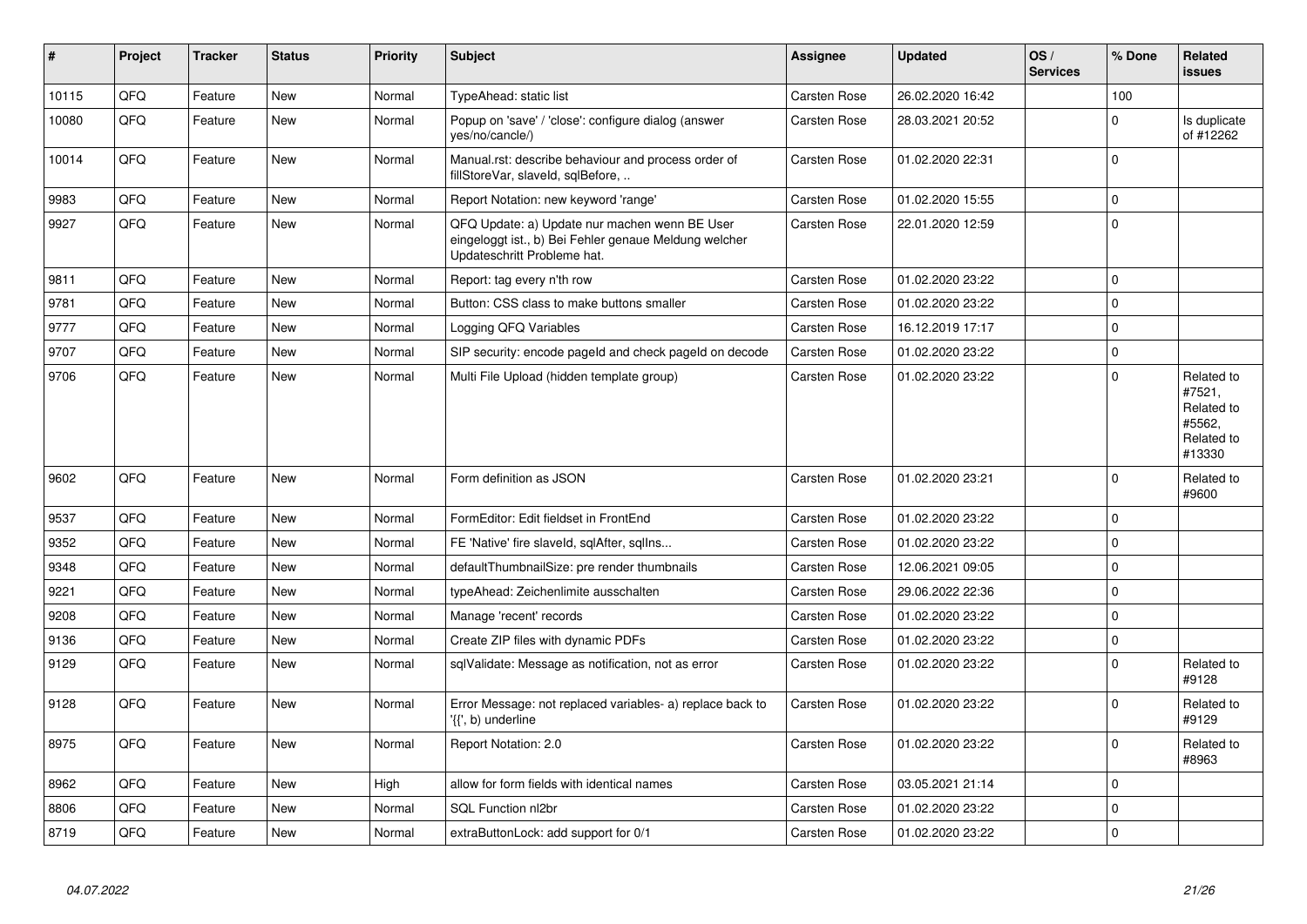| $\sharp$ | Project | <b>Tracker</b> | <b>Status</b> | <b>Priority</b> | <b>Subject</b>                                                                                         | <b>Assignee</b>     | <b>Updated</b>   | OS/<br><b>Services</b> | % Done      | Related<br><b>issues</b> |
|----------|---------|----------------|---------------|-----------------|--------------------------------------------------------------------------------------------------------|---------------------|------------------|------------------------|-------------|--------------------------|
| 8702     | QFQ     | Feature        | <b>New</b>    | Normal          | Load Record which is locked: missing user info                                                         | Carsten Rose        | 11.12.2019 16:16 |                        | $\mathbf 0$ | Related to<br>#9789      |
| 8336     | QFQ     | Feature        | <b>New</b>    | Normal          | Form > modified > Close New: a) Optional disable popup, b)<br>custom text, c) mode on save: closelstay | Carsten Rose        | 01.02.2020 23:22 |                        | $\mathbf 0$ | Related to<br>#8335      |
| 8217     | QFQ     | Feature        | New           | Normal          | if-elseif-else construct                                                                               | Carsten Rose        | 16.03.2021 18:41 |                        | $\mathbf 0$ | Related to<br>#10716     |
| 8187     | QFQ     | Feature        | New           | Normal          | Subrecord: enable/hide new button - make new/edit/delete<br>customizeable.                             | Carsten Rose        | 06.03.2021 18:44 |                        | $\mathbf 0$ | Related to<br>#11326     |
| 8089     | QFQ     | Feature        | New           | Normal          | Copy/Paste for FormElements                                                                            | <b>Carsten Rose</b> | 01.02.2020 23:22 |                        | $\mathbf 0$ |                          |
| 7924     | QFQ     | Feature        | New           | Normal          | Radio/Checkbox with Tooltip                                                                            | Carsten Rose        | 01.02.2020 23:22 |                        | $\mathbf 0$ |                          |
| 7920     | QFQ     | Feature        | New           | Normal          | FE: Syntax Highlight, Zeinlenumbruch                                                                   | Carsten Rose        | 01.02.2020 10:03 |                        | $\mathbf 0$ |                          |
| 7850     | QFQ     | Feature        | <b>New</b>    | High            | Upload records: non 'pathFileName' column                                                              | Carsten Rose        | 03.05.2021 21:14 |                        | $\mathbf 0$ |                          |
| 7812     | QFQ     | Feature        | New           | Normal          | FE 'Subrecord' - new option 'subrecordShowFilter',<br>'subrecordPaging'                                | Carsten Rose        | 01.02.2020 23:22 |                        | $\mathbf 0$ |                          |
| 7683     | QFQ     | Feature        | New           | Normal          | Special column names in '{{ SELECT  AS _link }}' should<br>be detected                                 | Carsten Rose        | 01.02.2020 23:21 |                        | $\pmb{0}$   |                          |
| 7681     | QFQ     | Feature        | New           | Normal          | Optional switch off 'check for modified record'                                                        | Carsten Rose        | 01.02.2020 23:21 |                        | $\mathbf 0$ |                          |
| 7660     | QFQ     | Feature        | <b>New</b>    | Normal          | IMAP: import mails to DB, move / delete mails                                                          | Carsten Rose        | 01.02.2020 09:52 |                        | $\mathbf 0$ |                          |
| 7521     | QFQ     | Feature        | New           | Normal          | TemplateGroup: fe.type=upload                                                                          | Carsten Rose        | 01.02.2020 23:21 |                        | $\pmb{0}$   | Related to<br>#9706      |
| 7520     | QFQ     | Feature        | New           | Normal          | QR Code:  AS _qr ( AS _link)                                                                           | Carsten Rose        | 01.02.2020 23:22 |                        | 0           |                          |
| 7519     | QFQ     | Feature        | <b>New</b>    | Normal          | Select: Multi                                                                                          | Carsten Rose        | 01.02.2020 23:22 |                        | $\mathbf 0$ |                          |
| 7481     | QFQ     | Feature        | New           | Normal          | Detect 'BaseUrl' automatically                                                                         | Carsten Rose        | 01.02.2020 23:21 |                        | $\pmb{0}$   |                          |
| 7480     | QFQ     | Feature        | <b>New</b>    | Normal          | Record History (Undo / Redo)                                                                           | <b>Carsten Rose</b> | 11.12.2019 16:16 |                        | $\mathbf 0$ | Related to<br>#2361      |
| 7342     | QFQ     | Feature        | <b>New</b>    | Normal          | add content = hide_this                                                                                | <b>Carsten Rose</b> | 01.02.2020 23:21 |                        | $\mathbf 0$ |                          |
| 7280     | QFQ     | Feature        | New           | Normal          | recently used table                                                                                    | Carsten Rose        | 01.02.2020 23:21 |                        | 0           |                          |
| 7239     | QFQ     | Feature        | <b>New</b>    | Normal          | TinyMCE: html tag whitelist                                                                            | <b>Carsten Rose</b> | 01.02.2020 23:21 |                        | $\mathbf 0$ | Related to<br>#14320     |
| 7175     | QFQ     | Feature        | New           | Normal          | Upload: md5 hash as filename                                                                           | Carsten Rose        | 01.02.2020 23:21 |                        | $\mathbf 0$ |                          |
| 7119     | QFQ     | Feature        | New           | Normal          | Upload: scaleDownWidth, scaleDownHeight                                                                | Carsten Rose        | 01.02.2020 23:21 |                        | 0           |                          |
| 7109     | QFQ     | Feature        | <b>New</b>    | Normal          | Dynamic Updates: row/element hide                                                                      | Carsten Rose        | 01.02.2020 23:22 |                        | $\mathbf 0$ | Has duplicate<br>#4081   |
| 7102     | QFQ     | Feature        | New           | Normal          | Comment sign in report: '#' and '--'                                                                   | Carsten Rose        | 01.02.2020 23:21 |                        | $\mathbf 0$ |                          |
| 7099     | QFQ     | Feature        | New           | Normal          | Redesign FormEditor                                                                                    | Carsten Rose        | 01.02.2020 23:21 |                        | $\mathbf 0$ |                          |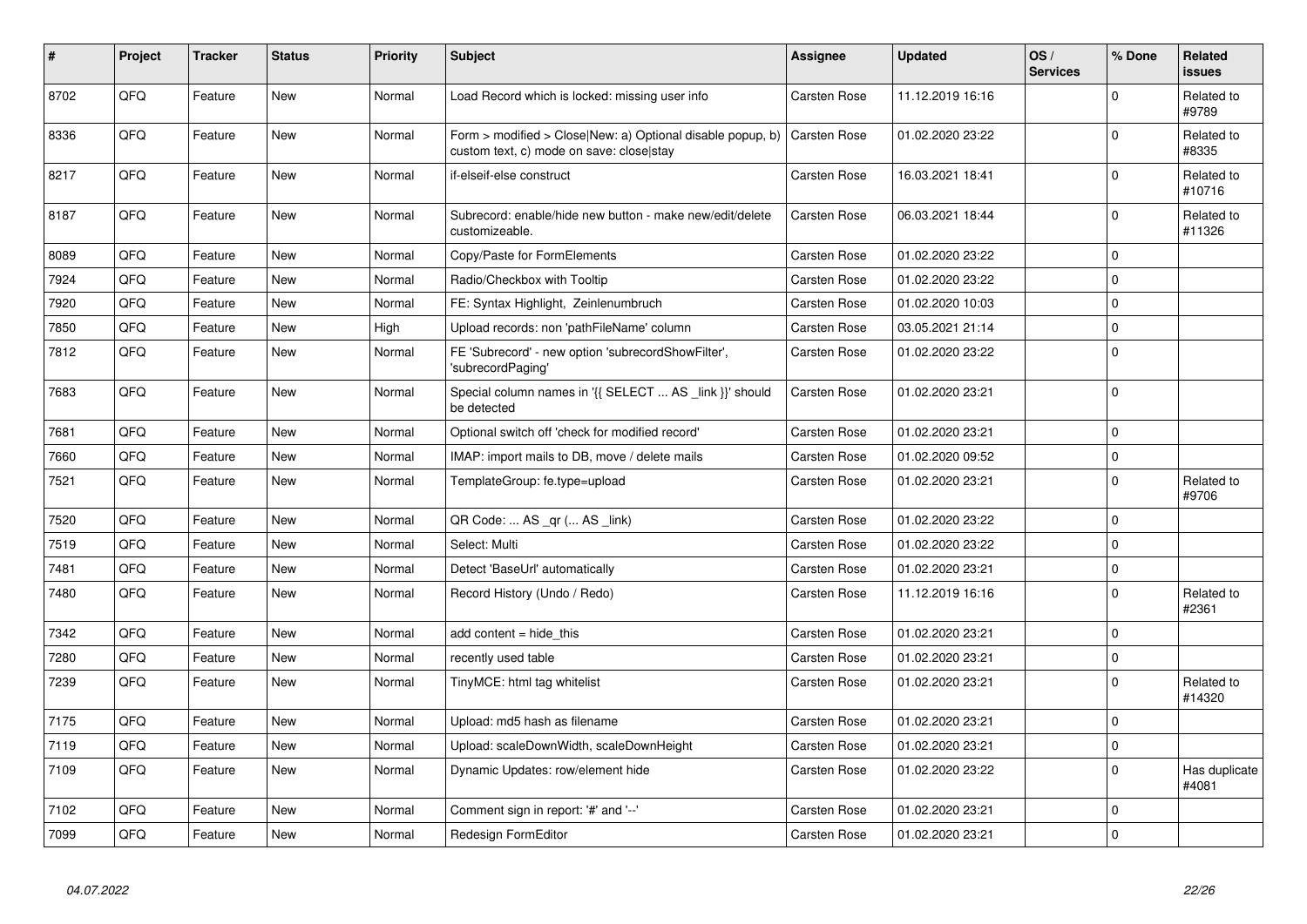| ∦    | Project | <b>Tracker</b> | <b>Status</b> | Priority | <b>Subject</b>                                                                                                                | <b>Assignee</b>     | <b>Updated</b>   | OS/<br><b>Services</b> | % Done    | <b>Related</b><br>issues                    |
|------|---------|----------------|---------------|----------|-------------------------------------------------------------------------------------------------------------------------------|---------------------|------------------|------------------------|-----------|---------------------------------------------|
| 6855 | QFQ     | Feature        | New           | Normal   | With {{feUser:U}}!={{feUser:T}}: Save / Delete: only<br>possible with {{feUserSave:U}}='yes' and<br>'{{feUserDelete:U}}='yes' | <b>Carsten Rose</b> | 01.02.2020 23:21 |                        | $\Omega$  |                                             |
| 6765 | QFQ     | Feature        | New           | Normal   | Moeglichkeit via QFQ eigene Logs zu schreiben                                                                                 | <b>Carsten Rose</b> | 01.02.2020 23:21 |                        | $\Omega$  |                                             |
| 6723 | QFQ     | Feature        | New           | Normal   | Report QFQ Installation and Version                                                                                           | Carsten Rose        | 12.06.2021 09:07 |                        | $\Omega$  |                                             |
| 6609 | QFQ     | Feature        | New           | Normal   | Formlet: JSON API erweitern                                                                                                   | Carsten Rose        | 01.02.2020 23:21 |                        | 50        |                                             |
| 6602 | QFQ     | Feature        | <b>New</b>    | Normal   | Formlet: in Report auf Mausklick ein mini-form oeffnen                                                                        | Carsten Rose        | 11.12.2019 16:16 |                        | 0         |                                             |
| 6594 | QFQ     | Feature        | New           | Normal   | Excel: on download, check if there is a valid sip                                                                             | Carsten Rose        | 01.02.2020 23:21 |                        | 0         |                                             |
| 6437 | QFQ     | Feature        | <b>New</b>    | Normal   | Neuer Mode Button bei FormElementen                                                                                           | Carsten Rose        | 01.02.2020 23:21 |                        | $\Omega$  | Related to<br>#9668,<br>Blocked by<br>#9678 |
| 6292 | QFQ     | Feature        | <b>New</b>    | Normal   | Download: File speichern mit Hash aber original Filename in   Carsten Rose<br>der Datenbank vermerken fuer Downloads          |                     | 01.02.2020 23:21 |                        | $\Omega$  |                                             |
| 6289 | QFQ     | Feature        | New           | Normal   | Form: Log                                                                                                                     | <b>Carsten Rose</b> | 01.02.2020 23:21 |                        | 0         |                                             |
| 6261 | QFQ     | Feature        | <b>New</b>    | Normal   | Persistent SIP                                                                                                                | Carsten Rose        | 12.06.2021 09:07 |                        | $\Omega$  | Related to<br>#10819                        |
| 5782 | QFQ     | Feature        | <b>New</b>    | Normal   | NextCloud API                                                                                                                 | <b>Carsten Rose</b> | 01.02.2020 10:02 |                        | 0         |                                             |
| 5715 | QFQ     | Feature        | New           | High     | PDF Caching                                                                                                                   | Carsten Rose        | 03.05.2021 21:14 |                        | $\Omega$  | Related to<br>#5851,<br>Related to<br>#6357 |
| 5345 | QFQ     | Feature        | New           | Normal   | Report: UPDATE / INSERT / DELETE statements should<br>trigger subqueries, depending on the result.                            | Carsten Rose        | 27.05.2020 16:11 |                        | $\Omega$  |                                             |
| 5131 | QFQ     | Feature        | <b>New</b>    | Normal   | Activate Spin Gear ('wait/busy' indicator) via LINK attribute                                                                 | Carsten Rose        | 01.02.2020 23:21 |                        | $\Omega$  |                                             |
| 4413 | QFQ     | Feature        | New           | Normal   | fieldset: show/hidden, modeSql, dynamicUpdate                                                                                 | Carsten Rose        | 09.02.2022 15:19 |                        | 0         |                                             |
| 4250 | QFQ     | Feature        | <b>New</b>    | Normal   | AutoCron in QFQ via PHP                                                                                                       | Carsten Rose        | 01.02.2020 23:21 |                        | $\Omega$  | Related to<br>#3292,<br>Related to<br>#3291 |
| 4082 | QFQ     | Feature        | New           | Normal   | Dynamic Update: modeSql - useful default                                                                                      | Carsten Rose        | 01.02.2020 23:22 |                        | $\Omega$  |                                             |
| 4050 | QFQ     | Feature        | New           | Normal   | sql.log: 1) FormElement ID which causes a specific action,<br>2) Result in the same row.                                      | Carsten Rose        | 15.04.2020 11:35 |                        | $\Omega$  | Related to<br>#5458                         |
| 4023 | QFQ     | Feature        | New           | Normal   | prepared statements - FE action: salveld, sqlInsert,<br>sqlUpdate, sqlDelete, sqlBefore, sqlAfter                             | Carsten Rose        | 11.12.2019 16:15 |                        | 0         |                                             |
| 4018 | QFQ     | Feature        | New           | Normal   | typeahead: long query parameter / answer triggers 'Attack<br>detected' and purges current SIP storage.                        | Carsten Rose        | 29.06.2022 22:46 |                        | $\pmb{0}$ | Related to<br>#9077                         |
| 3727 | QFQ     | Feature        | New           | High     | Security: Session Hijacking erschweren                                                                                        | Carsten Rose        | 03.05.2021 21:14 |                        | 0         |                                             |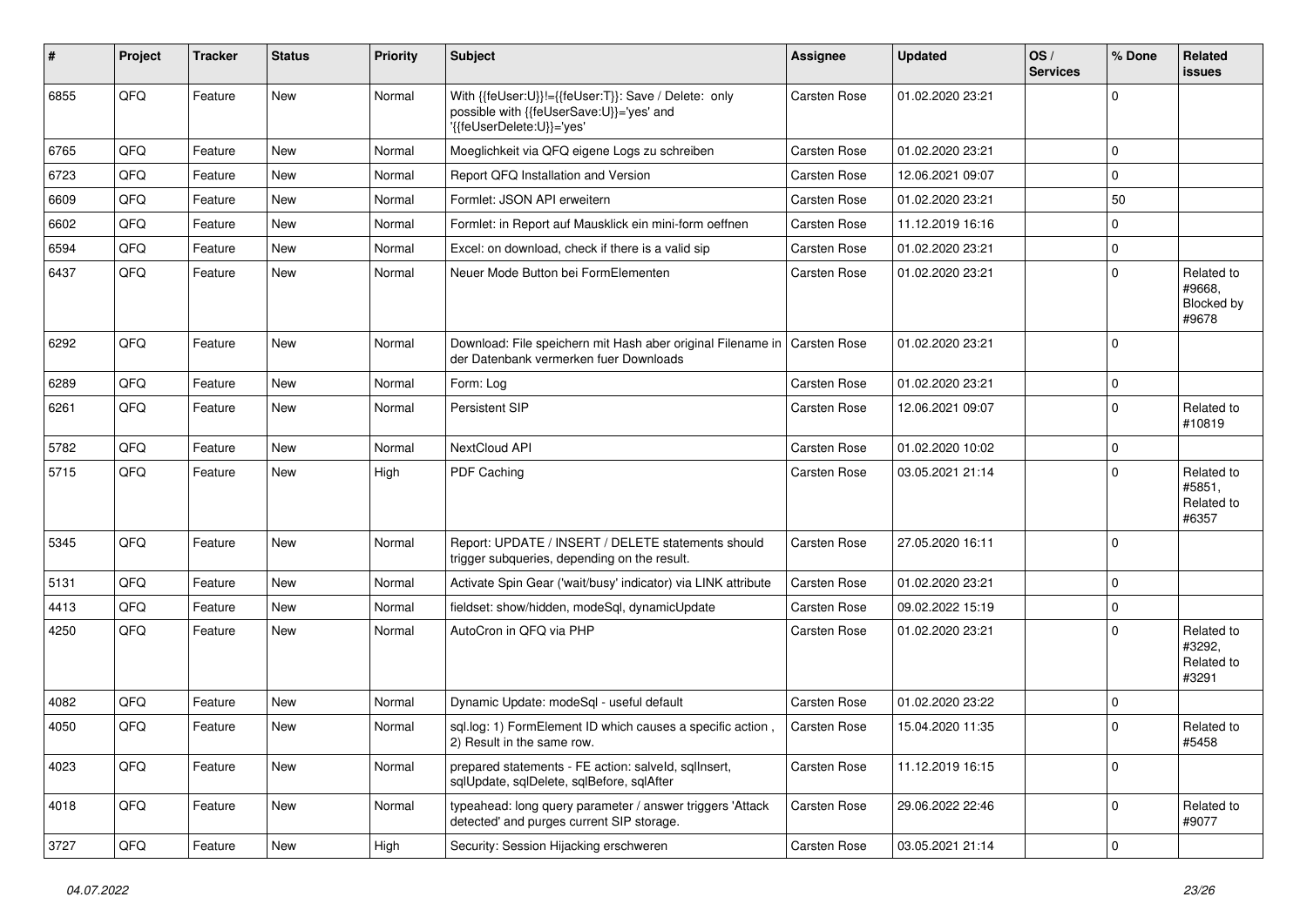| #     | Project | <b>Tracker</b> | <b>Status</b> | Priority | <b>Subject</b>                                                                                                                                      | <b>Assignee</b>     | <b>Updated</b>   | OS/<br><b>Services</b> | % Done      | Related<br>issues                           |
|-------|---------|----------------|---------------|----------|-----------------------------------------------------------------------------------------------------------------------------------------------------|---------------------|------------------|------------------------|-------------|---------------------------------------------|
| 3504  | QFQ     | Feature        | <b>New</b>    | Normal   | Logging: welche Action FEs werden wann wie ausgefuehrt                                                                                              | Carsten Rose        | 01.02.2020 23:21 |                        | $\Omega$    | Related to<br>#5458,<br>Related to<br>#4092 |
| 3432  | QFQ     | Feature        | New           | Normal   | subrecord: dynamicUpdate                                                                                                                            | Carsten Rose        | 11.06.2020 21:10 |                        | $\Omega$    | Related to<br>#5691                         |
| 2361  | QFQ     | Feature        | New           | Normal   | Logging wer/wann/wo welches Formular aufgerufen hat                                                                                                 | <b>Carsten Rose</b> | 11.12.2019 16:15 |                        | $\Omega$    | Related to<br>#4432,<br>Related to<br>#7480 |
| 14305 | QFQ     | Bug            | <b>New</b>    | Normal   | Inline Report editing does not create history entries                                                                                               | Carsten Rose        | 10.06.2022 11:55 |                        | $\Omega$    |                                             |
| 14304 | QFQ     | Bug            | New           | Normal   | table sorter view safer does not work                                                                                                               | Carsten Rose        | 10.06.2022 11:49 |                        | $\mathbf 0$ |                                             |
| 14233 | QFQ     | Bug            | <b>New</b>    | Normal   | AS link: question - HTML is not rendered                                                                                                            | Carsten Rose        | 28.05.2022 11:02 |                        | $\Omega$    |                                             |
| 14091 | QFQ     | <b>Bug</b>     | New           | Normal   | inconsistent template path for twig                                                                                                                 | Carsten Rose        | 19.04.2022 18:36 |                        | $\mathbf 0$ |                                             |
| 14077 | QFQ     | Bug            | New           | Normal   | As _link: Attribute 'class' missing by r:1 and r:3 - but should<br>set                                                                              | Carsten Rose        | 28.05.2022 11:02 |                        | $\Omega$    | Related to<br>#5342,<br>Related to<br>#4343 |
| 13706 | QFQ     | Bug            | New           | Normal   | Wrong CheckType in FieldElement LastStatus of Form Cron                                                                                             | Carsten Rose        | 21.01.2022 18:20 |                        | $\Omega$    |                                             |
| 13659 | QFQ     | Bug            | New           | Normal   | wrong sanitize class applied to R-store                                                                                                             | Carsten Rose        | 15.01.2022 14:23 |                        | $\Omega$    |                                             |
| 13592 | QFQ     | Bug            | New           | Normal   | QFQ Build Queue: das vergeben von Tags klappt nicht. Es<br>werden keine Releases gebaut.                                                            | Carsten Rose        | 19.03.2022 17:45 |                        | $\Omega$    |                                             |
| 13460 | QFQ     | <b>Bug</b>     | New           | Normal   | Doc: Password set/reset  password should not processed<br>with 'html encode'                                                                        | Carsten Rose        | 19.03.2022 17:46 |                        | $\Omega$    |                                             |
| 13451 | QFQ     | Bug            | New           | Normal   | Character Counter / Max Character: Problem in Safari                                                                                                | Carsten Rose        | 15.04.2022 17:18 |                        | $\mathbf 0$ |                                             |
| 13332 | QFQ     | <b>Bug</b>     | <b>New</b>    | Normal   | Multi Form: Required Felder werden visuell nicht markiert.                                                                                          | <b>Carsten Rose</b> | 19.03.2022 17:47 |                        | $\mathbf 0$ |                                             |
| 13331 | QFQ     | Bug            | New           | Normal   | Multi Form: Clear Icon misplaced                                                                                                                    | Carsten Rose        | 19.03.2022 17:47 |                        | $\Omega$    |                                             |
| 12974 | QFQ     | Bug            | <b>New</b>    | High     | Sanitize Queries in Action-Elements                                                                                                                 | Carsten Rose        | 07.12.2021 17:19 |                        | $\Omega$    |                                             |
| 12716 | QFQ     | Bug            | New           | Normal   | template group: Pattern only applied to first instance                                                                                              | Carsten Rose        | 19.03.2022 17:47 |                        | $\Omega$    |                                             |
| 12714 | QFQ     | <b>Bug</b>     | New           | Normal   | Conversion of GIF to PDF broken when GIF contains Alpha.                                                                                            | Carsten Rose        | 19.03.2022 17:49 |                        | $\mathbf 0$ |                                             |
| 12702 | QFQ     | Bug            | New           | High     | templateGroup: broken in multiDb Setup                                                                                                              | Carsten Rose        | 14.12.2021 16:02 |                        | $\Omega$    |                                             |
| 12670 | QFQ     | Bug            | New           | High     | Dropdown-Menu classes können nicht mehr angegeben<br>werden                                                                                         | Carsten Rose        | 07.12.2021 17:19 |                        | 0           |                                             |
| 12581 | QFQ     | <b>Bug</b>     | New           | Normal   | Form.forward=close: Record 'new' in new browser tab ><br>save (& close) >> Form is not reloaded with new created<br>record id and stays in mode=new | Carsten Rose        | 19.03.2022 17:48 |                        | 0           |                                             |
| 12545 | QFQ     | Bug            | New           | Urgent   | sql.log not created / updated                                                                                                                       | Carsten Rose        | 14.12.2021 16:02 |                        | 0           |                                             |
| 12520 | QFQ     | Bug            | New           | Normal   | Switch FE User: still active even FE User session expired                                                                                           | Carsten Rose        | 19.03.2022 17:48 |                        | $\pmb{0}$   |                                             |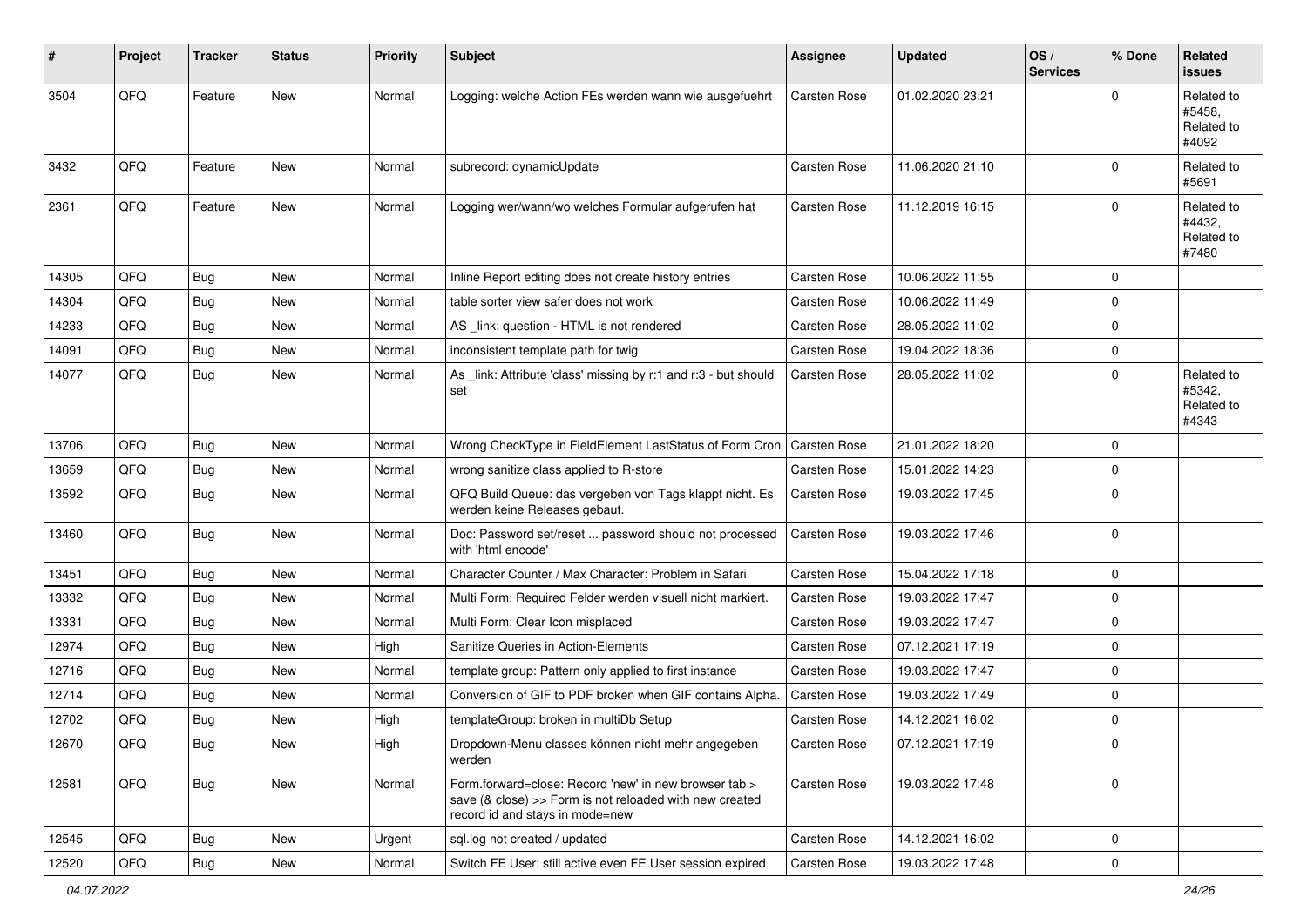| #     | Project | <b>Tracker</b> | <b>Status</b> | Priority | <b>Subject</b>                                                                      | <b>Assignee</b>     | <b>Updated</b>   | OS/<br><b>Services</b> | % Done      | <b>Related</b><br><b>issues</b>                                      |
|-------|---------|----------------|---------------|----------|-------------------------------------------------------------------------------------|---------------------|------------------|------------------------|-------------|----------------------------------------------------------------------|
| 12513 | QFQ     | <b>Bug</b>     | <b>New</b>    | Hiah     | Implement server side check of maxlength                                            | Carsten Rose        | 07.12.2021 17:19 |                        | $\Omega$    |                                                                      |
| 12512 | QFQ     | Bug            | <b>New</b>    | Normal   | Some MySQL Installation can't use 'stored procedures'                               | Carsten Rose        | 19.03.2022 17:48 |                        | $\Omega$    |                                                                      |
| 12468 | QFQ     | <b>Bug</b>     | <b>New</b>    | Urgent   | Form: update Form.title after save                                                  | Carsten Rose        | 03.05.2021 21:12 |                        | $\Omega$    |                                                                      |
| 12327 | QFQ     | <b>Bug</b>     | <b>New</b>    | Normal   | Copy to clipboard: Glyphicon can not be changed                                     | Carsten Rose        | 27.12.2021 17:59 |                        | $\Omega$    |                                                                      |
| 12187 | QFQ     | <b>Bug</b>     | <b>New</b>    | Normal   | Trigger FormAsFile() via Report: probably problem with<br>multi DB setup            | Carsten Rose        | 20.03.2021 21:20 |                        | $\Omega$    |                                                                      |
| 12133 | QFQ     | <b>Bug</b>     | <b>New</b>    | Normal   | NPM, phpSpreadSheet aktualisieren                                                   | Carsten Rose        | 15.03.2021 09:04 |                        | $\Omega$    |                                                                      |
| 12045 | QFQ     | <b>Bug</b>     | <b>New</b>    | Normal   | templateGroup afterSave FE: Aufruf ohne<br>sqlHonorFormElements funktioniert nicht  | Carsten Rose        | 18.02.2021 16:33 |                        | $\Omega$    |                                                                      |
| 12040 | QFQ     | <b>Bug</b>     | <b>New</b>    | Normal   | FE Mode 'hidden' für zwei FEs auf einer Zeile                                       | Carsten Rose        | 18.02.2021 10:13 |                        | 0           |                                                                      |
| 11752 | QFQ     | <b>Bug</b>     | <b>New</b>    | Normal   | checkbox renders multiple input elements with same name                             | Carsten Rose        | 17.12.2020 14:58 |                        | $\Omega$    | Related to<br>#11750                                                 |
| 11695 | QFQ     | Bug            | <b>New</b>    | Normal   | MultiForm required FE Error                                                         | Carsten Rose        | 04.12.2020 13:34 |                        | $\Omega$    |                                                                      |
| 11668 | QFQ     | <b>Bug</b>     | <b>New</b>    | Normal   | Play function.sql - problem with mysql                                              | Carsten Rose        | 03.05.2021 20:48 |                        | $\Omega$    |                                                                      |
| 11667 | QFQ     | <b>Bug</b>     | New           | Normal   | MySQL mariadb-server-10.3: Incorrect datetime value                                 | Carsten Rose        | 03.05.2021 20:48 |                        | $\Omega$    |                                                                      |
| 11239 | QFQ     | Bug            | <b>New</b>    | Normal   | Radiobutton (plain): horizontales Rendern abhängig vom<br>Datentyp in der Datenbank | Carsten Rose        | 30.09.2020 18:37 |                        | $\Omega$    |                                                                      |
| 10937 | QFQ     | Bug            | <b>New</b>    | Normal   | Fehler mit abhängigen Select- Feldern beim Positionieren                            | Carsten Rose        | 12.11.2020 23:45 |                        | $\mathbf 0$ |                                                                      |
| 10704 | QFQ     | Bug            | <b>New</b>    | Normal   | wkhtml problem rendering fullCalendar.js / fabric.js >><br>successor: puppeteer     | Carsten Rose        | 12.11.2020 23:45 |                        | $\Omega$    | Related to<br>#5024,<br>Related to<br>#4650,<br>Related to<br>#10715 |
| 10658 | QFQ     | Bug            | <b>New</b>    | Normal   | processReadOnly broken                                                              | Carsten Rose        | 27.05.2020 17:55 |                        | $\Omega$    |                                                                      |
| 10640 | QFQ     | Bug            | <b>New</b>    | High     | TypeAhead Tag: FE editierbar trotz readOnly                                         | Carsten Rose        | 03.05.2021 21:12 |                        | $\Omega$    | Related to<br>#7795                                                  |
| 10588 | QFQ     | Bug            | <b>New</b>    | Normal   | typeahed Tag: Doku anpassen                                                         | <b>Carsten Rose</b> | 12.11.2020 23:45 |                        | $\Omega$    |                                                                      |
| 10508 | QFQ     | <b>Bug</b>     | <b>New</b>    | High     | Multi Form broken on Multi DB Instance                                              | Carsten Rose        | 03.05.2021 21:12 |                        | $\Omega$    |                                                                      |
| 10506 | QFQ     | Bug            | <b>New</b>    | High     | Template Group broken on MultiDB instance                                           | Carsten Rose        | 03.05.2021 21:12 |                        | $\Omega$    | Related to<br>#10505                                                 |
| 10322 | QFQ     | Bug            | <b>New</b>    | Normal   | FormElement / Radio: missing column 'enum' >> FE not<br>reported                    | Carsten Rose        | 07.05.2020 09:37 |                        | $\Omega$    |                                                                      |
| 10082 | QFQ     | Bug            | <b>New</b>    | Normal   | FE.type=SELECT - 'sanatize' Class                                                   | Carsten Rose        | 07.05.2020 09:36 |                        | $\Omega$    | Related to<br>#10081                                                 |